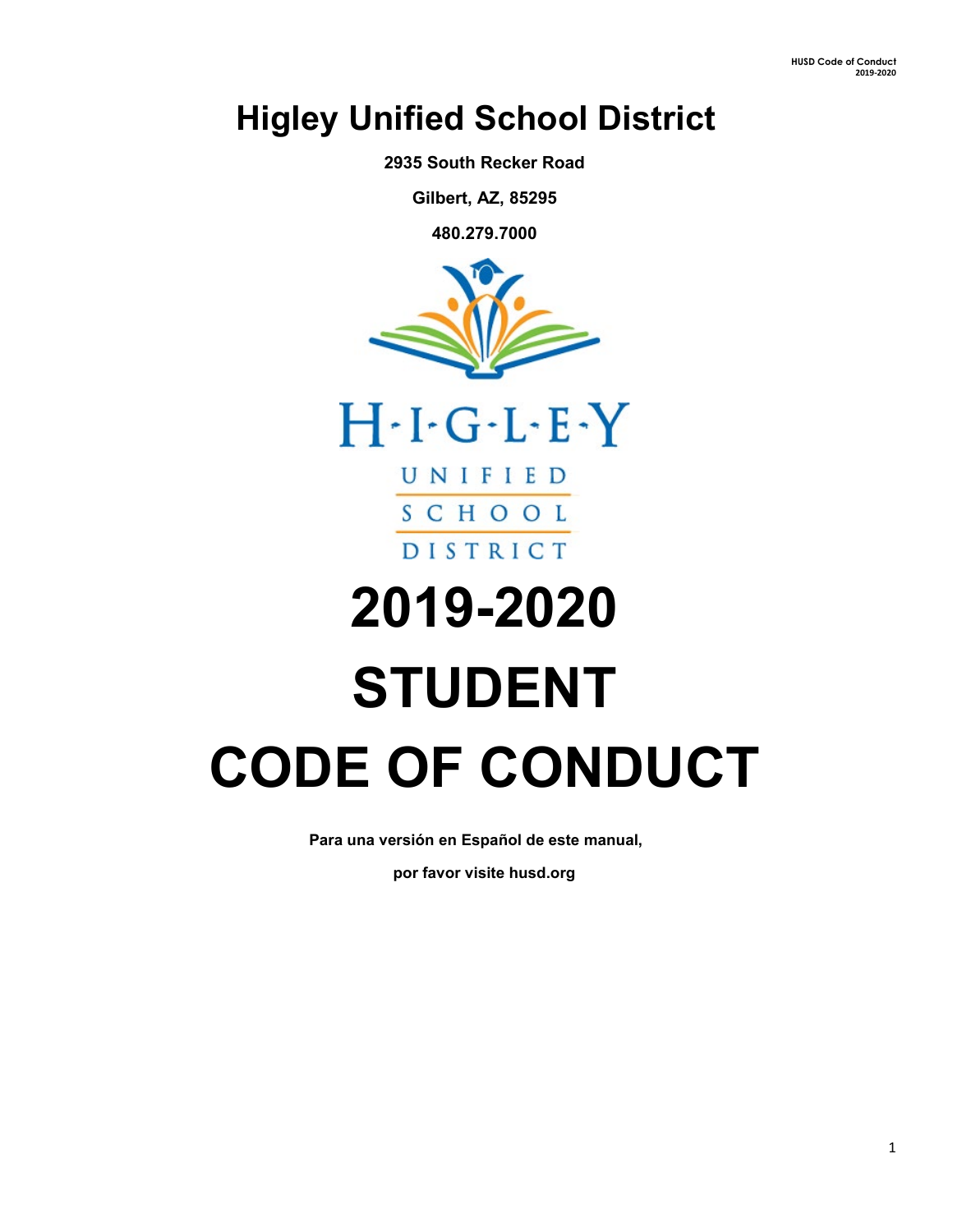### **Bridges Elementary School**

5205 S. Soboba Street Gilbert, AZ 85298 480 -279 -8700 Principal: Jeffrey Beickel Assistant Principal: Todd Berg School Secretary: Chantelle Perrine

#### **Centennial Elementary School**

Gilbert, Arizona 85297 480.279.8200 Principal: Rachel Broadley Assistant Principal: Matthew Verville School Secretary: Jennifer Brewer

#### **Chaparral Elementary School**

3380 E. Frye Road Gilbert, Arizona 85295 480.279.7900 Principal: Kristine Hanson Assistant Principal: Terry Peper School Secretary: Norma Vasquez

#### **Coronado Elementary School**

4333 S. DeAnza Boulevard Gilbert, Arizona 85297 480.279.6900 Principal: Jeff Armstrong Assistant Principal: Brian Griggs School Secretary: Angela Barrera

#### **Cortina Elementary School**

19680 S. 188th Street Queen Creek, Arizona 85242 480.279.7800 Principal: Kelly Papke Assistant Principal: Dawn Michaelson School Secretary: Jody Muller

#### **Gateway Pointe Elementary**

2069 S. De La Torre Drive Gilbert, Arizona 85295 480.279.7700 Principal: Kaity Harris Assistant Principal: Andrea Szabo School Secretary: Antia Melton

#### **Higley Traditional Academy**

3391 E. Vest Avenue Gilbert, Arizona 85295 480.279.6800 Principal: Caryn Bacon Assistant Principal: Melissa Garland School Secretary: Kristine Zimmerman

#### **Power Ranch Elementary**

4351 S. Ranch House Parkway Gilbert, Arizona 85297 480.279.7600 Principal: Chris Reuter Assistant Principal: Michelle Britton Cota School Secretary: TBD

#### **San Tan Elementary**

3443 E. Calistaoga Drive Gilbert, AZ 85297 480.279.7200 Principal: Ray Mercado Assistant Principal: Lyndsey Reeves School Secretary: Michelle Ryan

#### **Cooley Middle School**

1100 S. Recker Road Gilbert, Arizona 85296 480.279.8300 Principal: Shawn Varner Assistant Principal: Tera Geyer School Secretary: Lisa Simmons

#### **Sossaman Middle School**

18655 E. Jacaranda Boulevard Queen Creek, Arizona 85142 480.279.8500 Principal: John Dolan Assistant Principal: Brandon Keeling School Secretary: Angela Marqueling

#### **Higley High School**

4068 E. Pecos Road Gilbert, Arizona 85295 480.279.7300 Principal: Alan Fields Assistant Principal: Nicole Johnson Assistant Principal: James Walker Assistant Principal/Athletic Director: Aaron Dille School Secretary: Kim Brackett

#### **Williams Field High School**

2076 S. Higley Road Gilbert, Arizona 85295 480.279.8000 Principal: Mr. Steven Tannenbaum Assistant Principal: Gordon Ray Assistant Principal: Dan Fox Assistant Principal/Athletic Director: Darrell Stangle School Secretary: Kathrine Buchanan

#### **District Office**

| Community Education                   | 480.279.7055 |
|---------------------------------------|--------------|
| <b>Educational Services</b>           | 480.279.7014 |
| Food Services                         | 480.279.7120 |
| Higley Center for the Performing Arts | 480.279.7190 |
| Operations & Support                  | 480.279.7132 |
| Safe Hotline                          | 480.279.7233 |
|                                       |              |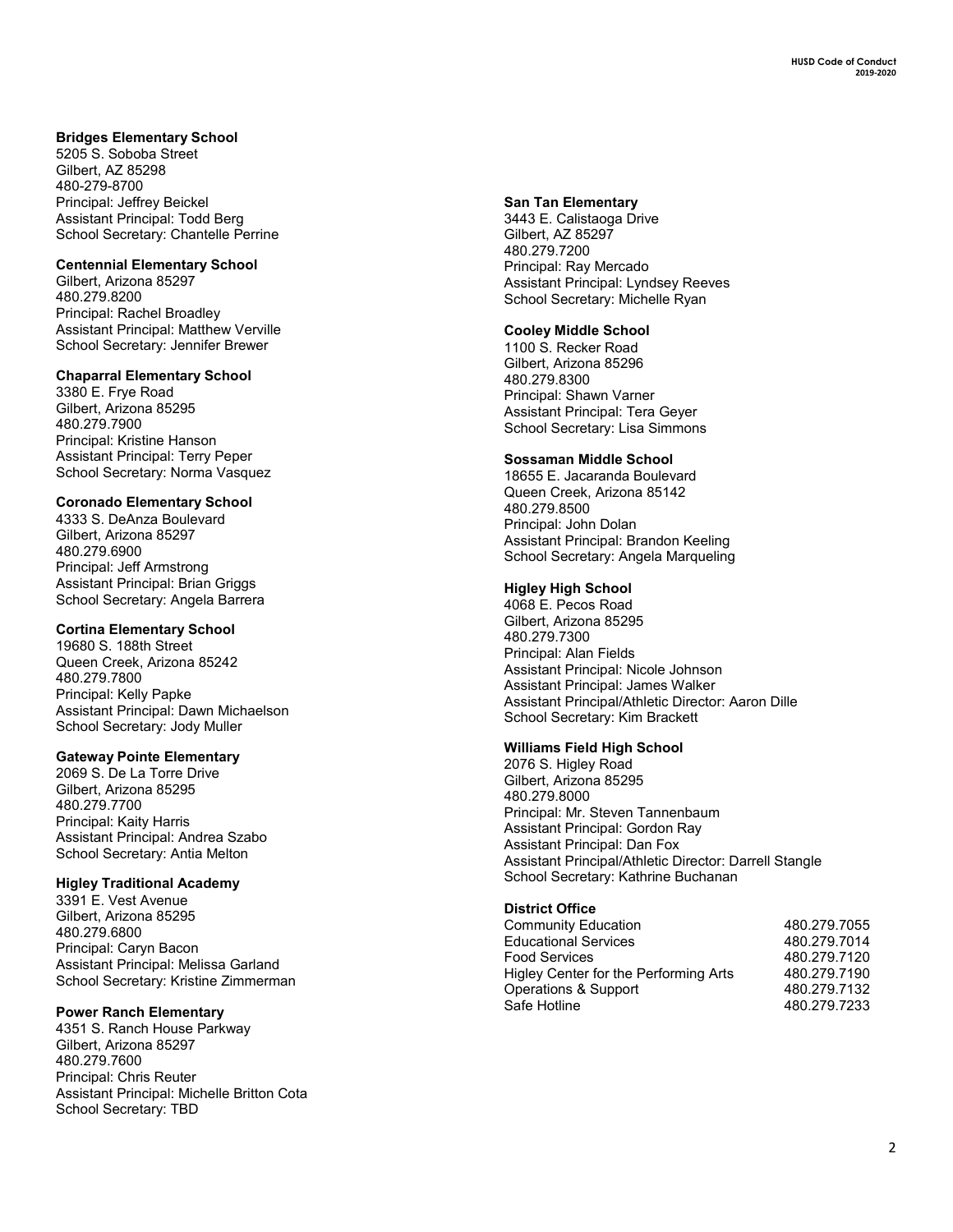# **TABLE OF CONTENTS**

Letter from Superintendent General Terms and Definitions Governing Board Policies Arizona Revised Statutes Other References Notice of Non-Discrimination Hazing Student Violence/Harassment/Intimidation/Bullying General School Procedures Student Dress Standards Student Rights and Expectations Searches and Police Involvement Factors in Determining Consequences Teacher and Staff Consequences for Students Administrator Consequences for Students Technology Acceptable Use Policy Bus Rules and Consequences Administrator Consequences for Student Bus Riders Conduct Violations, Definitions and Consequences Matrix Acknowledgement of Receipt Signature Form Acknowledgement of Bus Rider Privileges Release of Student Directory Information Form Social/News Media Opt-Out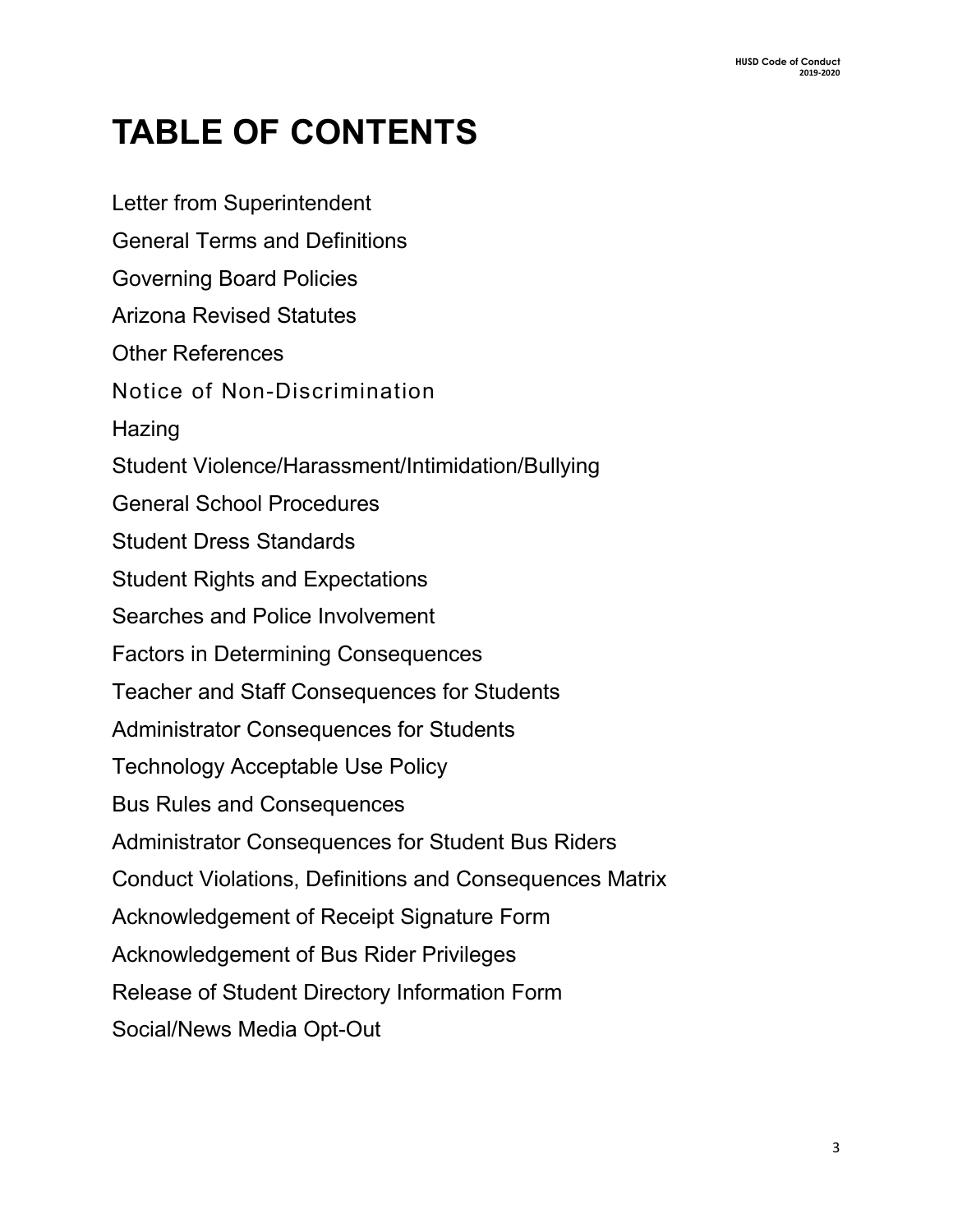

Dear Students and Parents:

The Higley Unified School District's Student Code of Conduct describes expectations for student behavior during the school day, while on District property, and while attending a school activity or event. The District is committed to ensuring student safety and implementing the appropriate processes and consequences to address incidents and misbehaviors that disrupt the educational environment, learning activities or students at the risk of harm.

Should you have a concern, you can reach Higley 24/7 on the Safe Hotline by calling 480.279.7233 or sending an email to [safehotline@husd.org](mailto:safehotline@husd.org)

I look forward to the opportunity in supporting all Higley schools and programs, making our District educationally, emotionally and physically a great place for the students to learn.

Sincerely,

Mike Thomason, Ed.D Superintendent

District Offices 2935 South Recker Road Gilbert, AZ, 85295 480.279.7000 480.279.7500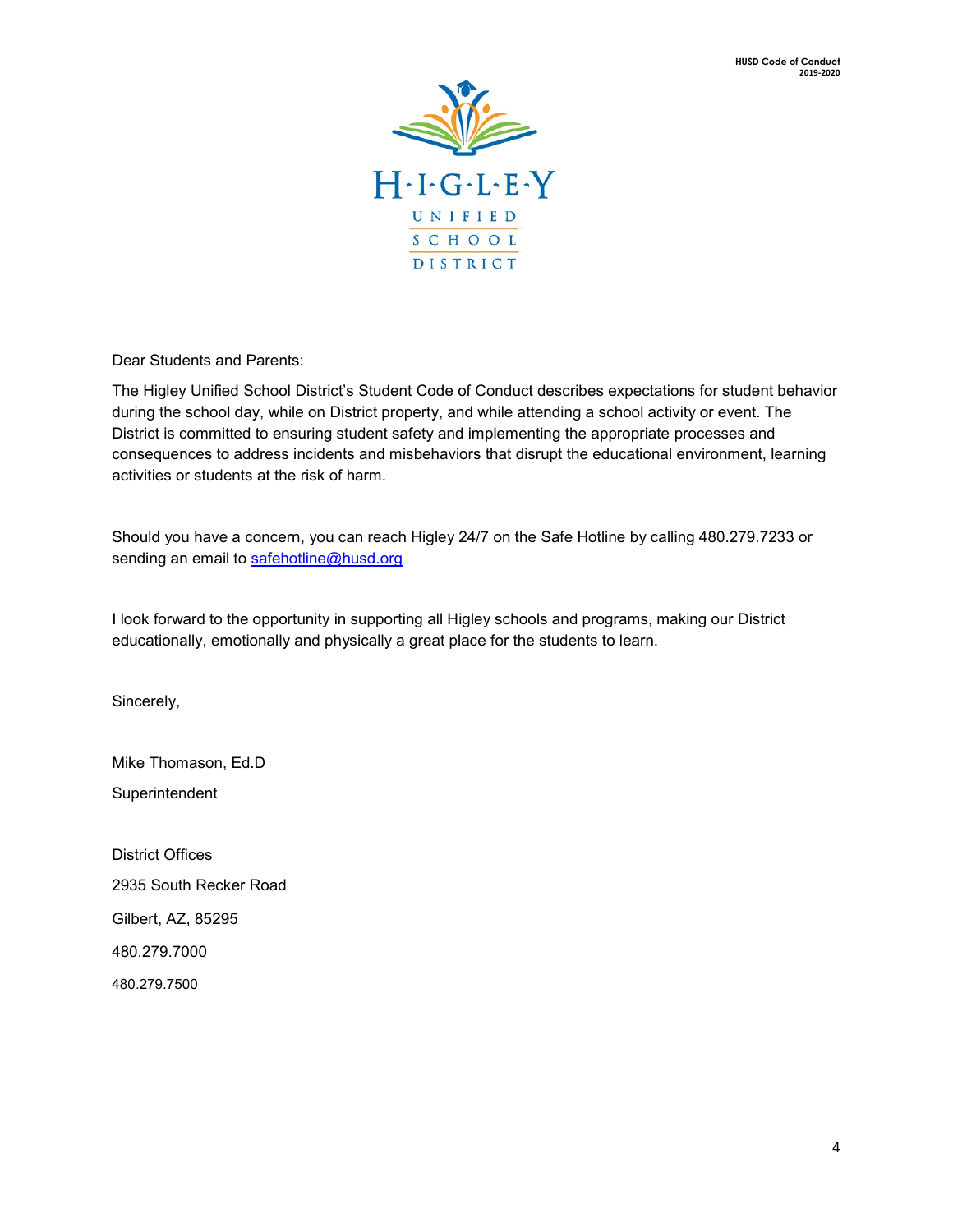### **INTRODUCTION**

The District has established guidelines for student conduct designed to ensure a safe environment for all students and staff in our schools. While students are responsible for their own actions, it is vital for the family, the school and the community to work together. Students whose actions are in violation of school/district guidelines will be expected to accept the appropriate consequences. Students are expected to respect the rights and property of others, along with demonstrating high standards of personal integrity. This includes their time at school, going to and from school, including but not limited to bus stops, school-sponsored events, behavior outside the school day which impacts the education of students or the educational environment at school, etc.

The Higley Unified School District uses a progressive discipline philosophy. However, school administration, district administration, the hearing officer and the Governing Board have the discretion to issue appropriate consequences based on various factors. The Higley Unified School District sets not only high expectations for academics but also for the conduct of students. The Higley Unified School District will not allow academic progress to be slowed because of the inappropriate conduct of students.

Nothing outlined in this publication is intended to restrict the District from imposing more or less severe consequences if warranted if, in the discretion of the District, the severity of harm, danger, damage or the potential for harm, danger or damage warrants it, or if one incident involves more than one infraction. In addition, based on the facts, long-term suspension or expulsion may be imposed, even if not listed below as a potential consequence.

### NTRODUCTION **GENERAL TERMS AND DEFINITIONS**

A.R.S. § - Arizona Revised Statutes are the laws enacted by the Arizona State Legislature some of which apply to schools<br>and school districts.

**District** - The Higley Unified School District #60.

**Employee** – A person employed by the Higley Unified School District #60.

**Governing Board or Board** – The governing body of the District comprised of publicly elected members of the community.

**Parent** – A natural or adoptive parent (unless parental rights have been judicially limited or severed), a legal guardian<br>(court appointed) or an individual acting as a parent in the absence of a parent or guardian.

**Policy** – A written HUSD Governing Board policy and administrative regulation, and exhibit.

**School Administrator**—The principal, assistant principal(s), principal's designee or district-level administrator serving at the school.

**Student**—Any individual who is enrolled in an educational program of the District.

Suspension—The temporary withdrawal of the privilege of attending a school or a HUSD sponsored event for a specified<br>period of time. Any student suspended from school is automatically suspended from all school-sponsored ev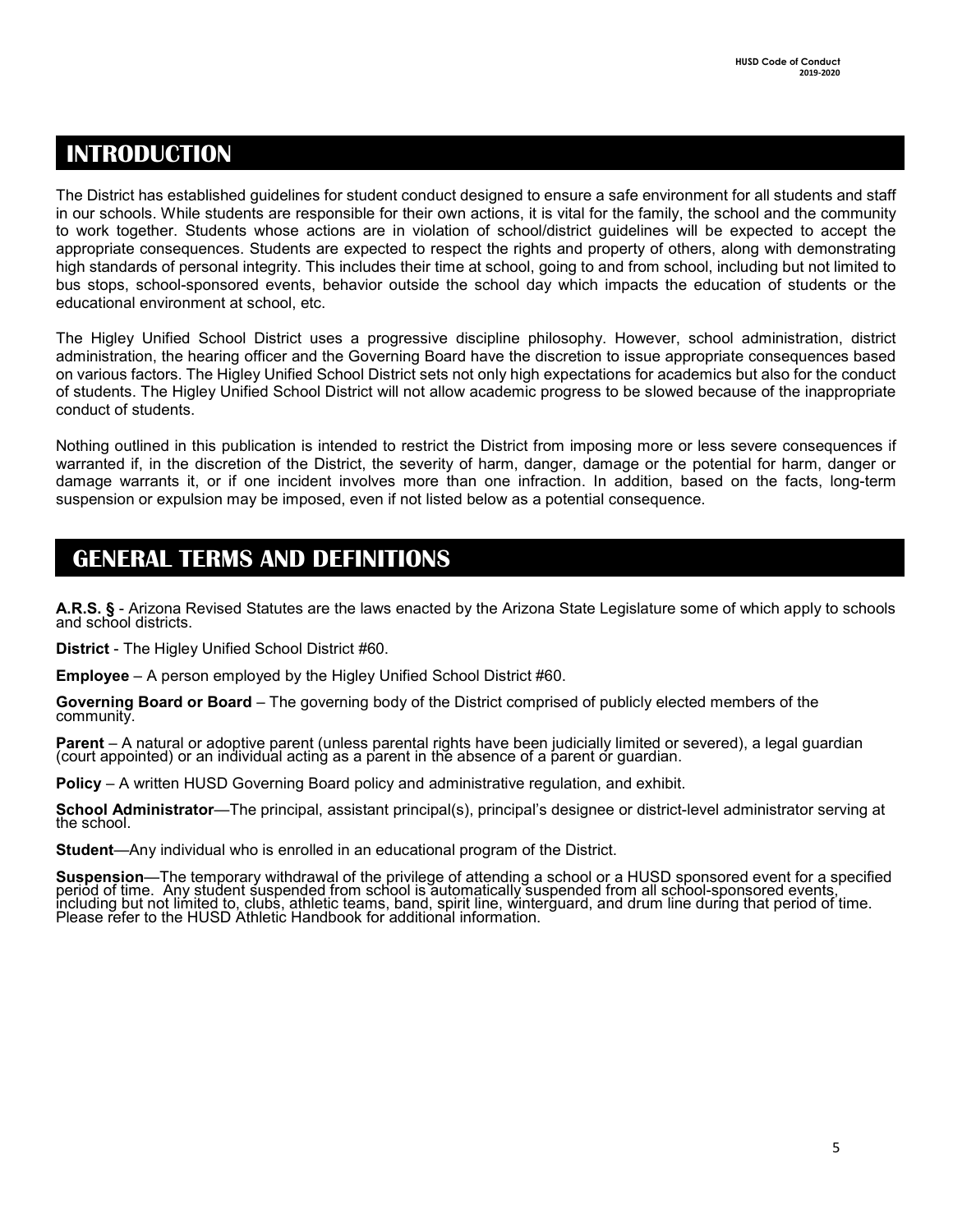### **ARIZONA REVISED STATUTES**

| <b>Statute Title</b>      | <b>Statute Number</b>                     |
|---------------------------|-------------------------------------------|
| <b>Bullying</b>           | A.R.S. § 13-1202                          |
| <b>Computer Tampering</b> | A.R.S. § 13-2316                          |
| <b>Disorderly Conduct</b> | A.R.S. § 13-2904<br>A.R.S. § 13-2911      |
| Loitering                 | A.R.S. § 13-2905                          |
| School Day                | A.R.S. §15-341, 15-901<br>ADOT R17-9-104  |
| Suspension                | A.R.S. § 15-843<br>A.R.S. § 15-841-15-844 |
| Tobacco                   | A.R.S. § 36-798                           |
| <b>Verbal Abuse</b>       | A.R.S. § 15-507                           |

• To access Arizona Revised Statutes, please click the link below:

http://www.azleg.state.az.us/arizonarevisedstatutes.asp

• The statutes and references listed are reflective of those most commonly referred to with regard to student behavior and school disciplinary procedures and are by no means inclusive of all state and federal laws or all District procedures.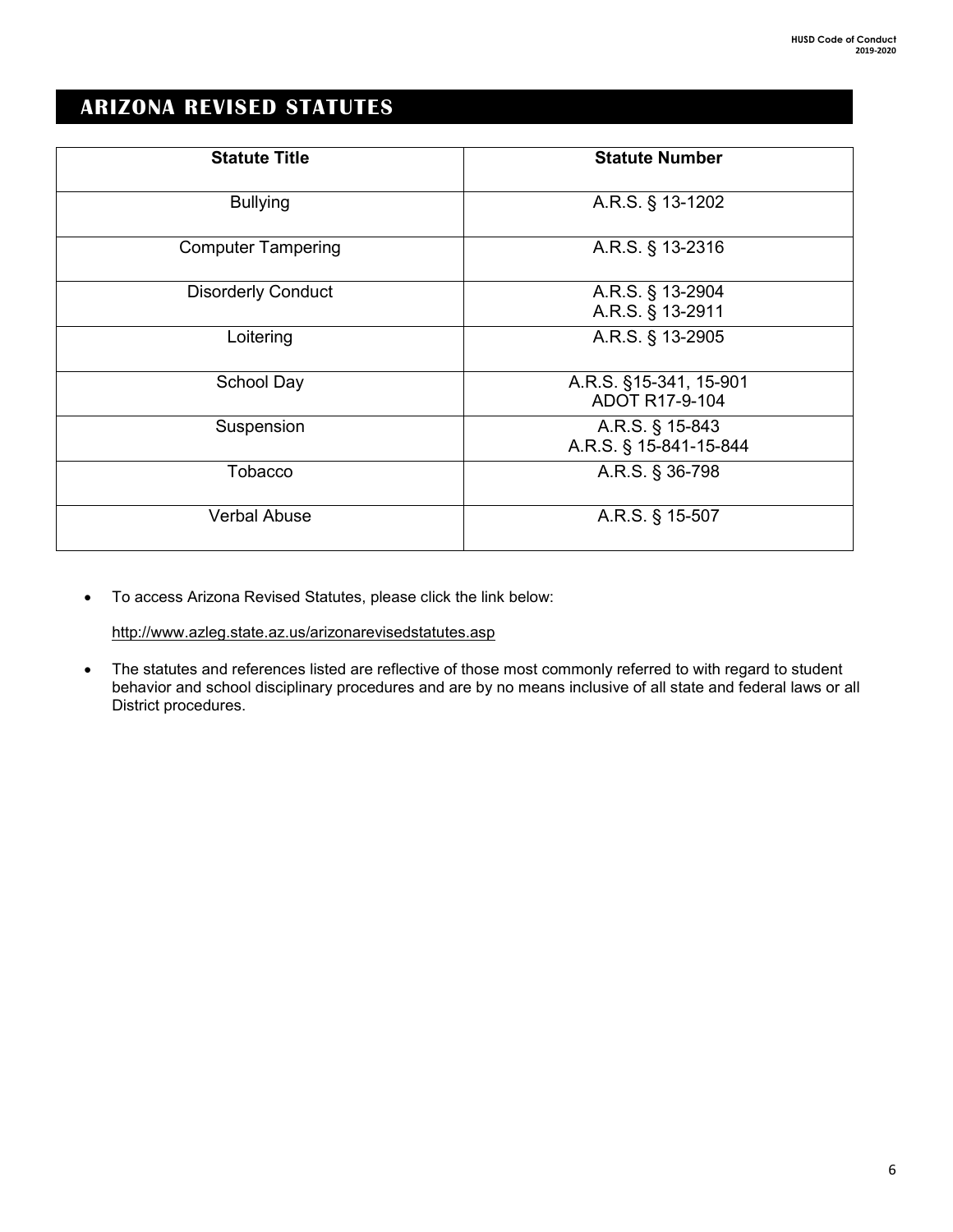### **GOVERNING BOARD POLICIES**

**Please refer to the District website: http://www.boarddocs.com/az/husdaz/Board.nsf/Public**

| <b>POLICY TITLE</b>                                  | <b>REFERENCE</b><br><b>NUMBER</b> | <b>POLICY TITLE</b>                                       | <b>REFERENCE</b><br><b>NUMBER</b> |
|------------------------------------------------------|-----------------------------------|-----------------------------------------------------------|-----------------------------------|
| ABSENCES & EXCUSES                                   | <b>JH</b>                         | <b>SEARCHES &amp; INTERROGATIONS</b>                      | JIH                               |
| <b>ATTENDANCE</b>                                    | <b>JE</b>                         | <b>SCHOOL</b><br>VIOLENCE/HARASSMENT/BULLYING/INTMIDATION | <b>JICK</b>                       |
| <b>BUS SAFETY PROGRAM</b>                            | <b>EEAE</b>                       | SEXUAL HARASSMENT                                         | <b>ACA</b>                        |
| CARE OF SCHOOL PROPERTY<br><b>BY STUDENTS</b>        | <b>JICB</b>                       | STUDENT AUTOMOBILE USE AND PARKING                        | JLIE                              |
| DRUG AND ALCOHOL USE BY<br><b>STUDENTS</b>           | <b>JICH</b>                       | <b>STUDENT CONDUCT</b>                                    | <b>JIC</b>                        |
| <b>DUE PROCESS</b>                                   | <b>JIA</b>                        | STUDENT CONDUCT ON SCHOOL BUSES                           | <b>EEAEC</b>                      |
| <b>EQUAL EDUCATIONAL</b><br><b>OPPORTUNITY</b>       | <b>JB</b>                         | <b>STUDENT DISCIPLINE</b>                                 | JK                                |
| <b>EXPULSION</b>                                     | <b>JKE</b>                        | <b>STUDENT DRESS</b>                                      | <b>JICA</b>                       |
| <b>GANG ACTIVITY/SECRET</b><br><b>SOCIETIES</b>      | <b>JICF</b>                       | <b>STUDENT FUNDRAISING ACTIVITIES</b>                     | <b>JJE</b>                        |
| <b>HAZING</b>                                        | <b>JICF</b>                       | <b>SUSPENSION</b>                                         | <b>JKD</b>                        |
| PUBLIC CONDUCT ON<br><b>SCHOOL PROPERTY</b>          | <b>KFA</b>                        | <b>TOBACCO USE BY STUDENTS</b>                            | <b>JICG</b>                       |
| <b>REMOVAL OF STUDENTS</b><br><b>FROM ACTIVITIES</b> | <b>JKDA</b>                       | USE OF TECHNOLOGY RESOURCES                               | <b>IJNDB</b>                      |
| <b>RESTITUTION FOR PERSONAL</b><br>PROPERTY DAMAGE   | <b>ECAD</b>                       | <b>VANDALISM</b>                                          | <b>ECAC</b>                       |
| <b>RIGHTS &amp; RESPONSIBILITIES</b>                 | JI                                | WEAPONS IN SCHOOL                                         | <b>JICI</b>                       |

To access HUSD Governing Board Policy, please click the link below: <http://lp.ctspublish.com/asba/public/lpext.dll?f=templates&fn=main-h.htm>

· The policies listed are reflective of those most commonly referred to with regard to student behavior and school disciplinary procedures and are by no means inclusive of all HUSD Governing Board Policies.

· In specific accordance with policy JICK and JICF, the entire policy can be found on the following pages.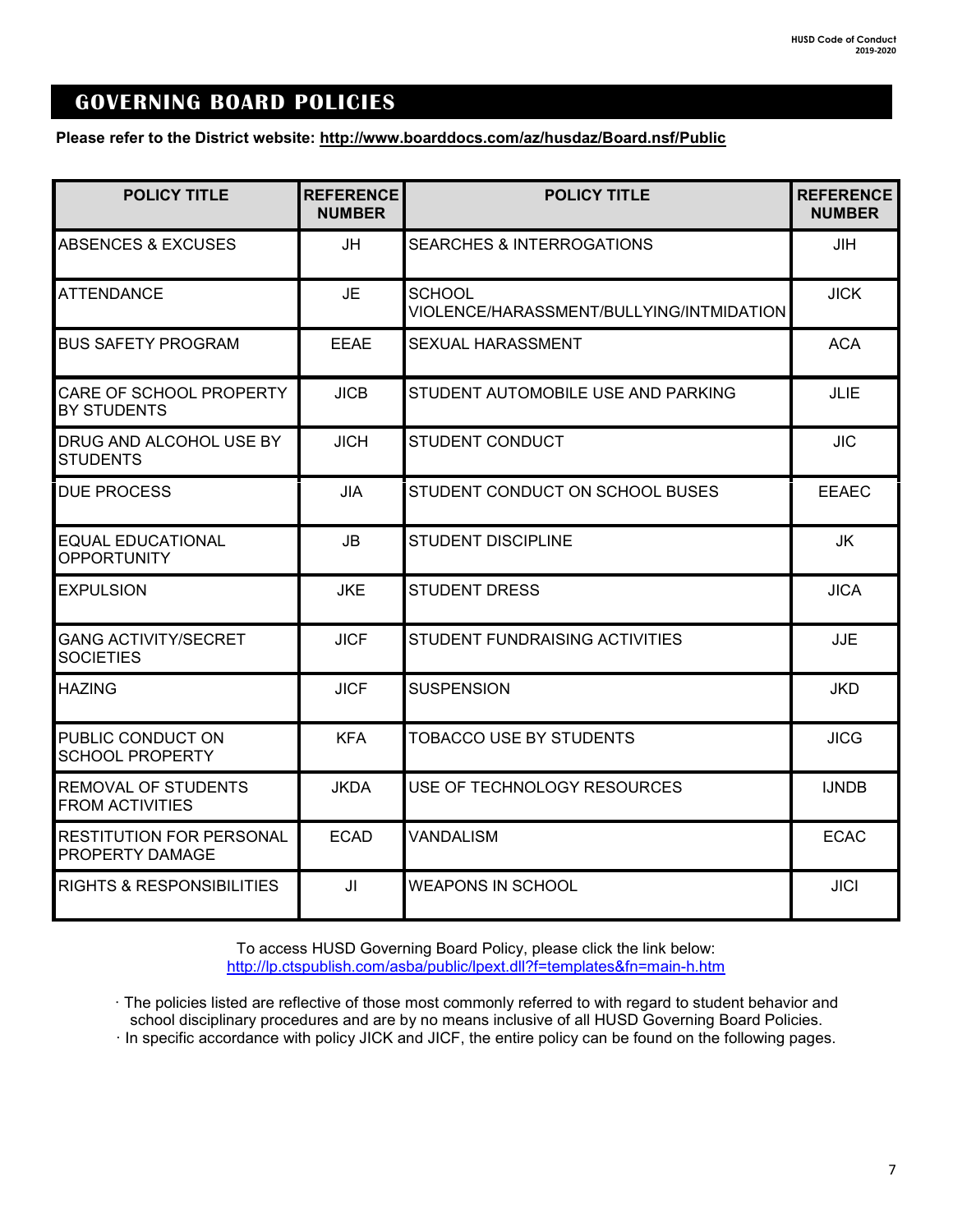### **OTHER REFERENCES**

| <b>HUSD ATHLETIC HANDBOOK</b>                     | https://www.husd.org/site/Default.aspx?PageID=4345                                                           |
|---------------------------------------------------|--------------------------------------------------------------------------------------------------------------|
| <b>ESTABLISHED SCHOOL</b><br><b>PROCEDURES</b>    | Please visit the school's home page from-www.husd.org.                                                       |
| <b>ESTABLISHED CLASSROOM</b><br><b>PROCEDURES</b> | Please visit the teacher's homepage from the school's homepage or contact<br>the classroom teacher directly. |

### **Notice of Non-Discrimination NOTICE OF NON-DISCRIMINATION**

The Higley Unified School District does not discriminate on the basis of race, color, national origin, sex (including sexual orientation and gender identity and expression), age, disability, veteran or military status, religion, or genetic information in the admission or access to, treatment or employment in its educational programs or activities. Inquiries or complaints concerning discrimination may be referred to the District's Compliance Officer:

Ms. Linda Good, Staff Attorney, 480-279-7000, Linda.Good@husd.org

For inquiries or complaints relating to Section 504 of the Rehabilitation Act (which prohibits discrimination on the basis of disability), the Superintendent designates the following individual(s) as the Section 504 Coordinator:

Ms. Jennifer Corry, Director of Student Services, 480-279-7000, Jennifer.Corry@husd.org

For inquiries or complaints relating to Title IX (which prohibits discrimination on the basis of sex, the Superintendent designates the following individual(s) to act as Title IX Coordinator:

Ms. Linda Good, Staff Attorney, 480-279-7000, Linda.Good@husd.org

### **HAZING**

Policy JLIF—There shall be no hazing, solicitation to engage in hazing, or aiding and abetting another who is engaged in hazing of any person enrolled, accepted for or promoted to enrollment, or intending to enroll or be promoted to schools within twelve (12) calendar months. For purposes of this policy a person as specified above shall be considered a "student" until graduation, transfer, promotion or withdrawal from the school.

"Hazing" means any intentional, knowing or reckless act committed by a student, whether individually or in concert with other persons, against another student and in which both of the following apply:

- The act was committed in connection with an initiation into, an affiliation with or the maintenance of membership in any organization that is affiliated with an educational institution.
- The act contributes to a substantial risk of potential physical injury, mental harm or degradation, or causes physical injury, mental harm or personal degradation.

"Organization" means an athletic team, association, order, society, corps, cooperative, club, or similar group that is affiliated with an educational institution and whose membership consists primarily of students enrolled at that educational institution.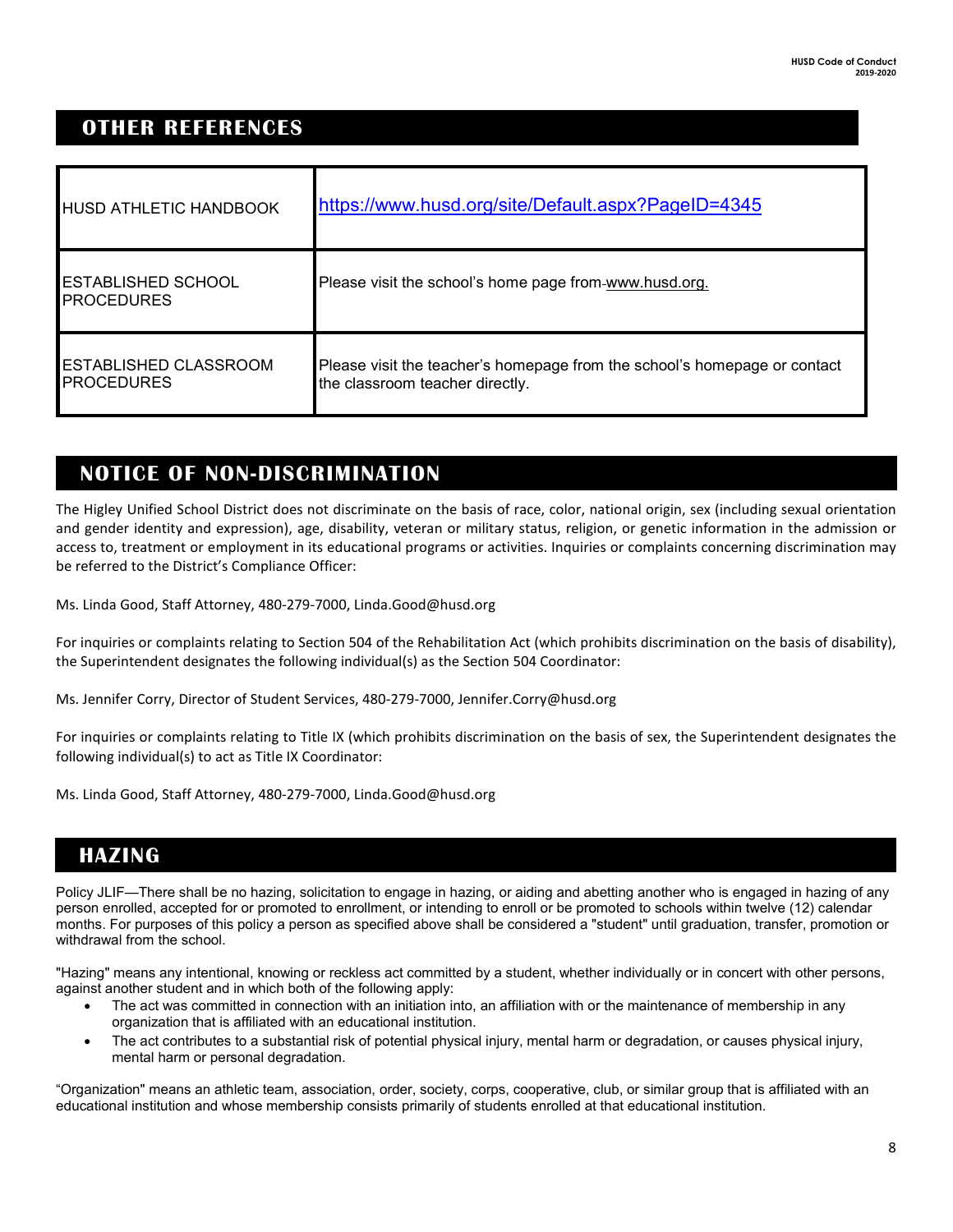### **Directions**

It is no defense to a violation of this policy if the victim consented or acquiesced to hazing. In accord with statute, violations of this policy do not include either of the following:

- Customary athletic events, contests or competitions that are sponsored by an educational institution.
- Any activity or conduct that furthers the goals of a legitimate educational curriculum, a legitimate extracurricular program or a legitimate military training program.

All students, teachers and staff shall take reasonable measures within the scope of their individual authority to prevent violations of this policy.

### **Reporting/Complaint Procedure**

Students and others may report hazing to any professional staff member. Professional staff members must report the incident to the school administrator or next higher administrative supervisor, in writing, with such details as may have been provided. A failure by a staff member to timely inform the school administrator or next higher administrative supervisor of a hazing allegation or their observation of an incident of hazing may subject the staff member to disciplinary action in accord with School policies. The staff member shall preserve the confidentiality of those involved, disclosing the incident only to the appropriate school administrator or next higher administrative supervisor or as otherwise required by law. Any instance of reported or observed hazing which includes possible child abuse or violations of statutes known to the staff member shall be treated in accord with statutory requirements and be reported to a law enforcement agency.

A person who complains or reports regarding hazing may complain or report directly to the school administrator or to a professional staff member. The professional staff member receiving the report/complaint shall retrieve sufficient detail from the person to complete the form designated for such purpose. At a minimum the report/complaint shall be put in writing containing the identifying information on the complainant and such specificity of names, places and times as to permit an investigation to be carried out. When a professional staff member receives the information, the staff member will transmit a report to the school administrator or supervising administrator not later than the next school day following the day the staff member receives the report/complaint.

The report/complaint will be investigated by the school administrator or a supervising administrator.

The procedures to be followed are:

- An investigation of the reported incident or activity shall be made within ten (10) school days when school is in session or within fifteen (15) days during which the school offices are open for business when school is not in session. Extension of the time line may only be by necessity as determined by the Superintendent.
- The investigator shall meet with the person who reported the incident at or before the end of the time period and shall discuss the investigation and conclusions. Confidentiality of records and student information related to disciplinary actions, if any taken, shall be observed in the process of meeting with person who reported the incident.
- The investigator shall prepare a written report of the findings and a copy of the report shall be provided to the Superintendent.

All violations of this policy shall be treated in accord with the appropriate procedures and penalties provided for in school policies related to the conduct and discipline of students, staff, and others

> Everyone is responsible for safe and secure schools Call: 480-279-7233 Email: [safe.hotline@husd.org](mailto:safe.hotline@husd.org)

### **STUDENT VIOLENCE/HARASSMENT/INTIMIDATION/BULLYING**

**Policy JICK** - The Governing Board believes it is the right of every student to be educated in a positive, safe, caring, and respectful learning environment. The Board further believes a school environment inclusive of these traits maximizes student achievement, fosters student personal growth, and helps students build a sense of community that promotes positive participation as citizens in society.

To assist in achieving a school environment based on the beliefs on the Governing Board, bullying in any form will not be tolerated.

*Bullying* may occur when a student or group of students engages in any form of behavior that includes such acts as intimidation and/or harassment that

- has the effect of physically harming a student, damaging a student's property, or placing a student in reasonable fear of harm or damage to property,
- is sufficiently severe, persistent or pervasive that the action, behavior, or threat creates an intimidating, threatening, or abusive environment in the form of physical or emotional harm,
- occurs when there is a real or perceived imbalance of power or strength, or
- may constitute a violation of law.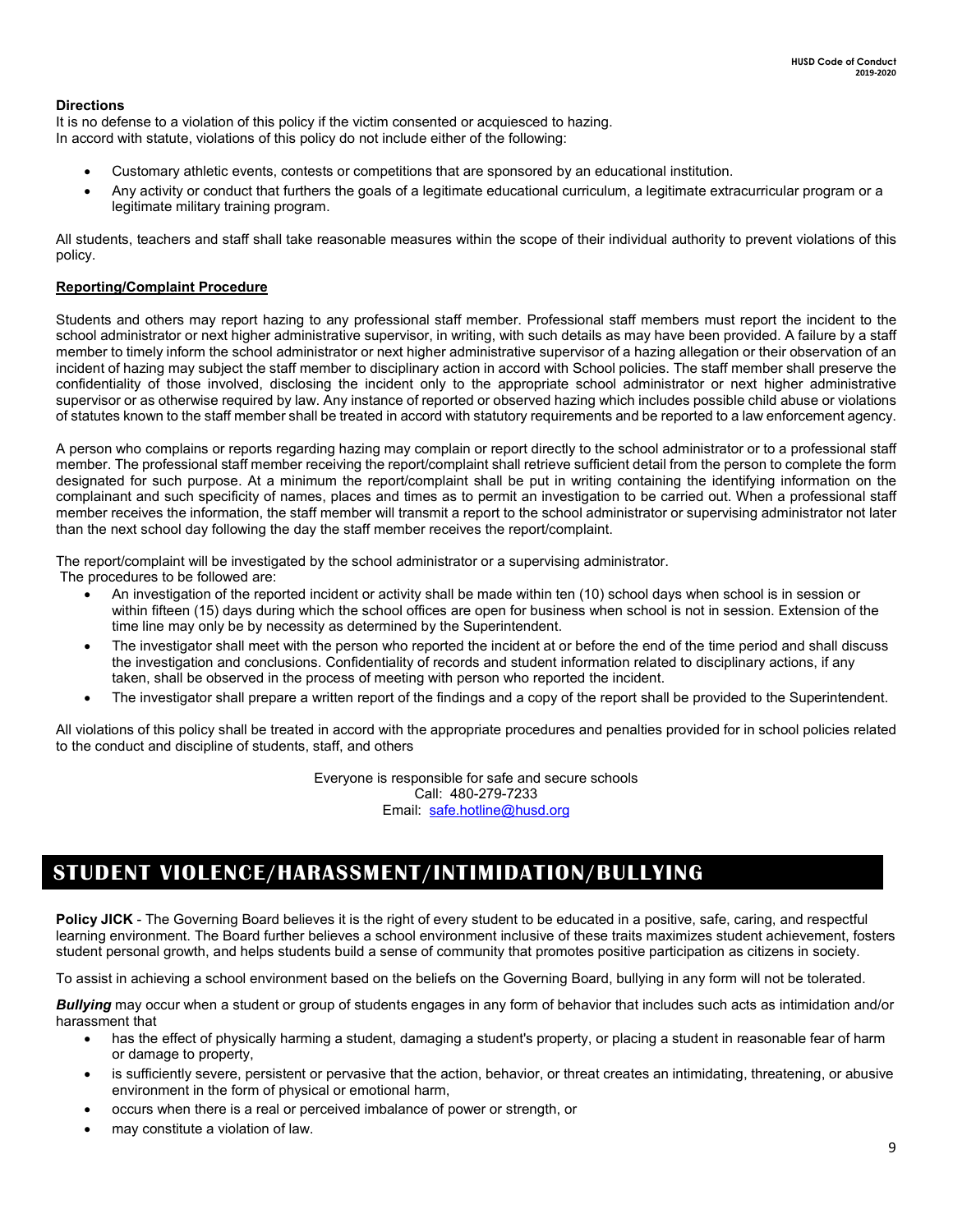*Bullying* of a student or group of students can be manifested through written, verbal, physical or emotional means and may occur in a variety of forms including, but not limited to:

- verbal, written/printed or graphic exposure to derogatory comments, extortion, exploitation, name calling, or rumor spreading either directly through another per-son or group or through cyberbullying,
- exposure to social exclusion or ostracism.
- physical contact including but not limited to pushing, hitting, kicking, shoving or spitting,
- damage to or theft of personal property.

Cyberbullying is, but not limited to, any act of bullying committed by use of electronic technology or electronic communication devices, including telephonic devices, social networking and other Internet communications on school computers, networks, forums and mailing lists, or other District-owned property, and by means of an individual's personal electronic media and equipment.

Harassment is intentional behavior by a student or group of students that is disturbing or threatening to another student or group of students. Intentional behaviors that characterize harassment include, but are not limited to, stalking, hazing, social exclusion, name calling, unwanted physical contact and unwelcome verbal or written comments, photographs and graphics. Harassment may be related, but not limited to, race, religious orientation, sexual preference, cultural background, economic status, size or personal appearance. Harassing behaviors can be direct or indirect and by use of social media.

*Intimidation* is intentional behavior by a student or group of students that places another student or group of students in fear of harm of person or property. Intimidation can be manifested emotionally or physically, either directly or indirectly, and by use of social media.

#### **Prohibitions and Discipline**

Students are prohibited from bullying on school grounds, school property, school buses, at school bus stops, at school sponsored events and activities, and through the use of electronic technology or electronic communication equipment on school computers, networks, forums or mailing lists.

Disciplinary action may result for bullying which occurs outside of the school and the school day when such bullying results in substantial physical, mental, or emotional negative effect on the victim while on school grounds, school property, school buses, at school bus stops, or at school sponsored events and activities, or when such act(s) interfere with the authority of the school system to maintain order. All suspected violations of law will be reported to local law enforcement.

#### **Reporting Incidents of Bullying**

Students who believe they are experiencing being bullied, or suspects another student is experiencing bullying, is to report the situation to the school administrator, another school employee or District bullying hotline. School personnel shall maintain confidentiality of the reported information.

Reprisal by any student or staff member directed towards a student or employee related to the reporting of a case of bullying or a suspected case of bullying shall not be tolerated, and the individual(s) will be subject to the disciplines set out in applicable District policies and administrative regulations.

Students found to be bullying others will be disciplined up to and including suspension or expulsion from school.

Knowingly submitting false report under this policy shall subject the student to discipline up to and including suspension. Where disciplinary action is necessary pursuant to any part of this policy, relevant District policies shall be followed.

Law enforcement authorities shall be notified any time District officials have a reasonable belief that an incidence of bullying has occurred as it is a violation of the law.

#### **To report incidents of bullying, please click on the link below to access the reporting form: http://www.husd.org/cms/lib08/AZ01001450/Centricity/Domain/1976/Bullying\_Reporting\_Form.**

### **GENERAL SCHOOL PROCEDURES**

#### **ARRIVAL/DISMISSAL**

Students should not arrive at school in the morning until staff members are present to provide adequate supervision for safety's sake. Please refer to your school's webpage and parent communication for specific times.

At dismissal, students should immediately board the bus, leave for home if walking or riding a bicycle, assemble at the designated location for parent pick-up or assemble at the designated area for their after-school program. Students may not linger on campus because supervision is not provided.

It is vital that parents adhere to the school's procedures for arrival and dismissal traffic flow. The safety of every child is worth the extra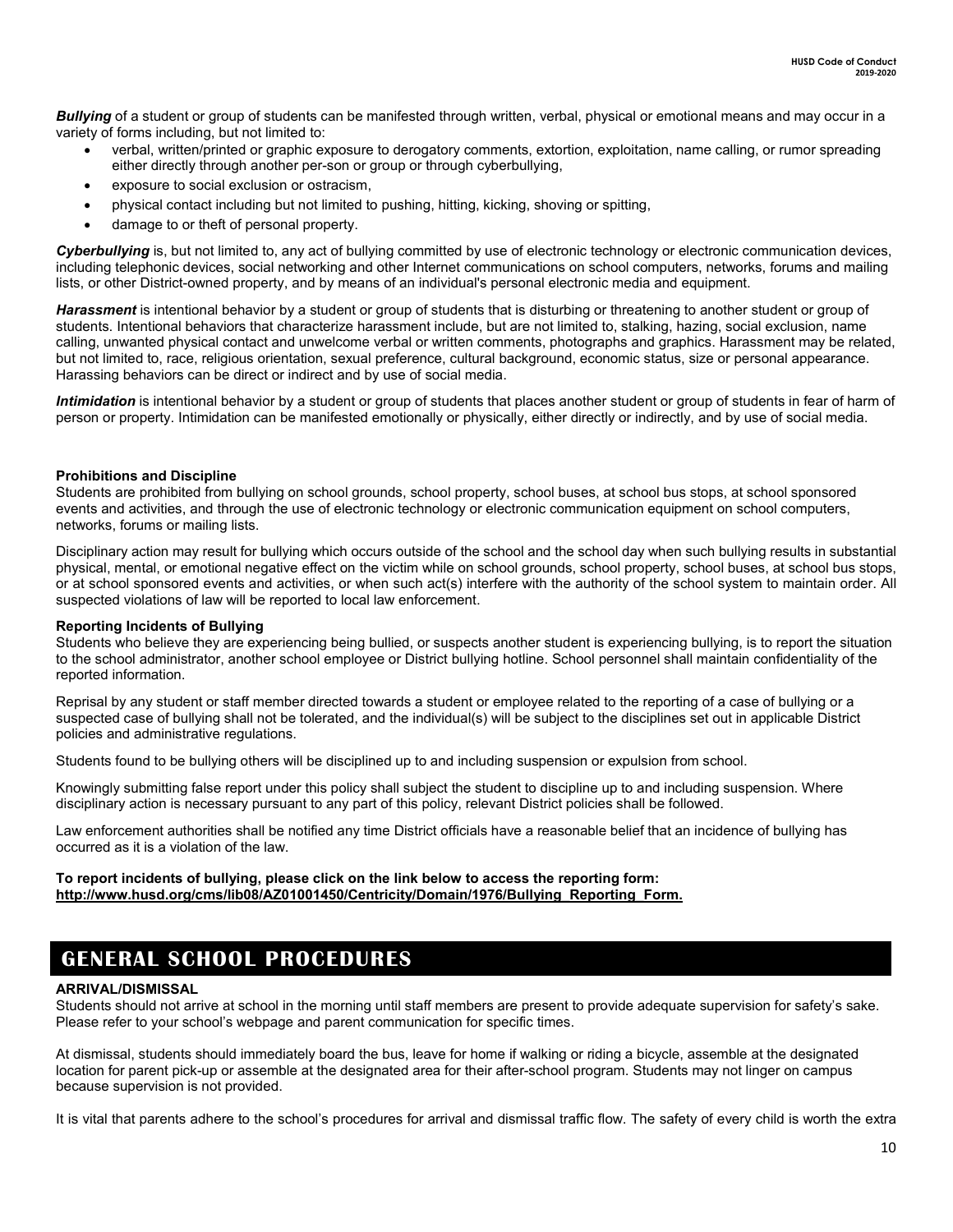minutes required to follow the established procedures. Student safety should always come before adult convenience.

#### **ATTENDANCE**

Parents/Guardians are charged by law with the responsibility for their student's attendance. In the event of a necessary absence known in advance, the parent/guardian is expected to inform the school. All absences not verified by either parental or administrative authorization within 24 hours will be recorded as unexcused.

Parents are asked to prioritize their child's education by scheduling medical and dental appointments outside of school hours, as well as scheduling family vacations during school breaks, holidays and summer vacation.

#### **BICYCLES, ETC.**

Schools will not store skateboards, scooters, roller blades, etc. inside the school building. If a student chooses to use this mode of transportation, the item must be able to be secured with a locking mechanism inside of the designated bicycle storage area.

Students are expected to follow all school procedures and local laws when traveling to and from school and are encouraged to wear appropriate safety equipment. Bicycles, scooters, skateboards, etc. must be walked or carried in crosswalks and upon entering the school grounds. At no time are bicycles, scooters, skateboards to be used on school grounds.

The school will not be responsible for the loss or theft of any of these items.

#### **BUS RIDERS**

All students eligible for bus service to and from school will be issued and are required to carry a bus identification card when taking the bus. If the card is damaged or lost there is a \$5.00 replacement fee.

Students have the privilege of riding in District buses or other District vehicles as assigned. Conduct that violates the Student Code of Conduct at bus stops, in District vehicles, in the process of boarding or exiting such vehicle, or otherwise related to the vehicle may result in disciplinary action.

Students' behavior on a school bus should be the same as that in a well-ordered classroom. To assist with maintaining order and safety, school buses are equipped with video surveillance camera systems. These systems have both audio and video recording capability. Viewing of school bus videos is restricted to School District personnel on a need-to-know basis. \*for more information, refer to page 18.

#### **ELECTRONIC INFORMATION SYSTEMS**

Personal: Students and parents assume a personal risk of theft, loss or damage of their personal electronic devices when choosing to bring them to school. Student's personal electronic devices may not be used during the school day except in the instance of being asked to use them for an explicit educational purpose and under the direct guidance of the classroom teachers. Otherwise, electronic devices are to be off and not displayed for use. If a student uses a personal electronic device to engage in misconduct under another violation area, the student may receive additional consequences. The school may also confiscate personal electronic devices.

#### **The school or District is not responsible for the loss, theft or damage of student's personal electronic devices.**

**District**: HUSD provides District technology, including but not limited to, computers, network equipment, tablets, software, web based programs and interactive displays, for educational purposes. All electronic technologies are only to be used in support of the educational program of the District and access may be revoked at any time for any misconduct related to the use of electronic technologies.

All District provided technology is the property of the District. The student should have **NO** expectation of privacy with their use of District provided technology. Students and/or parents will be held financially responsible for lost, stolen or damaged technology and accessories under the student's care.

#### **PERSONAL PROPERTY**

Protection and security of personal property is the student's responsibility. Examples of personal property include bicycles, skateboards, scooters, backpacks, purses, cell phones and other electronic devices, identification cards, and money.

#### **The school or District is not responsible for the loss, theft or damage of student's personal property.**

#### **PRODUCT SALES**

Students may participate in school organization fund-raising sales on school campuses in accordance with the District policies for such. No other sale of items is permitted by students while on school or district property.

#### **SELF-DEFENSE**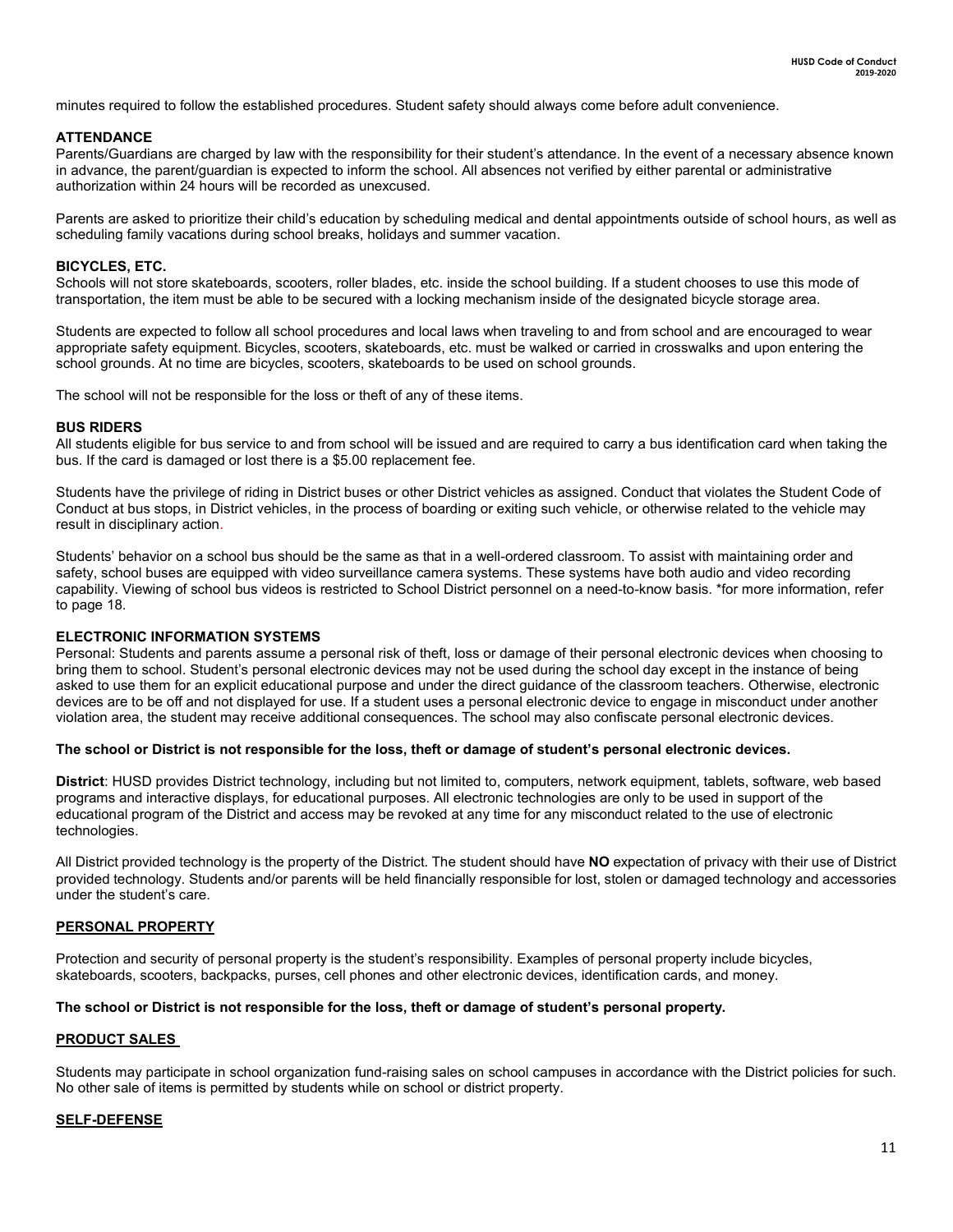The threat or use of force by a student is NOT considered self-defense when:

- Used in response to verbal provocation alone.
- Assistance from a school staff member is an alternative.
- The student has an opportunity to remove him/herself from the situation or otherwise flee.
- The degree of physical force is disproportionate to the situation or exceeds that which would be necessary to avoid injury or protect personal property.

### **STUDENT DRESS**

The District encourages students to take pride in their attire as it relates to the school setting. Students should dress in a manner that, in addition to the following guidelines, takes into consideration the educational environment, safety, health, and welfare of self and others. To that end, students are expected to adhere to the following dress standards:

- Clothing that immodestly exposes the chest, abdomen, midriff, genital area, or buttocks is not permitted.
- Clothing items may not create an atmosphere of threat, intimidation, or undue pressure.
- Footwear must be worn at all times. Safety requirements for specific classes such as industrial technology, life management, physical education, and chemistry must be followed.
- Jewelry shall not be worn if it presents a safety hazard to self and/or others.
- Clothing may not display or suggest obscene language or symbols.
- Clothing may not display or advertise alcohol, drugs, tobacco, or any illegal or controlled substance or item.
- The only acceptable headwear allowed that may be worn at school are hats and visors in their original unaltered condition. Bandanas, hairnets, knit stocking caps and so forth, are not to be worn at school. Students shall remove their headwear when in a building or when requested to do so by a member of the administration, faculty, or staff.
- Gang clothing/paraphernalia is prohibited on school property, in school vehicles, and at school activities. Gang paraphernalia is defined as any apparel, altered apparel, jewelry, accessory, notebook, or any manner of grooming which, by nature of its color, arrangement, trademark, or any other attribute denotes membership in a gang.

Exceptions for special activities, health considerations, or religious attire may be preapproved by the principal.

Students who volunteer for extracurricular activities, such as athletics, band, chorus, etc., are subject to the standards of dress as defined by the sponsors of such activities.

### **STUDENT RIGHTS & EXPECTATIONS**

Higley School District embraces that students are afforded many basic rights. Students' basic rights include the right to a meaningful educational experience. While the District strives to provide a school experience that is fostered in a learning environment that is safe and that values students' viewpoints, opinions and unique needs and characteristics, students must also demonstrate a commitment to honoring the rights of all members of our school system. To that end, students must balance their right to an education with their responsibility for their actions, particularly when their actions are inappropriate.

When students choose to demonstrate behavior that is inappropriate in accordance with District policies and procedures, they will need to accept the consequences. District policies and Arizona state law provides the District the authority to hold students accountable for inappropriate behavior on school property at any time, including but not limited to: on the way to and from school; whenever it impacts the educational environment, during any school-sponsored activity; at school bus stops; and in other locations outside of the school grounds, additionally if the behavior has a negative impact on school district employees, students or activities.

School administrators shall handle each report of a student disciplinary situation by speaking with students to gather information. Administrators may gather information from students without parent participation or consent. When gathering information from a student accused of a violation of the Student Code of Conduct, the administrator will afford due process.

### **Due Process Rights**

- 1. Students will be informed of the accusation against them and be provided with the supporting facts.
- 2. Students will have the opportunity to accept or deny the accusations.
- 3. Students will have the opportunity to present their version of the situation.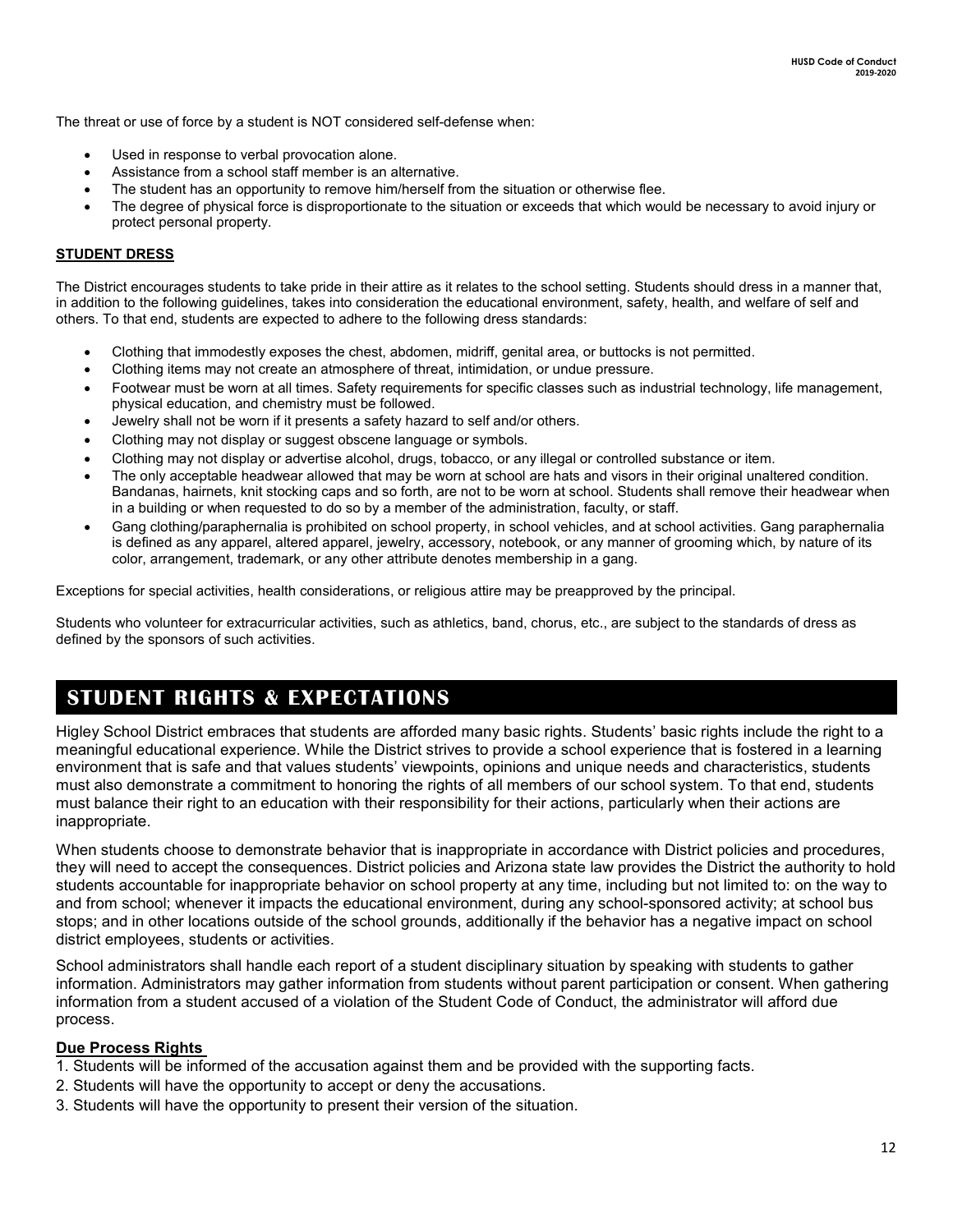After gathering the facts and affording due process, the school administrator shall determine if a violation of the Student Code of Conduct occurred.

If the administrator determines that a violation of the Student Code of Conduct occurred, and that a consequence (other than an informal conference or verbal warning) will be assigned to the student, the parent will be contacted.

### Searches & police involvement **SEARCHES & POLICE INVOLVEMENT**

A student's right to privacy and unreasonable search and seizure must be balanced with the school's ultimate responsibility to protect the health, safety and welfare of all students and staff.

Administrators have the authority to conduct searches when they have a reason to suspect that the search will uncover evidence that a violation of the Student Code of Conduct has occurred or that a law has been violated.

Administrators may search student desks, lockers, backpacks, purses or other personal belongings and vehicles when reasonable suspicion exists and in order to determine if a school violation has occurred or a law has been broken.

Through a partnership with the Town of Gilbert, School Resource Officers (SROs) are present on high school campuses. Officers from Gilbert and Maricopa County Sheriff's Office (MCSO) also respond to middle and elementary schools as needed. Law enforcement officers may, at times, need to speak with students.

- When parents are being investigated for suspected child abuse or other criminal activity, the District is prohibited from notifying the parents.
- When students are being investigated for something unrelated to the school, the parents will be contacted prior to the law enforcement officer being allowed to speak with the student.
- When the school has called the police for a suspected crime committed by a student in relationship to the school, the District will allow the law enforcement officer to speak with the student unless the student refuses to be interviewed or requests to have a parent present.
- If law enforcement takes a student into custody, the school must comply. Administration will notify the parent unless directed otherwise.

### **TEACHERS & STAFF CONSEQUENCES FOR STUDENTS**

Teachers have classroom management plans that include consequences, included but not limited to those described below, for common classroom behavioral concerns. When positive behavioral change is not occurring under the classroom plan or when the offense is immediately serious, a disciplinary referral form will be generated and completed by the school administration.

Other teachers and other staff members may be responsible for supervising students in the cafeteria, on the playground, and throughout campus according to established school wide behavioral expectations. When students do not comply with staff members or respond appropriately with the informal actions described below, a disciplinary referral form will be generated and completed by the school administration.

**Conference/Behavior Plan**: The teacher or staff member will hold a conference with the student to discuss the continued inappropriate behavior and to develop a plan for changing the behavior and outlining the consequences if the behavior does not change. Parent may be notified.

**Detention:** The teacher or staff member will hold a child in the classroom or other supervised location before, during lunch or after school. Before, during and after school detentions are typically 30 minutes or less.

**Informal Talk:** The teacher or staff member informs the student of the inappropriate behavior, describes acceptable behavior and asks the student to make adjustments to his/her behavior so that the consequences do not need to progress. Parent not typically notified.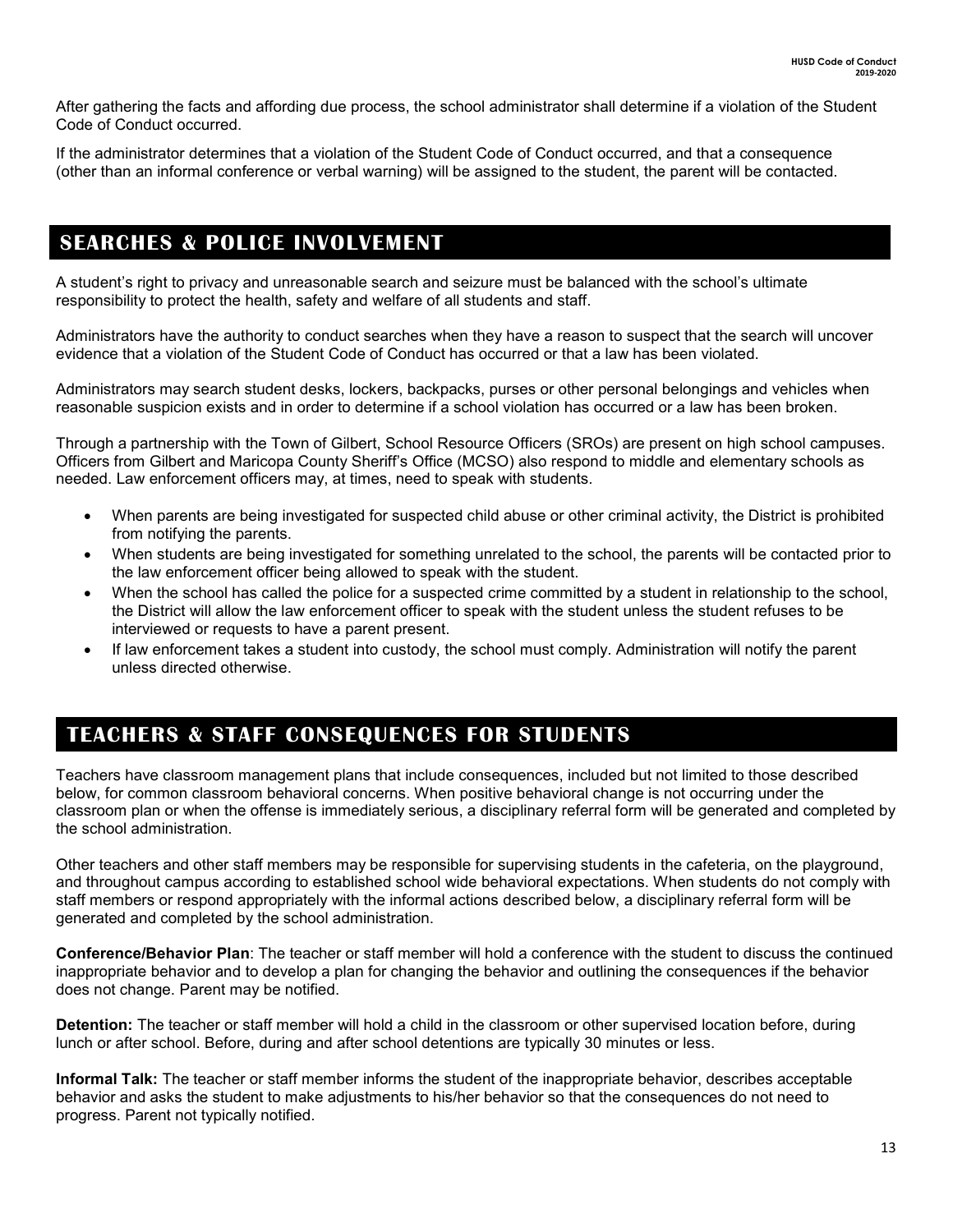**Restriction of Privileges**: Teachers or staff members may restrict a student's participation in a special event or activity, i.e. fieldtrip, assembly, class party, etc. Parent may be contacted.

**Removal from Classroom:** (extreme circumstance) State law allows a classroom teacher to remove a student from the classroom and request that a staff committee determine whether the student should return to the classroom or be assigned elsewhere. Parent will be notified.

**Time-Out**: The teacher or staff member assigns the student to a buddy teacher classroom or other supervised location where the student is isolated from his/her classmates and the environment in which the student was making poor choices. Time-Out is typically one class period or less. Parent may be notified.

### **ADMINISTRATOR CONSEQUENCES FOR STUDENTS**

Depending on the various factors such as, type of behavior problem, the student's disciplinary history, the seriousness of the infraction, administrators may take one or more of the actions, including but not limited to those described below. Consequences may also affect participation in extracurricular activities and may include notification of law enforcement. Parents will be notified of administrator consequences for students.

**Alternative Program Assignment**: The school administrator may recommend that the student be placed at the District's alternative learning program for a minimum of five school days up to the remainder of the semester or school year. Transportation may be provided to the student. Parent will be notified.

**Denial of Bus-Riding Privileges**: The school administrator may suspend a student's privilege of riding a school bus according the guidelines on the following page. Students will be expected to arrange alternative transportation to and from school for the duration of the bus suspension. Parents will be notified.

**Saturday Detention:** The school administrator may assign the student to Saturday school.

**Diversion/Intervention Program**: The school administrator may assign the student to mandatory participation in a diversion/intervention program during a short or long-term suspension. If the administrator assigns a diversion program and if the student successfully attends the program, the administrator may choose to divert some of the days of the suspension. If the administrator assigns an intervention program, the student must successfully participate in the program to avoid other disciplinary consequences including a pending short or long-term suspension. Parent will be notified.

**Expulsion**: While the student is serving a short-term suspension of 10 days or less, the school administrator may recommend to the District an extension of the suspension to an expulsion. Upon the school administrator's recommendation of an expulsion, a hearing may be scheduled with an appointed hearing officer. After a formal hearing, the hearing officer may recommend an expulsion to the Governing Board. Only the Governing Board may impose the expulsion. An expulsion is a permanent withdrawal of the privilege of attending any schools in the Higley Unified School District unless the Governing Board readmits the student in accordance with the procedures outlined in Board policy. The parent and student will receive notification of the expulsion hearing including information about the hearing procedures and student's rights.

**In-School Suspension (ISS)**: The school administrator may assign a student to 10 days or less of suspension in school. During an in-school suspension, the student will be removed from his/her classroom and normal daily school activities and supervised in a location isolated from peers. Class work will be provided to the student. Parent will be notified.

**Out of School Suspension (OSS) (short-term)**: The school administrator has the authority to suspend a student for 10 school days or less after appropriate due process. If immediate due process is not possible because the student's presence creates a danger to the school or because the student's criminal circumstance prohibits it, due process will be afforded as soon as possible thereafter. Classwork will be provided to the student. The student may not be present on any district campus or at any school or district activity when serving a short-term suspension. Parents will be notified for all short-term suspensions. There is no legal right to appeal a short suspension to any person other than the school administrator.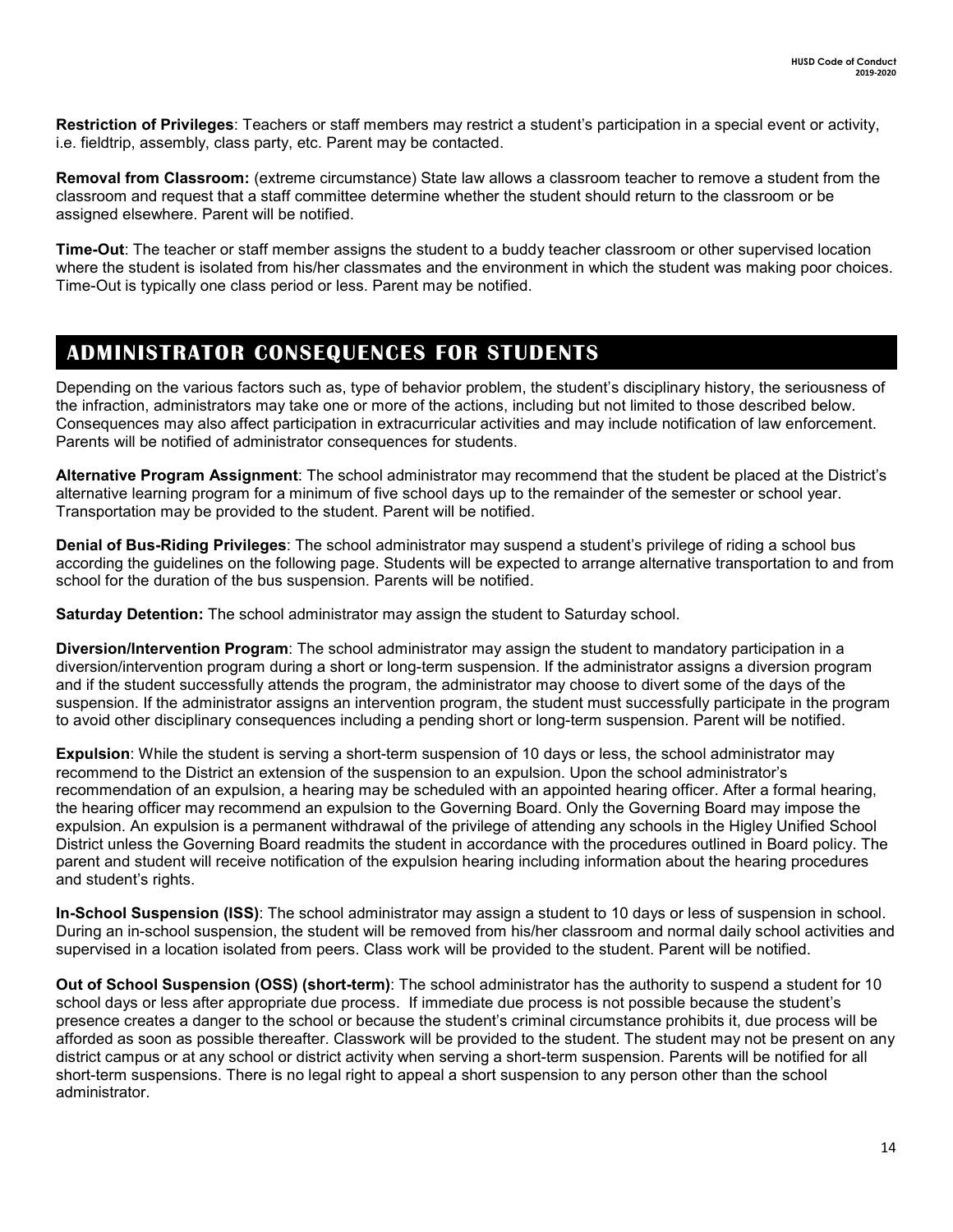**Out of School Suspension (long-term)**: While the student is serving a short-term suspension of 10 days or less, the school administrator may recommend to the District an extension of the suspension to 11 school days or more. Upon the school administrator's recommendation of a long-term suspension, a hearing may be scheduled with an appointed hearing officer. The parent and student will receive notification of the long-term suspension hearing including information about the hearing procedures and student's rights.

**Restitution**: The school administrator may assign a student to financial liability for damage, loss, theft of school property. If the restitution amount is greater than \$100, law enforcement authorities will be contacted.

While not a disciplinary consequence, the school administrator may also convene the Threat Assessment Team. Every instance of threating behavior will be treated seriously and examined thoroughly in determining whether a threat exists under the Threat Assessment process. According to the outcome of the Threat Assessment, a safety plan may be developed, victims may be notified and disciplinary consequences may be assigned as described above.

### **BUS RULES & CONSEQUENCES**

### **Riding a bus is a privilege.**

- Students may lose their bus riding privileges immediately for serious infractions.
- Bus suspensions may include field trips and activity runs.
- Students who cut, deface or otherwise damage any school vehicle may be disciplined up to expulsion including being held financially liable for the damage.
- School administrators have the authority to determine the length of bus suspension considering the infraction and behavioral history of the student involved.

### **Bus riders are expected to adhere to the following rules:**

- Follow directions immediately when asked. It is unsafe for the driver to have to argue or explain the reason for a request while operating the bus.
- Remain seated at all times and until the bus arrives at the scheduled stop.
- Keep all parts of body inside the bus and to self at all times.
- Talk quietly as would be in the classroom and use only appropriate language. Remember, younger students are watching and learning from older students.
- Throw away any garbage when exiting the bus.
- Keep the aisle clear at all times including keeping feet and legs out of the aisle.
- Water is the only allowable food or drink.
- Do not tamper with bus equipment or vandalize any parts of the bus. Students WILL be held responsible for the cost of the damage.
- ALL school expectations for appropriate behavior apply when riding the bus.
- Skateboards, longboards, and scooters are not allowed on bus.

### **Bus drivers have the authority to apply the following actions regarding student discipline. If the student's misconduct continues, the bus driver will submit a discipline referral to the school administration.**

**Assigned Seat**: The bus driver or school administration may reassign a seat. Parent may be notified.

**Conference with Administrator**: The bus driver may request that the school administrator conference with the student about the inappropriate behavior. The bus driver may be present for the conference. Parent may be notified.

**Informal Talk**: The bus driver will discuss the inappropriate behavior, describe acceptable behavior and ask the student to make adjustments to his/her behavior so that the consequences do not need to progress. Parent not typically notified.

**Pull over**: The bus driver may pull over and stop the bus when student behavior causes an endangerment and it is unsafe to drive the bus. The driver will notify the transportation department. Student discipline referrals may result if the driver takes this action.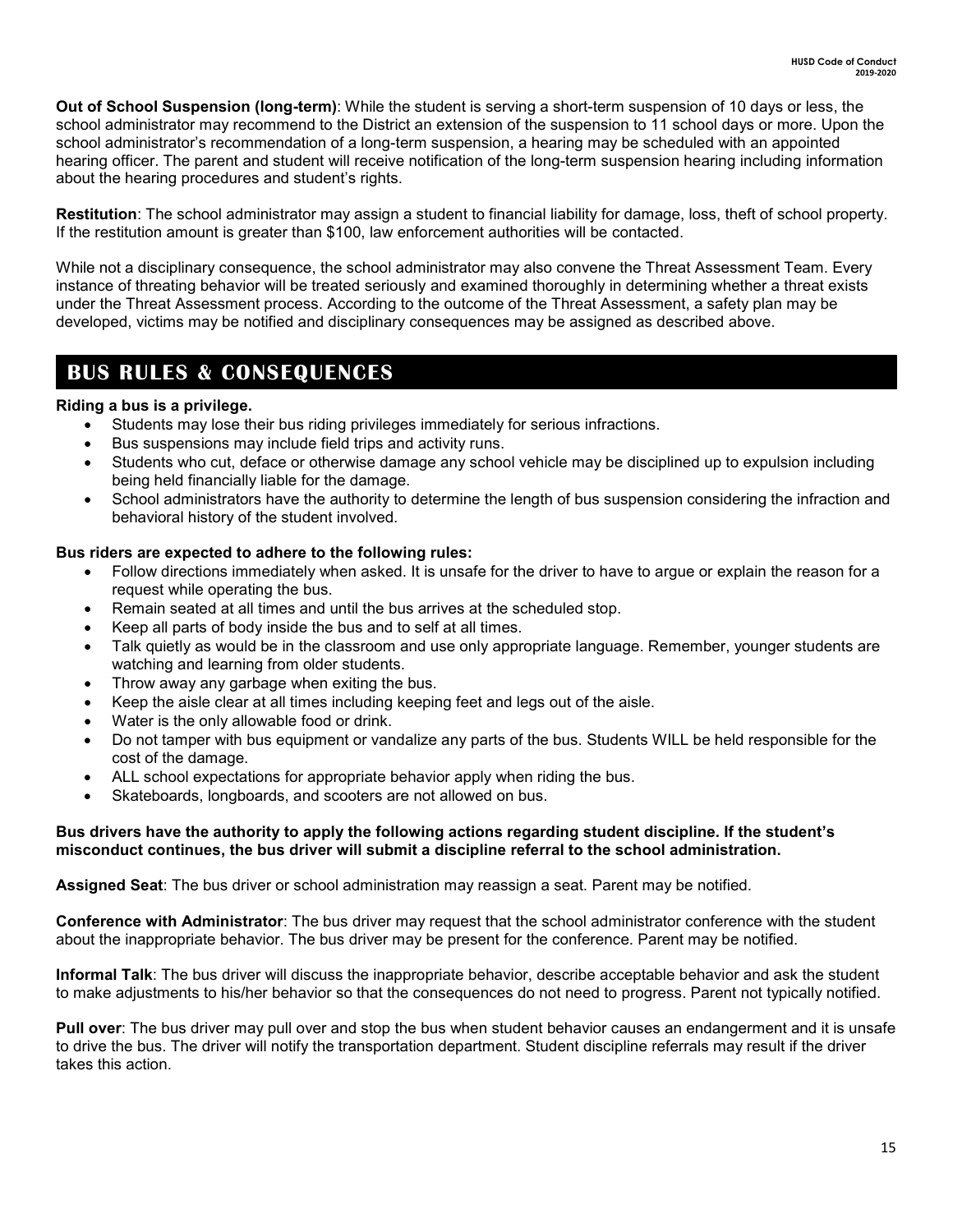### **ADMINISTRATOR CONSEQUENCES FOR BUS MISCONDUCT**

| <b>LEVEL I</b>                     | <b>LEVEL II</b> |                                          | <b>LEVEL III</b> |                                      |
|------------------------------------|-----------------|------------------------------------------|------------------|--------------------------------------|
| Failure to remain properly seated  |                 | Profanity, obscene language              |                  | Lighting matches/lighter on bus      |
| Loud disruptive talking or yelling |                 | or gestures                              |                  | Throwing objects from the bus        |
| Failure to take assigned seat      |                 | Extending head or arm out bus window     | $\Box$           | Verbal abuse of, or physical assault |
| Eating/drinking on bus             |                 | Vandalizing district property            |                  | on school employee                   |
| Bothering others                   |                 | Verbal abuse of another student          |                  | Drug/alcohol/tobacco use on bus      |
| Throwing objects on bus            |                 | Defiant behavior shown to school         |                  | Tampering with emergency equipment   |
| Crossing behind the bus            |                 | employee                                 |                  | Possession of weapon, simulated      |
| Continuously late to bus stop      |                 | Spitting on bus/at a person/from the bus |                  | Weapon, or dangerous instrument      |
| Inappropriate conduct at bus stop  |                 | Throwing objects at the bus              |                  | Shoving student into path of vehicle |
| Other:                             |                 | Other:                                   |                  | Physical assault on student on bus   |

The violations and definitions listed are not to be viewed as all-inclusive. School administrators have the discretion to assign a violation category to a student's misconduct based on all evidence collected and in alignment with normal practice. Nothing in this Student Code of Conduct is intended to restrict the district from imposing more or less severe consequences.

### **TYPES OF BUS INFRACTIONS**

### **Level I**

### **First Offense:**

- Conference with student.
- Parent signs and returns Bus Misconduct Report.

### **Second Offense:**

- Three-day suspension of bus riding privileges.
- Parent signs and returns Bus Misconduct Report.
- Conference with parent (by telephone or in person) and student. If parent fails to attend the conference, the student will remain suspended from the bus until the conference has occurred.

### **Third Offense:**

- Ten-day suspension of bus riding privileges.
- Parent signs and returns Bus Misconduct Report.
- Conference with parent (by telephone or in person) and student. If parent fails to attend the conference, the student will remain suspended from the bus until the conference has occurred.

### **Fourth Offense:**

- Thirty-day suspension of bus riding privileges (suspension may carry over into next school year)
- Parent signs and returns Bus Misconduct Report.
- Conference with parent (by telephone or in person) and student. If parent fails to attend the conference, the student will remain suspended from the bus until the conference has occurred.

### **Fifth Offense:**

- Forty five-day suspension of bus riding privileges (suspension may carry over into next school year)
- Parent signs and returns Bus Misconduct Report.
- Conference with parent (by telephone or in person) and student. If parent fails to attend the conference, the student will remain suspended from the bus until the conference has occurred.

### **Level II**

### **First Offense:**

- Five-day suspension of bus riding privileges.
- Parent signs and returns Bus Misconduct Report.
- Conference with parent (by telephone or in person) and student. If parent fails to attend the conference, the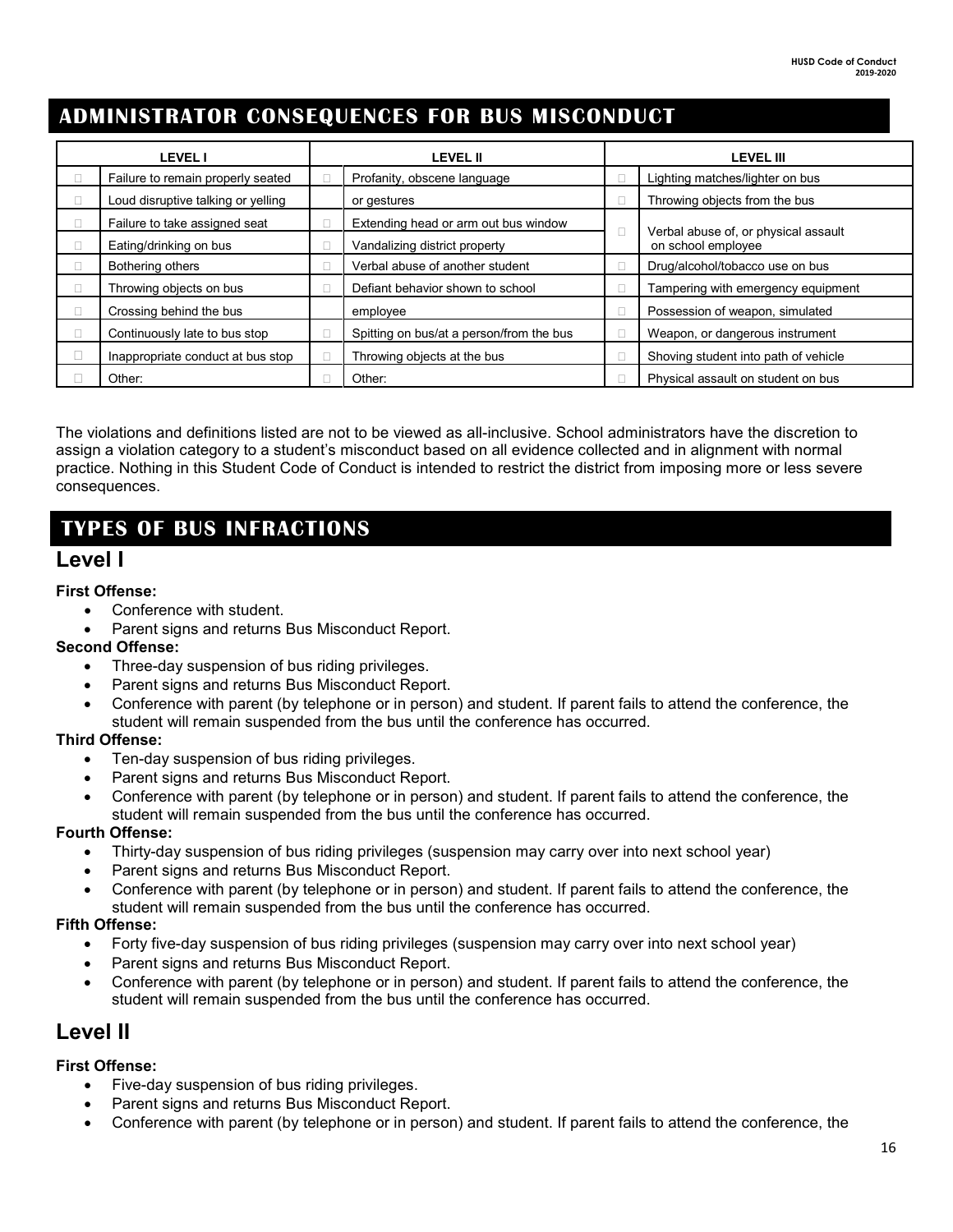student will remain suspended from the bus until the conference has occurred.

### **Second Offense:**

- Ten-day suspension of bus riding privileges.
- Parent signs and returns Bus Misconduct Report.
- Conference with parent (by telephone or in person) and student. If parent fails to attend the conference, the student will remain suspended from the bus until the conference has occurred.

### **Third Offense:**

- Thirty-day suspension of bus riding privileges (suspension may carry over into next school year).
- Parent signs and returns Bus Misconduct Report.
- Conference with parent (by telephone or in person) and student. If parent fails to attend the conference, the student will remain suspended from the bus until the conference has occurred.

### **Fourth Offense:**

- Sixty-day suspension of bus riding privileges (suspension may carry over into next school year)
- Parent signs and returns Bus Misconduct Report.
- Conference with parent (by telephone or in person) and student. If parent fails to attend the conference, the student will remain suspended from the bus until the conference has occurred.

### **Level III**

### **First Offense:**

- Ten-day suspension of bus riding privileges
- Parent signs and returns Bus Misconduct Report.
- Conference with parent (by telephone or in person) and student. If parent fails to attend the conference, the student will remain suspended from the bus until the conference has occurred.

### **Second Offense:**

- Forty five-day suspension of bus riding privileges (suspension may carry over into next school year)
- Parent signs and returns Bus Misconduct Report.
- Conference with parent (by telephone or in person) and student. If parent fails to attend the conference, the student will remain suspended from the bus until the conference has occurred.

### **Third Offense:**

- One year suspension of bus riding privileges (suspension may carry over into next school year)
- Parent signs and returns Bus Misconduct Report.
- Conference with parent (by telephone or in person) and student. If parent fails to attend the conference, the student will remain suspended from the bus until the conference has occurred.

**In addition to suspension of bus-riding privileges, the student is also subject to school consequences including suspension from school or other school privileges.**

### **CONDUCT VIOLATIONS & CONSEQUENCES**

The violations and definitions listed are not to be viewed as all-inclusive. School administrators have the authority to determine the violation category of a student's misconduct based on all evidence collected and in alignment with normal practice.

Nothing in this Student Code of Conduct is intended to restrict the district from imposing more or less severe consequences.

While students will receive consequences for violations, students may also receive consequences for attempting to commit a violation or knowingly assisting or provoking a violation of the Code of Conduct.

Violations such as those involving alcohol, drugs, firearms possession, sexual abuse or other abuse and other serious incidents including threats, require a report to law enforcement. Schools also have the discretion to notify police of other incidents depending on the circumstances of the misconduct.

Nothing in this handbook is intended to restrict the district from imposing more or less severe consequences if, in the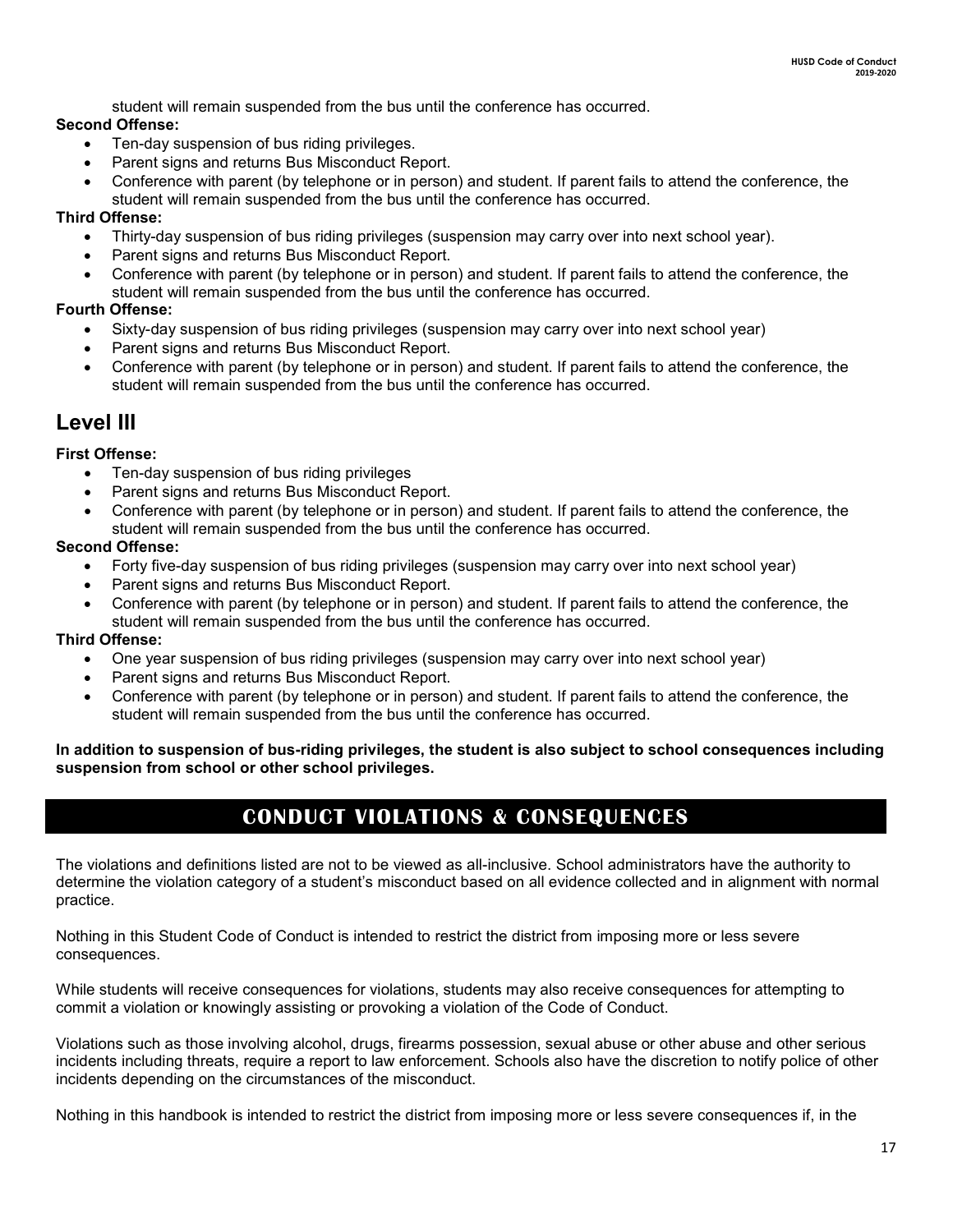discretion of the district, the severity of harm, danger, damage or the potential for harm, danger or damage warrants it, or if one incident involves more than one infraction. In addition, based upon the facts, long-term suspension or expulsion may be imposed, even if not necessarily listed as a potential consequence on the grid for a particular behavior.

\*Mandated report to ADE.

\*\* Mandated to report to local law enforcement, also ADE.

### **CONDUCT VIOLATIONS & CONSEQUENCES**

| <b>VIOLATION</b>    |                                                                                                                                                                                                                                                                                                      | <b>Aggravated Assault**</b>                                |  |
|---------------------|------------------------------------------------------------------------------------------------------------------------------------------------------------------------------------------------------------------------------------------------------------------------------------------------------|------------------------------------------------------------|--|
| <b>DEFINITION</b>   | Assault accompanied by circumstances that make the situation severe, such as the<br>use of a deadly weapon or dangerous instrument; causing serious physical injury;<br>committing the assault knowing or having reason to know that the victim is a school<br>staff member engaged in their duties. |                                                            |  |
| <b>CONSEQUENCES</b> | <b>Minimum</b>                                                                                                                                                                                                                                                                                       | <b>Maximum</b>                                             |  |
| $K-2$               | 1 day OSS                                                                                                                                                                                                                                                                                            | 9 day OSS                                                  |  |
| $3 - 6$             | 3 day OSS                                                                                                                                                                                                                                                                                            | Referral to District for Long Term Suspension or Expulsion |  |
| $7 - 8$             | 5 day OSS                                                                                                                                                                                                                                                                                            | Referral to District for Long Term Suspension or Expulsion |  |
| $9 - 12$            | 9 day OSS                                                                                                                                                                                                                                                                                            | Referral to District for Long Term Suspension or Expulsion |  |

| <b>VIOLATION</b>    | <b>Arson</b><br>Unoccupied*<br>Occupied**                                               |                                                            |
|---------------------|-----------------------------------------------------------------------------------------|------------------------------------------------------------|
| <b>DEFINITION</b>   | Knowingly damaging a structure, property, place or item by causing a fire or explosion. |                                                            |
| <b>CONSEQUENCES</b> | <b>Minimum</b>                                                                          | <b>Maximum</b>                                             |
| $K-2$               | 3 days OSS, Restitution                                                                 | Referral to District for Long Term Suspension or Expulsion |
| $3 - 6$             | 5 days OSS, Restitution                                                                 | Referral to District for Long Term Suspension or Expulsion |
| 7-8                 | 5 days OSS, Restitution                                                                 | Referral to District for Long Term Suspension or Expulsion |
| $9 - 12$            | 5 days OSS, Restitution                                                                 | Referral to District for Long Term Suspension or Expulsion |

| <b>VIOLATION</b>    |                                                                                                                                                                                                | <b>Assault*</b>                                            |
|---------------------|------------------------------------------------------------------------------------------------------------------------------------------------------------------------------------------------|------------------------------------------------------------|
| <b>DEFINITION</b>   | Intentionally or recklessly causing physical injury or touching another with intent to<br>injure, insult, or provoke. Intentional placement of another to create a fear of physical<br>injury. |                                                            |
| <b>CONSEQUENCES</b> | <b>Minimum</b>                                                                                                                                                                                 | <b>Maximum</b>                                             |
| $K-2$               | 1 day OSS                                                                                                                                                                                      | 9 days OSS                                                 |
| $3-6$               | 3 days OSS                                                                                                                                                                                     | Referral to District for Long Term Suspension or Expulsion |
| $7 - 8$             | 5 days OSS                                                                                                                                                                                     | Referral to District for Long Term Suspension or Expulsion |
| $9 - 12$            | 9 days OSS                                                                                                                                                                                     | Referral to District for Long Term Suspension or Expulsion |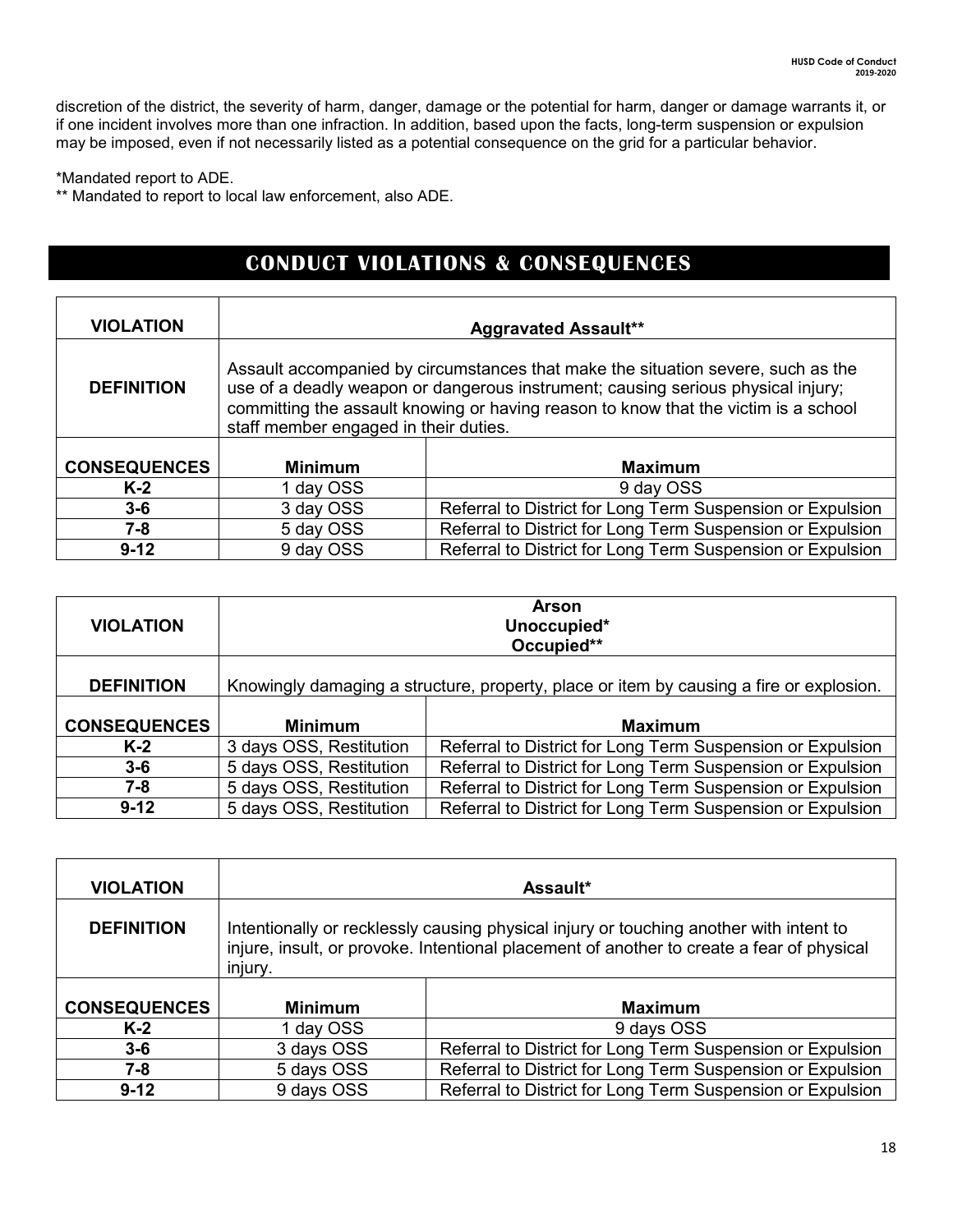| <b>VIOLATION</b>    | <b>Bullying**</b><br><b>Policy JICK</b>                                                                                                                                                                            |                                                            |  |
|---------------------|--------------------------------------------------------------------------------------------------------------------------------------------------------------------------------------------------------------------|------------------------------------------------------------|--|
|                     | Repeated acts over time that involve a real or perceived imbalance of power, with the<br>more powerful child or group attacking those who are less powerful. Bullying may be<br>physical, verbal or psychological. |                                                            |  |
| <b>CONSEQUENCES</b> | <b>Minimum</b>                                                                                                                                                                                                     | <b>Maximum</b>                                             |  |
| $K-2$               | 1 day ISS                                                                                                                                                                                                          | 3 days OSS                                                 |  |
| $3-6$               | 1 day ISS                                                                                                                                                                                                          | 9 days OSS                                                 |  |
| 7-8                 | 3 days OSS                                                                                                                                                                                                         | Referral to District for Long Term Suspension or Expulsion |  |
| $9 - 12$            | 3 days OSS                                                                                                                                                                                                         | Referral to District for Long Term Suspension or Expulsion |  |

| <b>VIOLATION</b>    |                                                                                                                                                  | <b>Bus Misconduct</b>                                      |
|---------------------|--------------------------------------------------------------------------------------------------------------------------------------------------|------------------------------------------------------------|
| <b>DEFINITION</b>   | Any violation as defined by Level I, Level II, or Level II under Bus Misconduct on page<br>11. Any other policy JIC, Student Conduct, violation. |                                                            |
| <b>CONSEQUENCES</b> | <b>Minimum</b>                                                                                                                                   | <b>Maximum</b>                                             |
| $K-2$               | Conference with student                                                                                                                          | Referral to District for Long Term Suspension or Expulsion |
| $3-6$               | Conference with student                                                                                                                          | Referral to District for Long Term Suspension or Expulsion |
| $7 - 8$             | Conference with student                                                                                                                          | Referral to District for Long Term Suspension or Expulsion |
| $9 - 12$            | Conference with student                                                                                                                          | Referral to District for Long Term Suspension or Expulsion |

| <b>VIOLATION</b>    | <b>Cheating/Plagiarism</b>                                                                                                                                                    |                             |  |
|---------------------|-------------------------------------------------------------------------------------------------------------------------------------------------------------------------------|-----------------------------|--|
| <b>DEFINITION</b>   | Intentionally using information from or property of another without permission to obtain<br>an unfair advantage or receive a grade or score that was not legitimately earned. |                             |  |
| <b>CONSEQUENCES</b> | <b>Minimum</b><br><b>Maximum</b>                                                                                                                                              |                             |  |
| $K-2$               | Conference,                                                                                                                                                                   | 1 day OSS,                  |  |
|                     | Alternate Assignment                                                                                                                                                          | Alternate Assignment        |  |
| $3-6$               | Conference,                                                                                                                                                                   | 2 day OSS,                  |  |
|                     | Alternate Assignment                                                                                                                                                          | <b>Alternate Assignment</b> |  |
| $7 - 8$             | Conference,                                                                                                                                                                   | Removal from Class,         |  |
|                     | No Credit                                                                                                                                                                     | No Credit                   |  |
| $9 - 12$            | Conference,                                                                                                                                                                   | Removal from Class,         |  |
|                     | No Credit                                                                                                                                                                     | No Credit                   |  |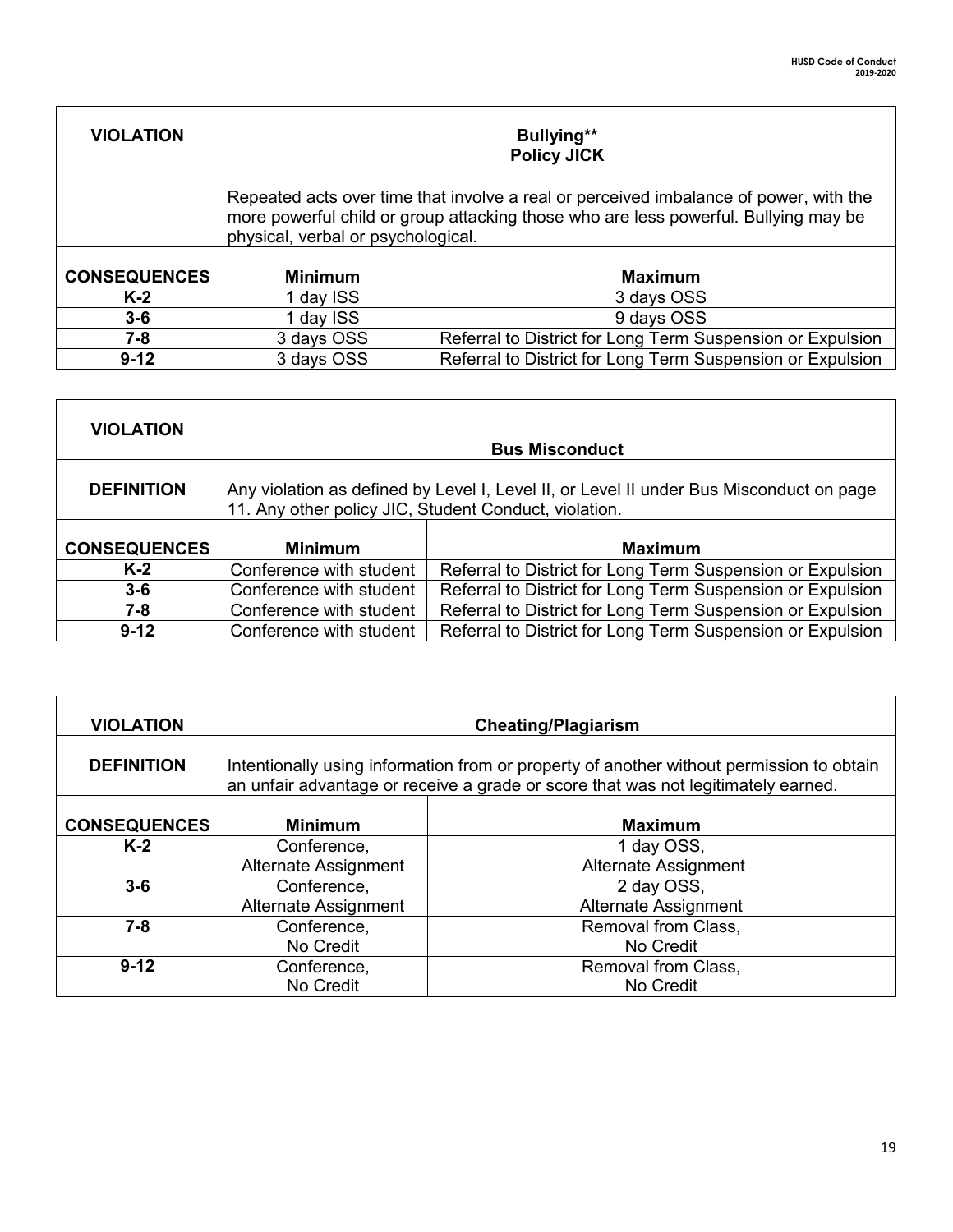| <b>VIOLATION</b>    |                      | Dangerous Items*<br>Use/Possession/Distribution/Sale<br><b>Policy JICI</b>                                                                                                                                                                                                                                                                                                 |
|---------------------|----------------------|----------------------------------------------------------------------------------------------------------------------------------------------------------------------------------------------------------------------------------------------------------------------------------------------------------------------------------------------------------------------------|
| <b>DEFINITION</b>   | mace or airsoft gun. | Items that are used, attempted or threatened to be used, and/or are readily capable of<br>causing physical injury or creating a safety risk to any person. Sale or distribution is the<br>attempt or act of offering, selling, trading, procuring or distributing (with or without<br>compensation). This includes a knife with a blade less than 2.5 inches, airsoft gun, |
| <b>CONSEQUENCES</b> | <b>Minimum</b>       | <b>Maximum</b>                                                                                                                                                                                                                                                                                                                                                             |
| $K-2$               | Confiscate Item      | Referral to District for Long Term Suspension or Expulsion                                                                                                                                                                                                                                                                                                                 |
| $3-6$               | Confiscate Item      | Referral to District for Long Term Suspension or Expulsion                                                                                                                                                                                                                                                                                                                 |
| $7 - 8$             | Confiscate Item      | Referral to District for Long Term Suspension or Expulsion                                                                                                                                                                                                                                                                                                                 |
| $9 - 12$            | Confiscate Item      | Referral to District for Long Term Suspension or Expulsion                                                                                                                                                                                                                                                                                                                 |

 $\mathbf{r}$ 

| <b>VIOLATION</b>    | Defiance/Insubordination                                                                                                                                                                                                                                                                                             |                |
|---------------------|----------------------------------------------------------------------------------------------------------------------------------------------------------------------------------------------------------------------------------------------------------------------------------------------------------------------|----------------|
| <b>DEFINITION</b>   | Intentionally resisting or disregarding the authority of District personnel. Disobedience<br>including refusing to identify self, or failing to follow the directions of authority of a<br>school or district staff member or an individual placed in authority by the school or the<br>district (i.e., volunteers). |                |
| <b>CONSEQUENCES</b> | <b>Minimum</b>                                                                                                                                                                                                                                                                                                       | <b>Maximum</b> |
| $K-2$               | Conference                                                                                                                                                                                                                                                                                                           | 3 days OSS     |
| $3 - 6$             | Conference                                                                                                                                                                                                                                                                                                           | 5 days OSS     |
| 7-8                 | Conference                                                                                                                                                                                                                                                                                                           | 9 days OSS     |
| $9 - 12$            | Conference                                                                                                                                                                                                                                                                                                           | 9 days OSS     |

| <b>VIOLATION</b>    | <b>Disorderly Conduct</b> |                                                                                                                                                          |
|---------------------|---------------------------|----------------------------------------------------------------------------------------------------------------------------------------------------------|
| <b>DEFINITION</b>   |                           | An act which substantially disrupts the orderly conduct of a school function or behavior<br>which substantially disrupts the orderly school environment. |
| <b>CONSEQUENCES</b> | <b>Minimum</b>            | <b>Maximum</b>                                                                                                                                           |
| $K-2$               | day OSS                   | 3 days OSS                                                                                                                                               |
| $3-6$               | day OSS                   | 5 days OSS                                                                                                                                               |
| 7-8                 | day OSS                   | Referral to District for Long Term Suspension or Expulsion                                                                                               |
| $9 - 12$            | day OSS                   | Referral to District for Long Term Suspension or Expulsion                                                                                               |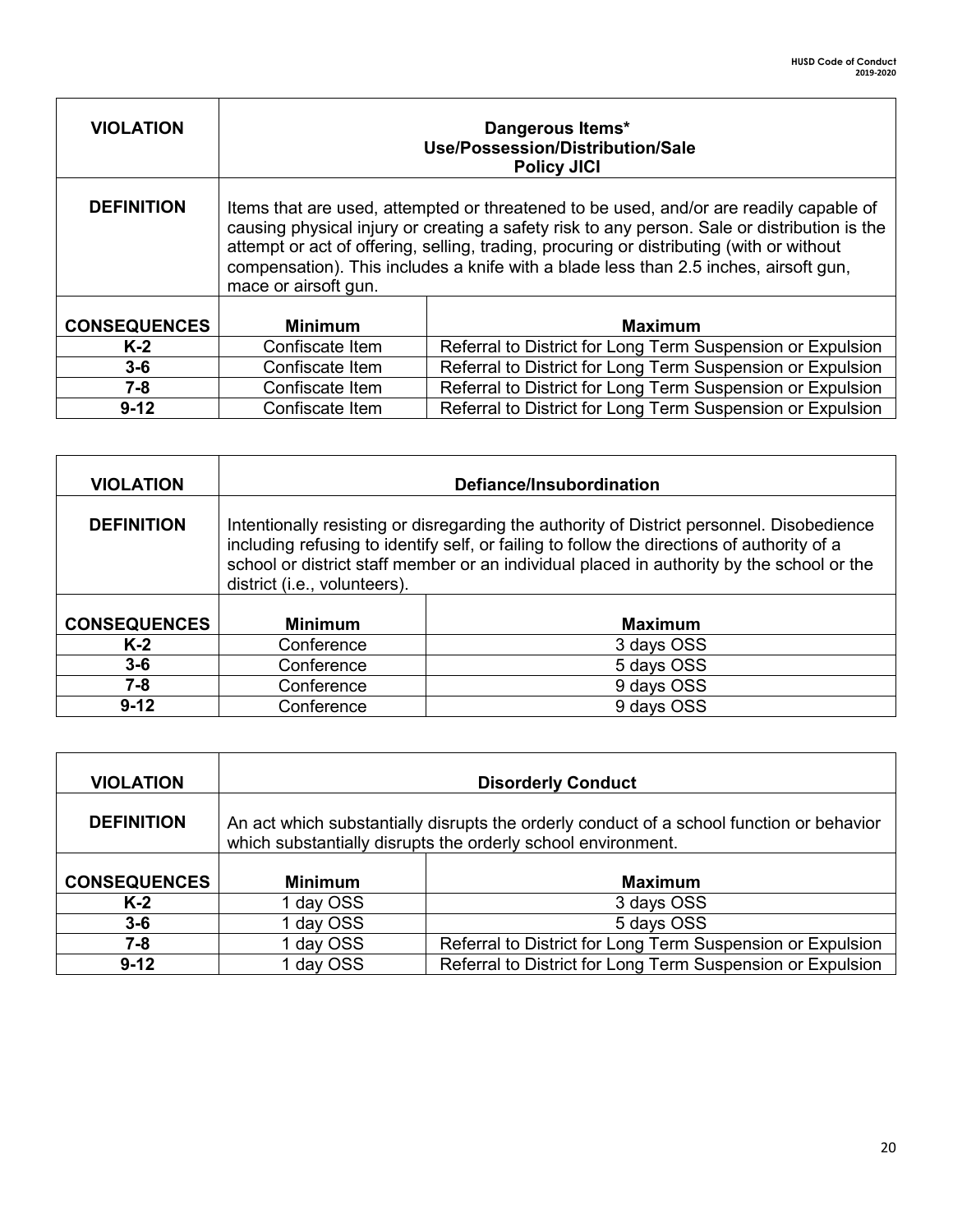| <b>VIOLATION</b>    | <b>Disrespect</b>                                                           |                |
|---------------------|-----------------------------------------------------------------------------|----------------|
| <b>DEFINITION</b>   | Treating District personnel or any other person with contempt and rudeness. |                |
| <b>CONSEQUENCES</b> | <b>Minimum</b>                                                              | <b>Maximum</b> |
| $K-2$               | Conference                                                                  | 3 days OSS     |
| $3 - 6$             | <b>Detention</b>                                                            | 5 days OSS     |
| 7-8                 | <b>Detention</b>                                                            | 9 days OSS     |
| $9 - 12$            | <b>Detention</b>                                                            | 9 days OSS     |

| <b>VIOLATION</b>    | <b>Disruption</b>                                                        |                |
|---------------------|--------------------------------------------------------------------------|----------------|
| <b>DEFINITION</b>   | Creating disturbances in class, on campus or at school sponsored events. |                |
| <b>CONSEQUENCES</b> | <b>Minimum</b>                                                           | <b>Maximum</b> |
| $K-2$               | Conference                                                               | 3 days OSS     |
| $3-6$               | Conference                                                               | 5 days OSS     |
| 7-8                 | Conference                                                               | 9 days OSS     |
| $9 - 12$            | Conference                                                               | 9 days OSS     |

| <b>VIOLATION</b>    | <b>Dress Code</b><br><b>Policy JICA</b>                           |                                            |
|---------------------|-------------------------------------------------------------------|--------------------------------------------|
| <b>DEFINITION</b>   | Non-compliance with the established student dress code standards. |                                            |
| <b>CONSEQUENCES</b> | <b>Minimum</b>                                                    | <b>Maximum</b>                             |
| $K-2$               | Conference, Parent<br>Contact, Change<br>Clothes                  | Conference, Parent Contact, Change Clothes |
| $3 - 6$             | Conference, Parent<br>Contact, Change<br>Clothes                  | Conference, Parent Contact, Change Clothes |
| 7-8                 | Conference, Parent<br>Contact, Change<br>Clothes                  | Conference, Parent Contact, Change Clothes |
| $9 - 12$            | Conference, Parent<br>Contact, Change<br>Clothes                  | Conference, Parent Contact, Change Clothes |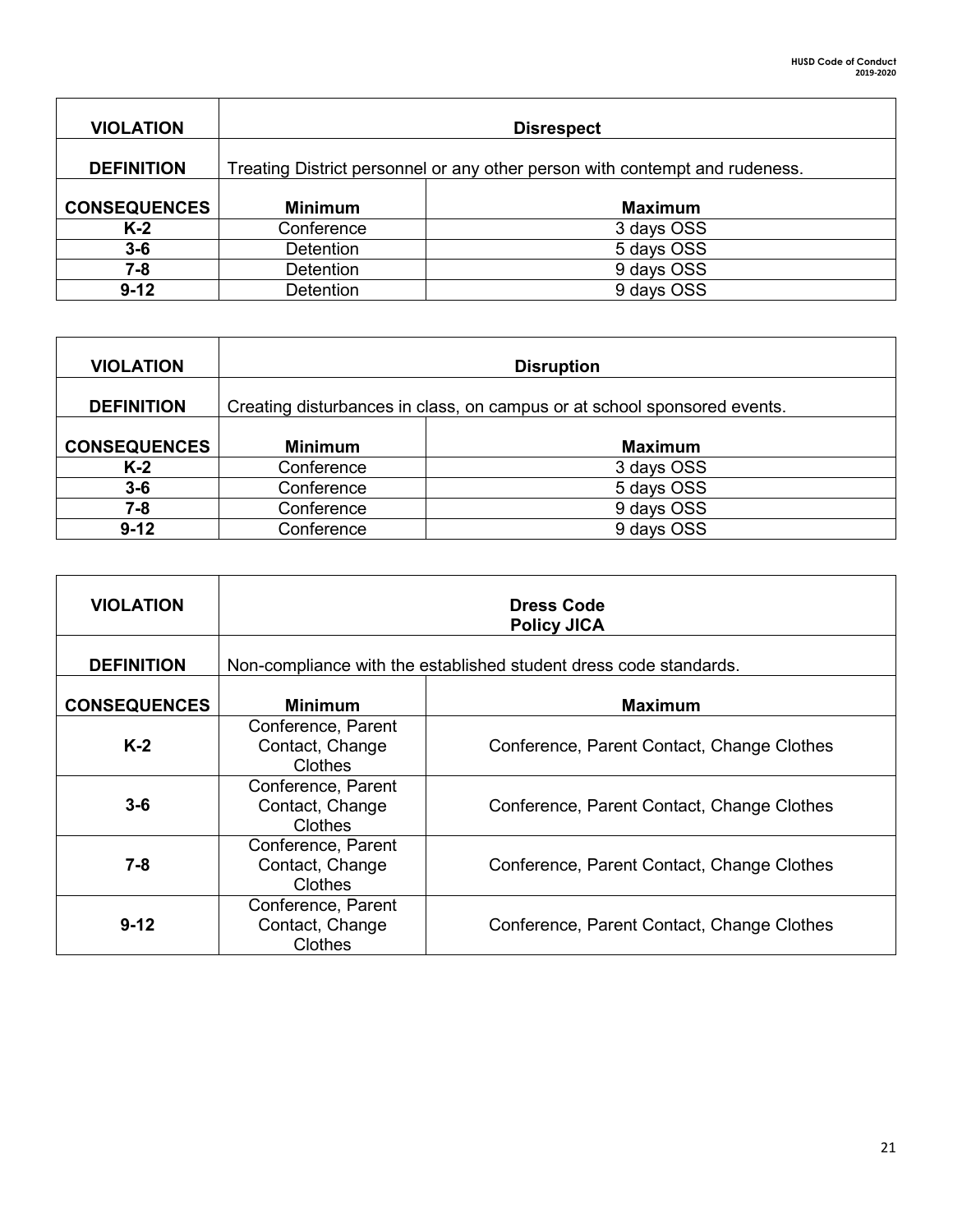┑

| <b>VIOLATION</b>    | Drug Paraphernalia*<br>Use/Possession/Distribution/Sale                                                                                                                                                                                                             |                |
|---------------------|---------------------------------------------------------------------------------------------------------------------------------------------------------------------------------------------------------------------------------------------------------------------|----------------|
| <b>DEFINITION</b>   | Any apparatus or equipment used or capable of being used in any consumption,<br>cultivation, manufacture, producing, processing, testing, (re)packaging, storing,<br>concealing of a drug. Includes items used to store, package or contain any drug<br>substances. |                |
| <b>CONSEQUENCES</b> | <b>Minimum</b>                                                                                                                                                                                                                                                      | <b>Maximum</b> |
| $K-2$               | 1 day OSS                                                                                                                                                                                                                                                           | 9 days OSS     |
| $3 - 6$             | day OSS                                                                                                                                                                                                                                                             | 9 days OSS     |
| $7 - 8$             | day OSS                                                                                                                                                                                                                                                             | 9 days OSS     |
| $9 - 12$            | day OSS                                                                                                                                                                                                                                                             | 9 days OSS     |

Г

| <b>VIOLATION</b>    | Drugs and/or Alcohol**<br>Use/Possession/Distribution/Sale<br><b>Policy JICH</b>                                                                                                                                                                                                                                                                                                                                                                                                                                                                                                                                                                                      |                                                            |
|---------------------|-----------------------------------------------------------------------------------------------------------------------------------------------------------------------------------------------------------------------------------------------------------------------------------------------------------------------------------------------------------------------------------------------------------------------------------------------------------------------------------------------------------------------------------------------------------------------------------------------------------------------------------------------------------------------|------------------------------------------------------------|
| <b>DEFINITION</b>   | The use, cultivation, manufacture, distribution, sale, purchase, transportation or<br>possession of any alcohol, chemical substances, narcotics, prescription, non-<br>prescription medications, inhalants, controlled substances or substances that are<br>represented as any of the above. Over-the-counter and non-prescription<br>pharmaceuticals are included unless the student has complied with the District's policy<br>for such medication. Medication for cessation of smoking must be checked through the<br>Health Office. Supplements and/or nutritional supplements shall be considered look-a-<br>like drugs. Drug residue is also considered a drug. |                                                            |
| <b>CONSEQUENCES</b> | <b>Minimum</b>                                                                                                                                                                                                                                                                                                                                                                                                                                                                                                                                                                                                                                                        | <b>Maximum</b>                                             |
| $K-2$               | 3 days OSS                                                                                                                                                                                                                                                                                                                                                                                                                                                                                                                                                                                                                                                            | Referral to District for Long Term Suspension or Expulsion |
| $3-6$               | 3 days OSS                                                                                                                                                                                                                                                                                                                                                                                                                                                                                                                                                                                                                                                            | Referral to District for Long Term Suspension or Expulsion |
| 7-8                 | 5 days OSS                                                                                                                                                                                                                                                                                                                                                                                                                                                                                                                                                                                                                                                            | Referral to District for Long Term Suspension or Expulsion |
| $9 - 12$            | 9 days OSS                                                                                                                                                                                                                                                                                                                                                                                                                                                                                                                                                                                                                                                            | Referral to District for Long Term Suspension or Expulsion |

| <b>VIOLATION</b>    | Endangerment*                                                                                                                                                                                                                                                                                                                          |                                                            |
|---------------------|----------------------------------------------------------------------------------------------------------------------------------------------------------------------------------------------------------------------------------------------------------------------------------------------------------------------------------------|------------------------------------------------------------|
| <b>DEFINITION</b>   | Recklessly or intentionally creating, engaging in, encouraging or failing to report any<br>potentially unsafe, dangerous or hazardous situation. Includes direct or indirect<br>involvement in a risk to health, safety, welfare, injury, harm and/or death of students<br>and staff. Includes acting as an accessory to any of above. |                                                            |
| <b>CONSEQUENCES</b> | <b>Minimum</b>                                                                                                                                                                                                                                                                                                                         | <b>Maximum</b>                                             |
| $K-2$               | 1 day ISS                                                                                                                                                                                                                                                                                                                              | 5 days OSS                                                 |
| $3-6$               | 3 days OSS                                                                                                                                                                                                                                                                                                                             | 9 days OSS                                                 |
| 7-8                 | 3 days OSS                                                                                                                                                                                                                                                                                                                             | Referral to District for Long Term Suspension or Expulsion |
| $9 - 12$            | 5 days OSS                                                                                                                                                                                                                                                                                                                             | Referral to District for Long Term Suspension or Expulsion |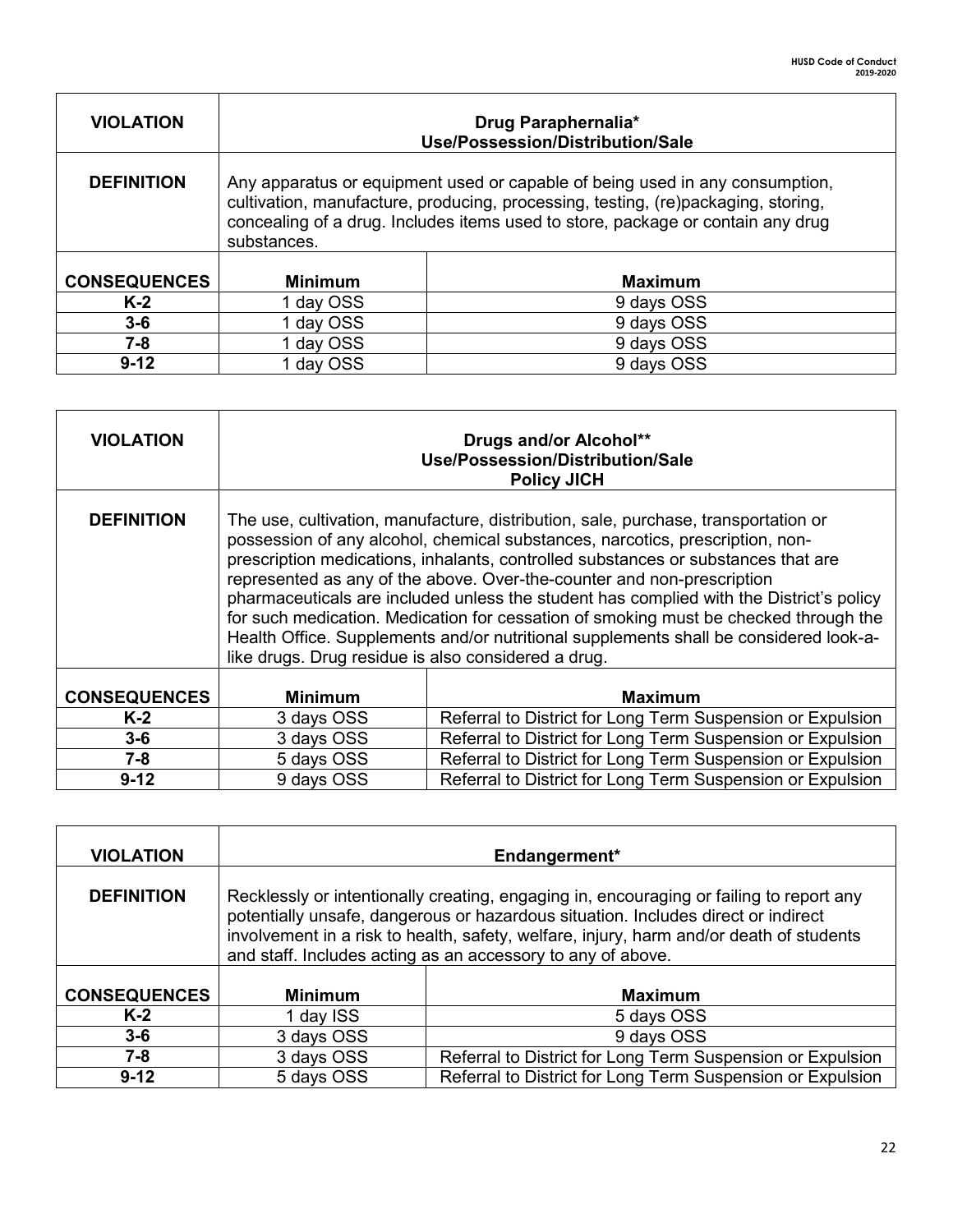| <b>VIOLATION</b>    | <b>Extortion*</b>                                                                                                                                                                                                                                                                                       |                                                            |
|---------------------|---------------------------------------------------------------------------------------------------------------------------------------------------------------------------------------------------------------------------------------------------------------------------------------------------------|------------------------------------------------------------|
| <b>DEFINITION</b>   | Knowingly obtaining or seeking to obtain property or services, or causing or seeking to<br>cause another to act in a manner, by means of a threat to do any of the following:<br>(1) cause physical injury, (2) cause damage to property, (3) engage in illegal conduct,<br>(4) make false accusations. |                                                            |
| <b>CONSEQUENCES</b> | <b>Minimum</b>                                                                                                                                                                                                                                                                                          | <b>Maximum</b>                                             |
| $K-2$               | 1 day ISS                                                                                                                                                                                                                                                                                               | Referral to District for Long Term Suspension or Expulsion |
| $3 - 6$             | 1 day ISS                                                                                                                                                                                                                                                                                               | Referral to District for Long Term Suspension or Expulsion |
| $7 - 8$             | 1 day ISS                                                                                                                                                                                                                                                                                               | Referral to District for Long Term Suspension or Expulsion |
| $9 - 12$            | 1 day ISS                                                                                                                                                                                                                                                                                               | Referral to District for Long Term Suspension or Expulsion |

| <b>VIOLATION</b>    | Fighting*                                                                                                         |                                                            |
|---------------------|-------------------------------------------------------------------------------------------------------------------|------------------------------------------------------------|
| <b>DEFINITION</b>   | When two or more persons engage in any physical violence towards each other in an<br>angry or quarrelsome manner. |                                                            |
| <b>CONSEQUENCES</b> |                                                                                                                   | <b>Maximum</b>                                             |
|                     | <b>Minimum</b>                                                                                                    |                                                            |
|                     |                                                                                                                   |                                                            |
| $K-2$               | 1 day OSS                                                                                                         | 5 days OSS                                                 |
| $3 - 6$             | 3 days OSS                                                                                                        | Referral to District for Long Term Suspension or Expulsion |
| 7-8                 | 5 days OSS                                                                                                        | Referral to District for Long Term Suspension or Expulsion |

| <b>VIOLATION</b>    | Firearm**<br>Use/Possession/Distribution/Sale<br><b>Policy JICI</b>                                                                                                                                         |
|---------------------|-------------------------------------------------------------------------------------------------------------------------------------------------------------------------------------------------------------|
| <b>DEFINITION</b>   | A loaded or unloaded handgun, pistol, revolver, rifle, shotgun or other weapon that will<br>expel, is designed to expel or may readily be converted to expel a projectile by the<br>action of an explosive. |
| <b>CONSEQUENCES</b> | All                                                                                                                                                                                                         |
| $K-2$               | Referral to District for Long Term Suspension or Expulsion                                                                                                                                                  |
| $3-6$               | Referral to District for Long Term Suspension or Expulsion                                                                                                                                                  |
| $7 - 8$             | Referral to District for Long Term Suspension or Expulsion                                                                                                                                                  |
| $9 - 12$            | Referral to District for Long Term Suspension or Expulsion                                                                                                                                                  |

| <b>VIOLATION</b>    |                                                                                                                                                                                                                                                 | <b>Fire Alarm Misuse**</b> |
|---------------------|-------------------------------------------------------------------------------------------------------------------------------------------------------------------------------------------------------------------------------------------------|----------------------------|
| <b>DEFINITION</b>   | Knowingly or purposely causing the fire alarm system and/or fire sprinkler system to<br>engage. Additional consequences for any vandalism or school disruption may be<br>applied. Fire Alarm Misuse shall be considered a threat to the school. |                            |
| <b>CONSEQUENCES</b> | <b>Minimum</b>                                                                                                                                                                                                                                  | <b>Maximum</b>             |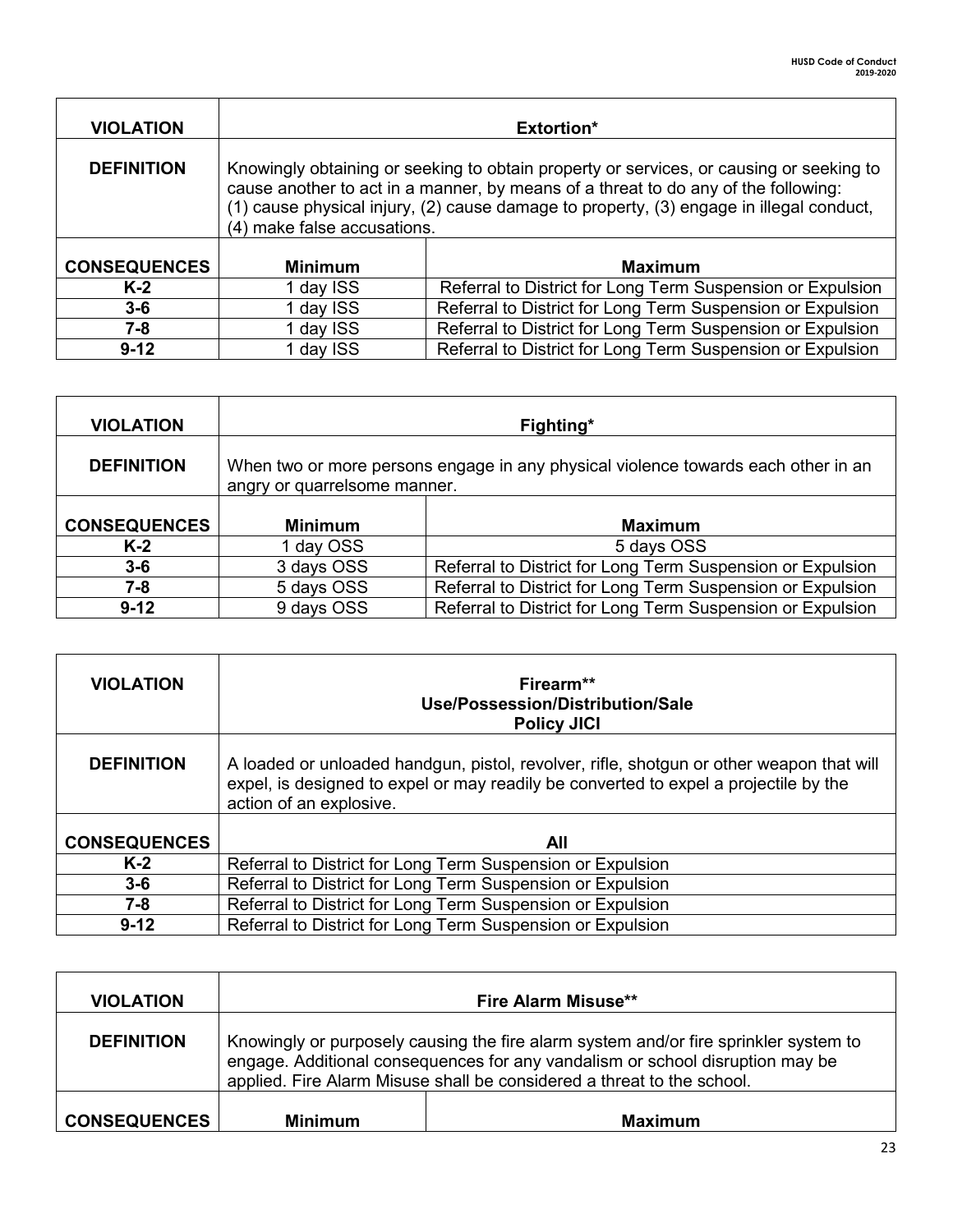| <b>VIOLATION</b> |                         | <b>Fire Alarm Misuse**</b>                                 |
|------------------|-------------------------|------------------------------------------------------------|
| K-2              | 1 day OSS, Restitution  | Referral to District for Long Term Suspension or Expulsion |
| $3 - 6$          | 3 days OSS, Restitution | Referral to District for Long Term Suspension or Expulsion |
| $7 - 8$          | 5 days OSS, Restitution | Referral to District for Long Term Suspension or Expulsion |
| $9 - 12$         | 5 days OSS, Restitution | Referral to District for Long Term Suspension or Expulsion |

| <b>VIOLATION</b>    |                                                                                                                                                                                                                                                                   | <b>Forgery/Falsification/Lying</b> |
|---------------------|-------------------------------------------------------------------------------------------------------------------------------------------------------------------------------------------------------------------------------------------------------------------|------------------------------------|
| <b>DEFINITION</b>   | Falsely or fraudulently marking or altering a document or a verbal, written or electronic<br>communication, or any verbal or written communication that is intentionally false or<br>fraudulent (includes dishonesty). Signing someone else's name to a document. |                                    |
| <b>CONSEQUENCES</b> | <b>Minimum</b>                                                                                                                                                                                                                                                    | <b>Maximum</b>                     |
| $K-2$               | Conference                                                                                                                                                                                                                                                        | 1 day ISS                          |
| $3-6$               | Conference                                                                                                                                                                                                                                                        | 3 days OSS                         |
| 7-8                 | Conference                                                                                                                                                                                                                                                        | 5 days OSS                         |
| $9 - 12$            | Conference                                                                                                                                                                                                                                                        | 5 days OSS                         |

| <b>VIOLATION</b>    |                | Gambling                                                                        |
|---------------------|----------------|---------------------------------------------------------------------------------|
| <b>DEFINITION</b>   |                | Risking money or anything of value on the outcome of anything involving chance. |
| <b>CONSEQUENCES</b> | <b>Minimum</b> | <b>Maximum</b>                                                                  |
| $K-2$               | 1 day ISS      | 3 days OSS                                                                      |
| $3-6$               | 1 day ISS      | 5 days OSS                                                                      |
| 7-8                 | 1 day ISS      | Referral to District for Long Term Suspension or Expulsion                      |
| $9 - 12$            | 1 day ISS      | Referral to District for Long Term Suspension or Expulsion                      |

| <b>VIOLATION</b>    | <b>Gang Activity/Negative Group Affiliation</b><br><b>Policy JICF</b>                                                                                                                                                                                                                                |                                                            |
|---------------------|------------------------------------------------------------------------------------------------------------------------------------------------------------------------------------------------------------------------------------------------------------------------------------------------------|------------------------------------------------------------|
| <b>DEFINITION</b>   | An activity or affiliation of an ongoing loosely organized association of two or more<br>persons, whether formal or informal that may or may not have a common name, signs,<br>symbols or colors and whose members engage either individually or collectively in<br>prohibited or criminal activity. |                                                            |
| <b>CONSEQUENCES</b> | <b>Minimum</b>                                                                                                                                                                                                                                                                                       | <b>Maximum</b>                                             |
| $K-2$               | 1 day ISS                                                                                                                                                                                                                                                                                            | Referral to District for Long Term Suspension or Expulsion |
| $3-6$               | 3 days OSS                                                                                                                                                                                                                                                                                           | Referral to District for Long Term Suspension or Expulsion |
| $7 - 8$             | 5 days OSS                                                                                                                                                                                                                                                                                           | Referral to District for Long Term Suspension or Expulsion |
| $9 - 12$            | 9 days OSS                                                                                                                                                                                                                                                                                           | Referral to District for Long Term Suspension or Expulsion |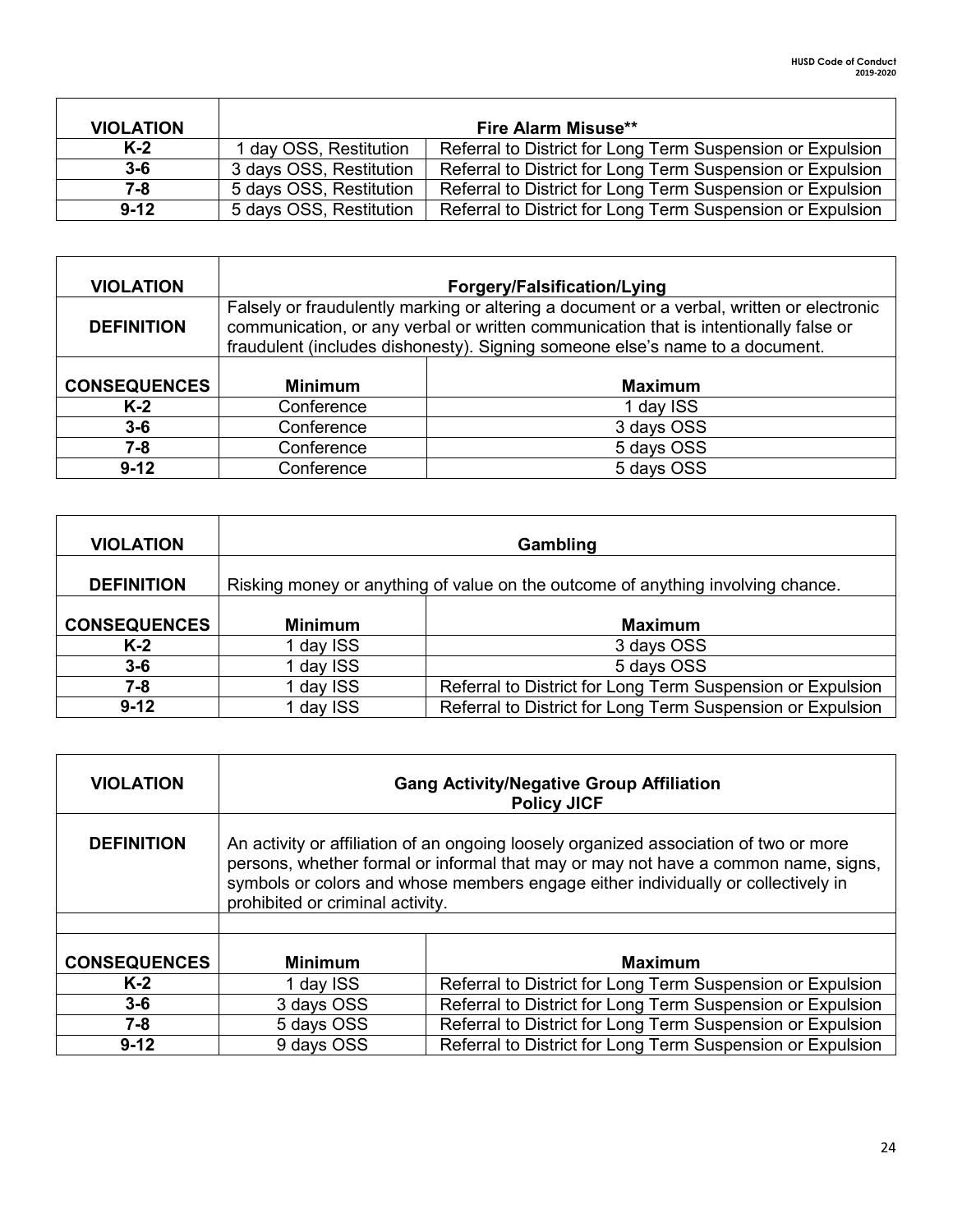| <b>VIOLATION</b>    |                                                               | Harassment*<br><b>Policy JICK</b><br><b>Policy JB</b> |
|---------------------|---------------------------------------------------------------|-------------------------------------------------------|
| <b>DEFINITION</b>   | The persistent or repeated annoying or tormenting of another. |                                                       |
| <b>CONSEQUENCES</b> | <b>Minimum</b>                                                | <b>Maximum</b>                                        |
| $K-2$               | Conference                                                    | 3 days OSS                                            |
| $3-6$               | Conference                                                    | 5 days OSS                                            |
| 7-8                 | Conference                                                    | 9 days OSS                                            |
| $9 - 12$            | 1 day ISS                                                     | 9 days OSS                                            |

| <b>VIOLATION</b>    | Hate/Bias Related*                                                                                                                                                                                                                                                                                                                                                                                                                                                                                                                                     |                                                            |
|---------------------|--------------------------------------------------------------------------------------------------------------------------------------------------------------------------------------------------------------------------------------------------------------------------------------------------------------------------------------------------------------------------------------------------------------------------------------------------------------------------------------------------------------------------------------------------------|------------------------------------------------------------|
| <b>DEFINITION</b>   | Written, oral, physical or electronic communication that one could reasonably conclude<br>was motivated, in whole or in part, by the perpetrator's bias or attitude against an<br>individual victim or group based on perceived or actual personal characteristics.<br>Examples of bias/hate related incidents include age, ancestry or ethnicity, disability,<br>economic status, gender, height or weight, immigration or citizenship status, marital<br>status, race, religion or religious practices, gender identification or sexual orientation. |                                                            |
| <b>CONSEQUENCES</b> | <b>Minimum</b>                                                                                                                                                                                                                                                                                                                                                                                                                                                                                                                                         | <b>Maximum</b>                                             |
| $K-2$               | 1 day OSS                                                                                                                                                                                                                                                                                                                                                                                                                                                                                                                                              | 3 days OSS                                                 |
| $3 - 6$             | 3 days OSS                                                                                                                                                                                                                                                                                                                                                                                                                                                                                                                                             | 9 days OSS                                                 |
| $7 - 8$             | 3 days OSS                                                                                                                                                                                                                                                                                                                                                                                                                                                                                                                                             | Referral to District for Long Term Suspension or Expulsion |
| $9 - 12$            | 5 days OSS                                                                                                                                                                                                                                                                                                                                                                                                                                                                                                                                             | Referral to District for Long Term Suspension or Expulsion |

| <b>VIOLATION</b>    | Hazing*<br><b>Policy JICFA</b>                                                                                                                                                                                                                                                                                                                                                                                                                                                                                                                                                                  |                                                            |
|---------------------|-------------------------------------------------------------------------------------------------------------------------------------------------------------------------------------------------------------------------------------------------------------------------------------------------------------------------------------------------------------------------------------------------------------------------------------------------------------------------------------------------------------------------------------------------------------------------------------------------|------------------------------------------------------------|
| <b>DEFINITION</b>   | Intentional, knowing or reckless act committed by a student, whether individually or in<br>concert with other persons, against another student, committed in connection with an<br>initiation into an affiliation or membership in any organization, that is affiliated with an<br>educational institution or when the act contributes to a substantial risk of potential<br>physical injury, mental harm or degradation, or causes physical injury, mental harm or<br>personal degradation. It is no defense to a violation of this policy if the victim<br>consented or acquiesced to hazing. |                                                            |
| <b>CONSEQUENCES</b> | <b>Minimum</b>                                                                                                                                                                                                                                                                                                                                                                                                                                                                                                                                                                                  | <b>Maximum</b>                                             |
| $K-2$               | 1 day ISS                                                                                                                                                                                                                                                                                                                                                                                                                                                                                                                                                                                       | 3 days OSS                                                 |
| $3-6$               | 1 day ISS                                                                                                                                                                                                                                                                                                                                                                                                                                                                                                                                                                                       | 9 days OSS                                                 |
| $7 - 8$             | 3 days OSS                                                                                                                                                                                                                                                                                                                                                                                                                                                                                                                                                                                      | Referral to District for Long Term Suspension or Expulsion |
| $9 - 12$            | 5 days OSS                                                                                                                                                                                                                                                                                                                                                                                                                                                                                                                                                                                      | Referral to District for Long Term Suspension or Expulsion |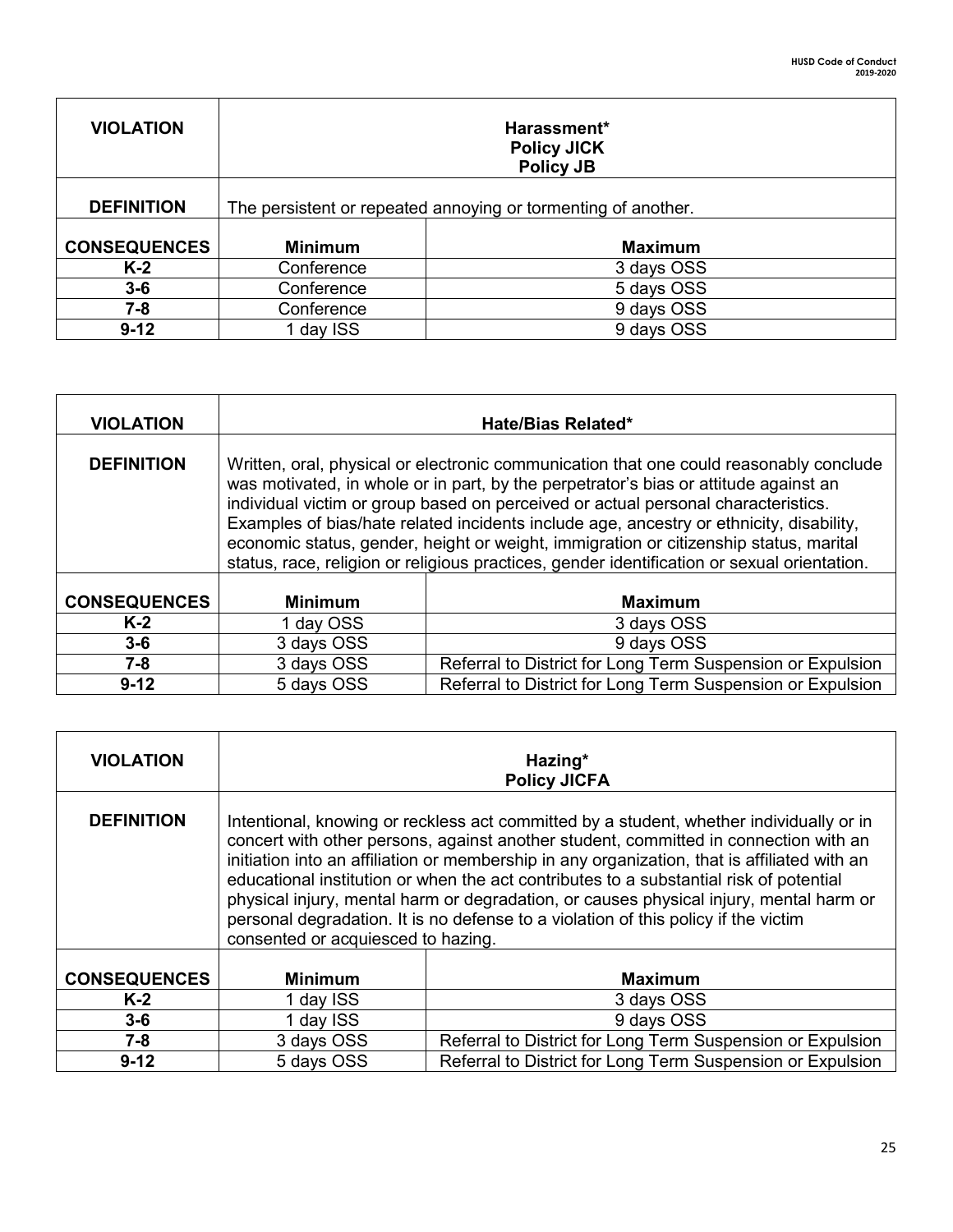| <b>VIOLATION</b>    | Horseplay/Rough-Housing             |                |
|---------------------|-------------------------------------|----------------|
| <b>DEFINITION</b>   | Rough, boisterous play or behavior. |                |
| <b>CONSEQUENCES</b> | <b>Minimum</b>                      | <b>Maximum</b> |
| $K-2$               | Conference                          | 3 days OSS     |
| $3-6$               | Conference                          | 3 days OSS     |
| 7-8                 | Conference                          | 3 days OSS     |
| $9 - 12$            | Conference                          | 3 days OSS     |

| <b>VIOLATION</b>    |                                                                                                                                                                              | <b>Indecent Exposure</b> |
|---------------------|------------------------------------------------------------------------------------------------------------------------------------------------------------------------------|--------------------------|
| <b>DEFINITION</b>   | Intentional or attempted inappropriate display of body parts considered offensive to<br>social standards. This may include depantsing or pulling at another's underclothing. |                          |
| <b>CONSEQUENCES</b> | <b>Minimum</b>                                                                                                                                                               | <b>Maximum</b>           |
| $K-2$               | Conference                                                                                                                                                                   | 1 days OSS               |
| $3 - 6$             | Conference                                                                                                                                                                   | 3 days OSS               |
| $7 - 8$             | 3 days SUS                                                                                                                                                                   | 9 days OSS               |
| $9 - 12$            | 5 days OSS                                                                                                                                                                   | 9 days OSS               |

| <b>VIOLATION</b>    | <b>Instigation/Verbal Provocation</b>                                           |                |
|---------------------|---------------------------------------------------------------------------------|----------------|
| <b>DEFINITION</b>   | Provoking or antagonizing a fight or other dangerous, inappropriate situations. |                |
| <b>CONSEQUENCES</b> | <b>Minimum</b>                                                                  | <b>Maximum</b> |
| $K-2$               | Conference                                                                      | 3 days OSS     |
| $3 - 6$             | Conference                                                                      | 5 days OSS     |
| 7-8                 | Conference                                                                      | 9 days OSS     |
| $9 - 12$            | Conference                                                                      | 9 days OSS     |

| <b>VIOLATION</b>    | Loitering                                                                                                                                                                                                                          |                  |
|---------------------|------------------------------------------------------------------------------------------------------------------------------------------------------------------------------------------------------------------------------------|------------------|
| <b>DEFINITION</b>   | Being intentionally present on school grounds, after a reasonable request to leave, not<br>having any specific reason for being there, or not having written permission to be there<br>from anyone authorized to grant permission. |                  |
| <b>CONSEQUENCES</b> | <b>Minimum</b>                                                                                                                                                                                                                     | <b>Maximum</b>   |
| $K-2$               | Conference                                                                                                                                                                                                                         | <b>Detention</b> |
| $3-6$               | Conference                                                                                                                                                                                                                         | Detention        |
| 7-8                 | Conference                                                                                                                                                                                                                         | Detention        |
| $9 - 12$            | Conference                                                                                                                                                                                                                         | Detention        |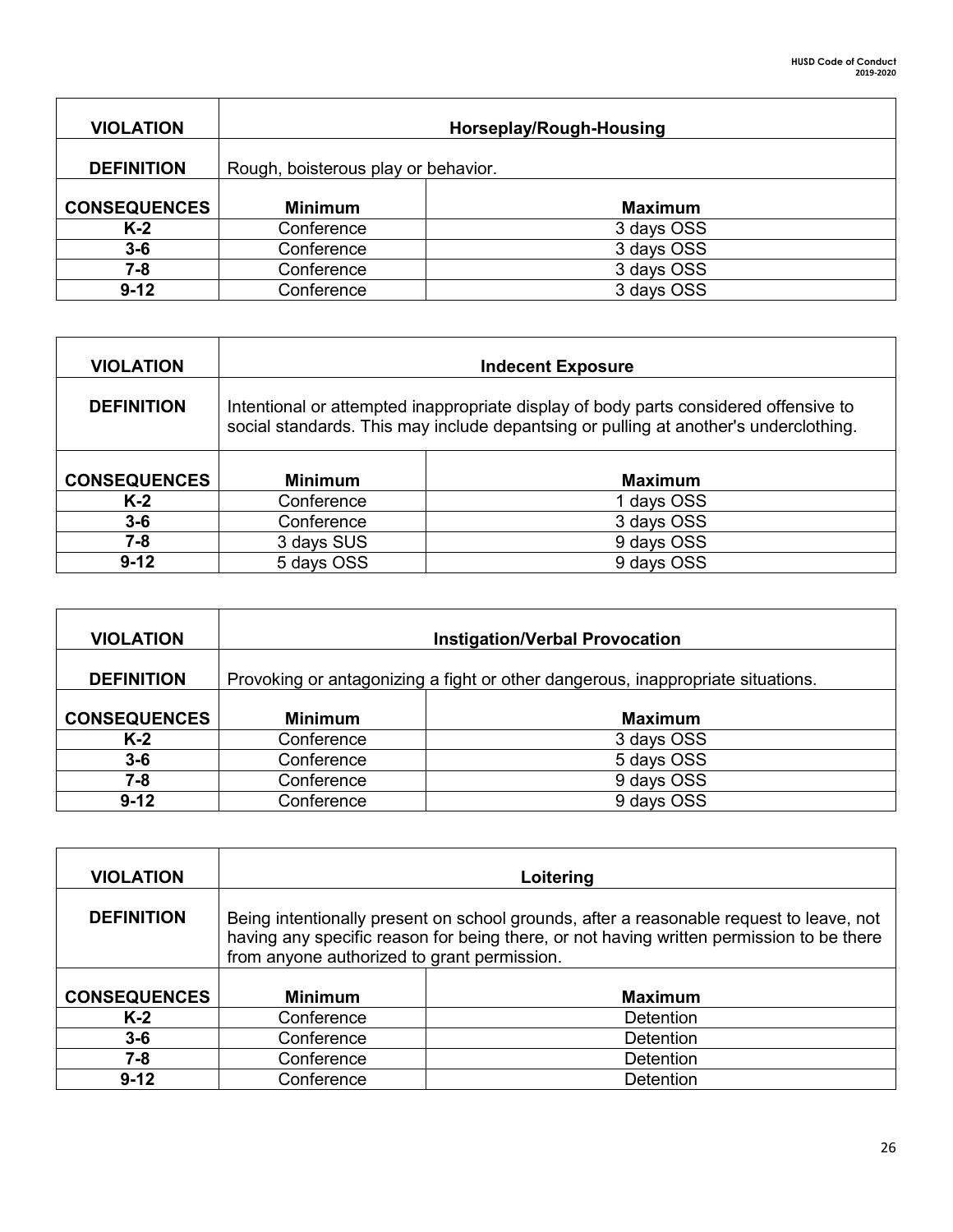| <b>VIOLATION</b>    | Other Firearm**<br>Use/Possession/Distribution/Sale<br><b>Policy JICI</b>                                                                                                                                                                                                                                                                                                                                                                                 |                                                            |
|---------------------|-----------------------------------------------------------------------------------------------------------------------------------------------------------------------------------------------------------------------------------------------------------------------------------------------------------------------------------------------------------------------------------------------------------------------------------------------------------|------------------------------------------------------------|
| <b>DEFINITION</b>   | Other than handguns, rifles or shotguns or any weapon including a starter gun which<br>will, is designed to, or may readily be converted to expel a projectile. This includes the<br>frame or receiver of any weapon described above, any firearm muffler or firearm<br>silencer, any explosive, incendiary, or poison gas, bomb, grenade, mine or similar<br>device or any weapon which will or which may be readily converted to expel a<br>projectile. |                                                            |
| <b>CONSEQUENCES</b> | <b>Minimum</b>                                                                                                                                                                                                                                                                                                                                                                                                                                            | <b>Maximum</b>                                             |
| $K-2$               | 3 days OSS                                                                                                                                                                                                                                                                                                                                                                                                                                                | Referral to District for Long Term Suspension or Expulsion |
| $3-6$               | 5 days OSS                                                                                                                                                                                                                                                                                                                                                                                                                                                | Referral to District for Long Term Suspension or Expulsion |
| $7 - 8$             | 9 days OSS                                                                                                                                                                                                                                                                                                                                                                                                                                                | Referral to District for Long Term Suspension or Expulsion |
| $9 - 12$            | 9 days OSS                                                                                                                                                                                                                                                                                                                                                                                                                                                | Referral to District for Long Term Suspension or Expulsion |

 $\mathbf{r}$ 

| <b>VIOLATION</b>    |                                                                                                                | <b>Physical Aggression/Minor Aggressive Acts</b> |
|---------------------|----------------------------------------------------------------------------------------------------------------|--------------------------------------------------|
| <b>DEFINITION</b>   | Tussles, minor confrontations, pushing, shoving or other unsafe and/or inappropriate<br>physical interactions. |                                                  |
|                     |                                                                                                                |                                                  |
| <b>CONSEQUENCES</b> | <b>Minimum</b>                                                                                                 | <b>Maximum</b>                                   |
| $K-2$               | Conference                                                                                                     | 5 days OSS                                       |
| $3-6$               | Conference                                                                                                     | 5 days OSS                                       |
| 7-8                 | Conference                                                                                                     | 5 days OSS                                       |
| $9 - 12$            | Conference                                                                                                     | 5 days OSS                                       |

| <b>VIOLATION</b>    |                                                                                                                                                                                                                                                      | Profanity/Obscenity/Inappropriate Language |
|---------------------|------------------------------------------------------------------------------------------------------------------------------------------------------------------------------------------------------------------------------------------------------|--------------------------------------------|
| <b>DEFINITION</b>   | Inappropriate, vulgar, or obscene language or gestures to the extent that it disturbs the<br>educational process or environment. Profanity/Obscenity directed towards a school or<br>district employee will be grounds for more severe consequences. |                                            |
| <b>CONSEQUENCES</b> | <b>Minimum</b>                                                                                                                                                                                                                                       | <b>Maximum</b>                             |
| $K-2$               | Conference                                                                                                                                                                                                                                           | 3 days OSS                                 |
| $3 - 6$             | Conference                                                                                                                                                                                                                                           | 5 days OSS                                 |
| 7-8                 | <b>Detention</b>                                                                                                                                                                                                                                     | 9 days OSS                                 |
| $9 - 12$            | Detention                                                                                                                                                                                                                                            | 9 days OSS                                 |

| <b>VIOLATION</b>  | <b>Public Display of Affection</b>                                                |
|-------------------|-----------------------------------------------------------------------------------|
|                   | Consensual kissing, hugging, fondling or touching in public that is beyond casual |
| <b>DEFINITION</b> | contact and which creates, or has the potential to create, a disturbance.         |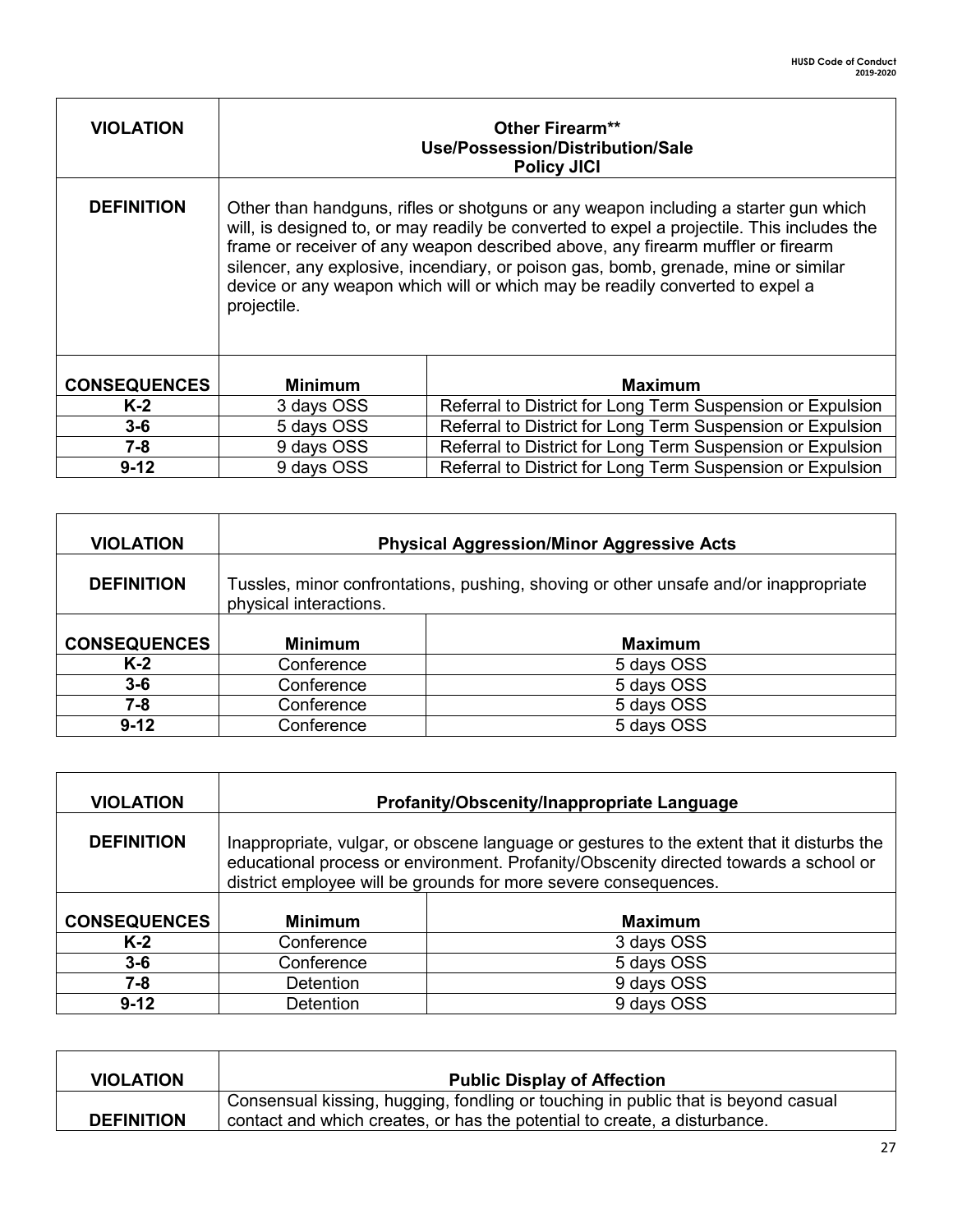| <b>VIOLATION</b>    |                | <b>Public Display of Affection</b> |
|---------------------|----------------|------------------------------------|
| <b>CONSEQUENCES</b> | <b>Minimum</b> | <b>Maximum</b>                     |
| $K-2$               | Conference     | 1 day OSS                          |
| $3-6$               | Conference     | 1 day OSS                          |
| 7-8                 | Conference     | 1 day OSS                          |
| $9-12$              | Conference     | 1 day OSS                          |

| <b>VIOLATION</b>    |                                                                                                                                         | Robbery*                                                   |
|---------------------|-----------------------------------------------------------------------------------------------------------------------------------------|------------------------------------------------------------|
| <b>DEFINITION</b>   | The use or threat to use force to take, or attempt to take, money or property that<br>belongs to another person or the school/district. |                                                            |
|                     |                                                                                                                                         |                                                            |
| <b>CONSEQUENCES</b> | <b>Minimum</b>                                                                                                                          | <b>Maximum</b>                                             |
| $K-2$               | 3 days OSS                                                                                                                              | Referral to District for Long Term Suspension or Expulsion |
| $3 - 6$             | 5 days OSS                                                                                                                              | Referral to District for Long Term Suspension or Expulsion |
| 7-8                 | 5 days OSS                                                                                                                              | Referral to District for Long Term Suspension or Expulsion |
|                     |                                                                                                                                         |                                                            |

| <b>VIOLATION</b>    |                                                                                                                                                                                                                                                       | <b>Sale/Distribution of Personal Property</b>              |
|---------------------|-------------------------------------------------------------------------------------------------------------------------------------------------------------------------------------------------------------------------------------------------------|------------------------------------------------------------|
| <b>DEFINITION</b>   | The attempt or act of offering, selling, trading, procuring or distributing (with or without<br>compensation) personal property or services on district property, at a school or district-<br>sponsored event or on district-provided transportation. |                                                            |
| <b>CONSEQUENCES</b> | <b>Minimum</b>                                                                                                                                                                                                                                        | <b>Maximum</b>                                             |
| $K-2$               | Conference                                                                                                                                                                                                                                            | 3 days OSS                                                 |
| $3 - 6$             | Conference                                                                                                                                                                                                                                            | 5 days OSS                                                 |
| 7-8                 | Conference                                                                                                                                                                                                                                            | Referral to District for Long Term Suspension or Expulsion |
| $9 - 12$            | Conference                                                                                                                                                                                                                                            | Referral to District for Long Term Suspension or Expulsion |

| <b>VIOLATION</b>    |                                                                                                                                                                                                                                                                                                                                        | <b>School Threat**</b>                                     |
|---------------------|----------------------------------------------------------------------------------------------------------------------------------------------------------------------------------------------------------------------------------------------------------------------------------------------------------------------------------------|------------------------------------------------------------|
| <b>DEFINITION</b>   | The act of stating an intended action whether written, oral or electronic or an action<br>that could cause harm, death, fear or panic. A school threat includes, but not limited to:<br>fire alarm misuse, a bomb threat, any chemical threat, threats through social media<br>specific to the school or students/staff at the school. |                                                            |
| <b>CONSEQUENCES</b> | <b>Minimum</b>                                                                                                                                                                                                                                                                                                                         | <b>Maximum</b>                                             |
| $K-2$               | 3 day OSS                                                                                                                                                                                                                                                                                                                              | Referral to District for Long Term Suspension or Expulsion |
| $3 - 6$             | 5 days OSS                                                                                                                                                                                                                                                                                                                             | Referral to District for Long Term Suspension or Expulsion |
| 7-8                 | 9 days OSS                                                                                                                                                                                                                                                                                                                             | Referral to District for Long Term Suspension or Expulsion |
| $9 - 12$            | 9 days OSS                                                                                                                                                                                                                                                                                                                             | Referral to District for Long Term Suspension or Expulsion |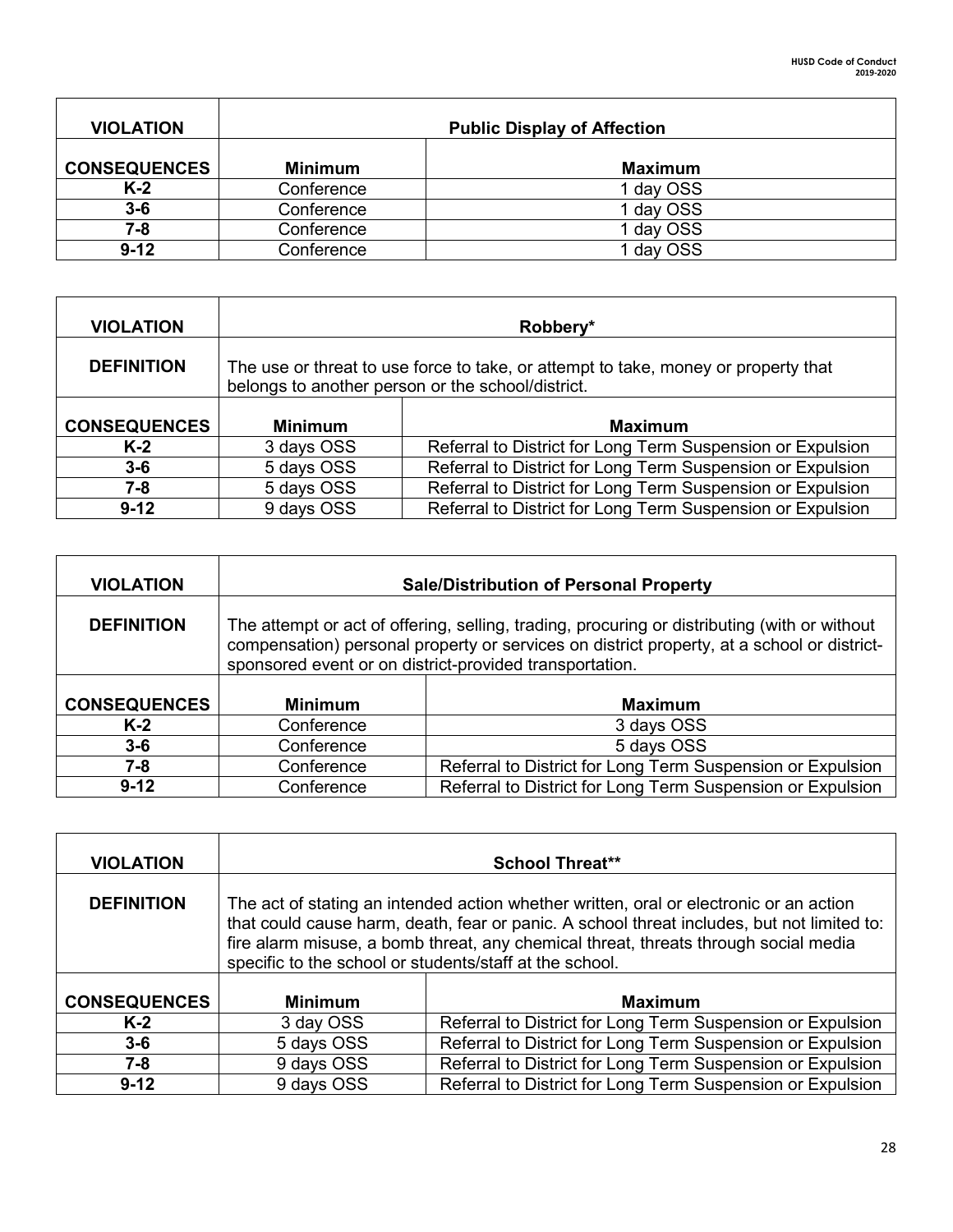| <b>VIOLATION</b>    | <b>Sexual Harassment* With/Without Contact</b><br><b>Policy ACA</b>                                                                                              |                                                            |
|---------------------|------------------------------------------------------------------------------------------------------------------------------------------------------------------|------------------------------------------------------------|
| <b>DEFINITION</b>   | Unwelcome sexual advances, requests for sexual favors, or other verbal, non-verbal,<br>or physical conduct of a sexual nature made by one individual to another. |                                                            |
| <b>CONSEQUENCES</b> | <b>Minimum</b>                                                                                                                                                   | <b>Maximum</b>                                             |
| $K-2$               | <b>Detention</b>                                                                                                                                                 | 3 days OSS                                                 |
| $3 - 6$             | 1 day ISS                                                                                                                                                        | 5 days OSS                                                 |
| $7 - 8$             | 3 days OSS                                                                                                                                                       | Referral to District for Long Term Suspension or Expulsion |
| $9 - 12$            | 5 days OSS                                                                                                                                                       | Referral to District for Long Term Suspension or Expulsion |

| <b>VIOLATION</b>    | <b>Sexual Materials/Pornography</b><br>Use/Possession/Distribution/Sale                                                                                                          |                |
|---------------------|----------------------------------------------------------------------------------------------------------------------------------------------------------------------------------|----------------|
| <b>DEFINITION</b>   | Sexually explicit depiction of persons, images, words, or devices that contain nudity or<br>represent sexual activity that is offensive or disrupts the educational environment. |                |
| <b>CONSEQUENCES</b> | <b>Minimum</b>                                                                                                                                                                   | <b>Maximum</b> |
| $K-2$               | 1 day ISS                                                                                                                                                                        | 3 days ISS     |
| $3-6$               | I day ISS                                                                                                                                                                        | 5 days OSS     |
| 7-8                 | 1 day ISS                                                                                                                                                                        | 9 days OSS     |
| $9 - 12$            | day ISS                                                                                                                                                                          | 9 days OSS     |

| <b>VIOLATION</b>    | <b>Sexual Misconduct/Public Sexual Indecency</b>                                                                                                                                                                                                                                                                                                                                                      |                                                            |
|---------------------|-------------------------------------------------------------------------------------------------------------------------------------------------------------------------------------------------------------------------------------------------------------------------------------------------------------------------------------------------------------------------------------------------------|------------------------------------------------------------|
| <b>DEFINITION</b>   | The use of verbal, written, electronic or physical actions or any language that is<br>sexually demeaning. This violation includes, but is not limited to, indecent exposure,<br>consensual participation in any sexual act involving physical contact, lewd comments,<br>touching private areas, or other acts that are inappropriate for the school environment<br>related to sexual-type behaviors. |                                                            |
| <b>CONSEQUENCES</b> | <b>Minimum</b><br><b>Maximum</b>                                                                                                                                                                                                                                                                                                                                                                      |                                                            |
| $K-2$               | 1 day ISS                                                                                                                                                                                                                                                                                                                                                                                             | 3 days ISS                                                 |
| $3-6$               | 3 days ISS                                                                                                                                                                                                                                                                                                                                                                                            | 5 days OSS                                                 |
| $7 - 8$             | 3 days ISS                                                                                                                                                                                                                                                                                                                                                                                            | Referral to District for Long Term Suspension or Expulsion |
| $9 - 12$            | 3 days ISS                                                                                                                                                                                                                                                                                                                                                                                            | Referral to District for Long Term Suspension or Expulsion |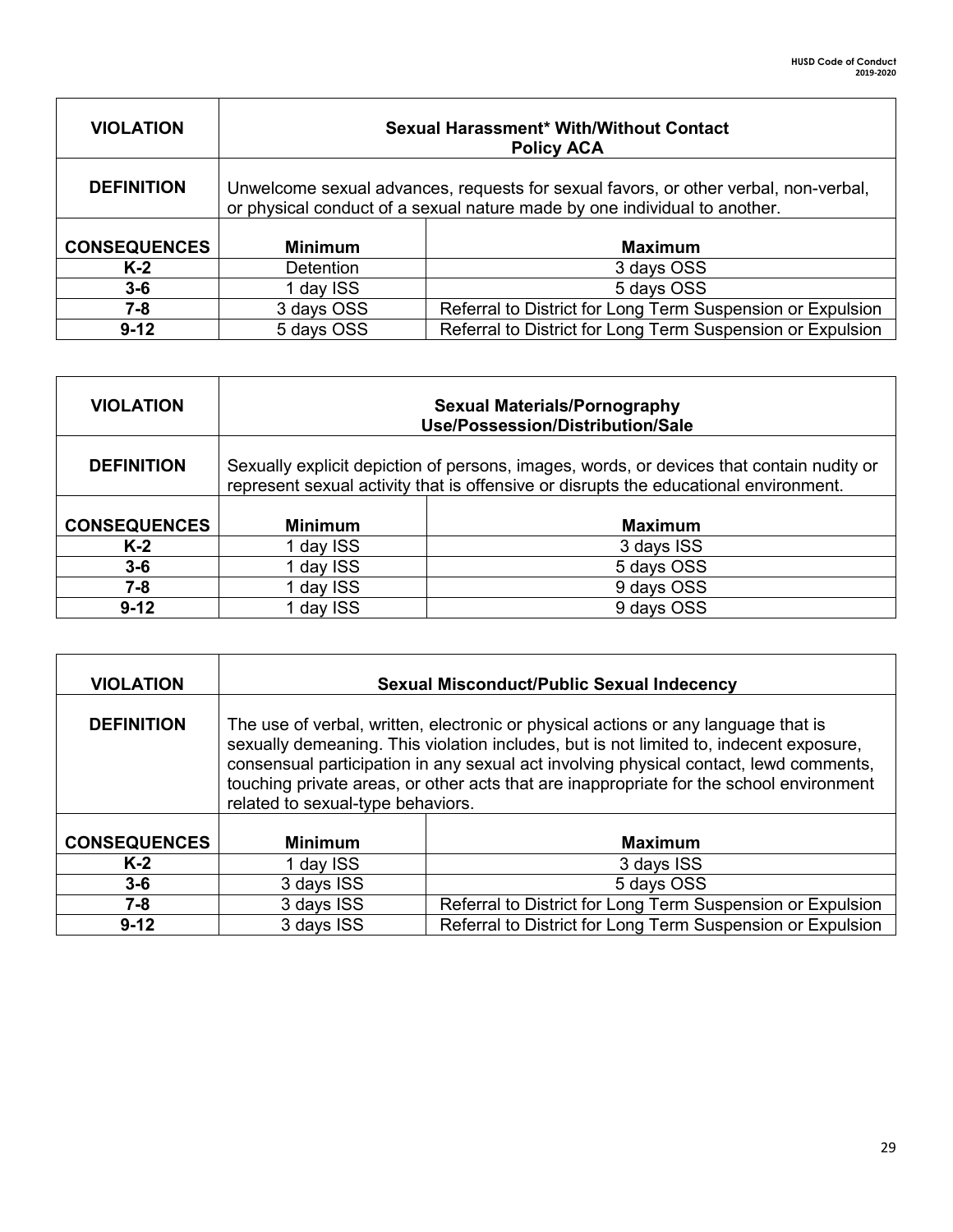| <b>VIOLATION</b>    | <b>Simulated Weapon</b><br><b>Use/Possession/ Distribution/Sale</b><br><b>Policy JICI</b>    |                                                            |
|---------------------|----------------------------------------------------------------------------------------------|------------------------------------------------------------|
| <b>DEFINITION</b>   | An instrument displayed or represented as a weapon, including toys that resemble<br>weapons. |                                                            |
| <b>CONSEQUENCES</b> | <b>Minimum</b>                                                                               | <b>Maximum</b>                                             |
| $K-2$               | Conference                                                                                   | 1 day OSS                                                  |
| $3-6$               | Conference                                                                                   | 3 days OSS                                                 |
| 7-8                 | Conference                                                                                   | Referral to District for Long Term Suspension or Expulsion |
| $9-12$              | Conference                                                                                   | Referral to District for Long Term Suspension or Expulsion |

Г

| <b>VIOLATION</b>    | <b>Tardy</b><br><b>Policy JE</b>                                                                                                      |                                           |
|---------------------|---------------------------------------------------------------------------------------------------------------------------------------|-------------------------------------------|
| <b>DEFINITION</b>   | Failing to be at a designated location at a specified time. Repeated acts of tardiness<br>may be considered defiance/insubordination. |                                           |
| <b>CONSEQUENCES</b> | <b>Minimum</b>                                                                                                                        | <b>Maximum</b>                            |
| $K-2$               | Conference                                                                                                                            | Detention, CUTS LITE Referral             |
| $3-6$               | Conference                                                                                                                            | Detention, CUTS LITE Referral             |
| $7 - 8$             | Detention                                                                                                                             | 3 days ISS, Detention, CUTS LITE Referral |
| $9-12$              | Detention                                                                                                                             | 3 days ISS, Detention, CUTS LITE Referral |

| <b>VIOLATION</b>    | <b>Technology Misuse</b><br><b>Policy IJNDB</b>                                                                                                                                                                                     |                                                            |
|---------------------|-------------------------------------------------------------------------------------------------------------------------------------------------------------------------------------------------------------------------------------|------------------------------------------------------------|
| <b>DEFINITION</b>   | Failure to use hardware, software, electronic devices, web pages, the internet, or<br>networks for the intended educational use or in a manner that causes disruption at a<br>campus or any district facility, including proxy use. |                                                            |
|                     |                                                                                                                                                                                                                                     |                                                            |
| <b>CONSEQUENCES</b> | <b>Minimum</b>                                                                                                                                                                                                                      | <b>Maximum</b>                                             |
| $K-2$               | Suspension from<br>3 days OSS,                                                                                                                                                                                                      |                                                            |
|                     | Technology                                                                                                                                                                                                                          | Suspension from Technology for Remainder of the Year       |
| $3-6$               | Suspension from<br>5 days OSS,                                                                                                                                                                                                      |                                                            |
|                     | Technology                                                                                                                                                                                                                          | Suspension from Technology for Remainder of the Year       |
| $7 - 8$             | Suspension from                                                                                                                                                                                                                     |                                                            |
|                     | Technology                                                                                                                                                                                                                          | Referral to District for Long Term Suspension or Expulsion |
| $9 - 12$            | Suspension from                                                                                                                                                                                                                     |                                                            |
|                     | Technology                                                                                                                                                                                                                          | Referral to District for Long Term Suspension or Expulsion |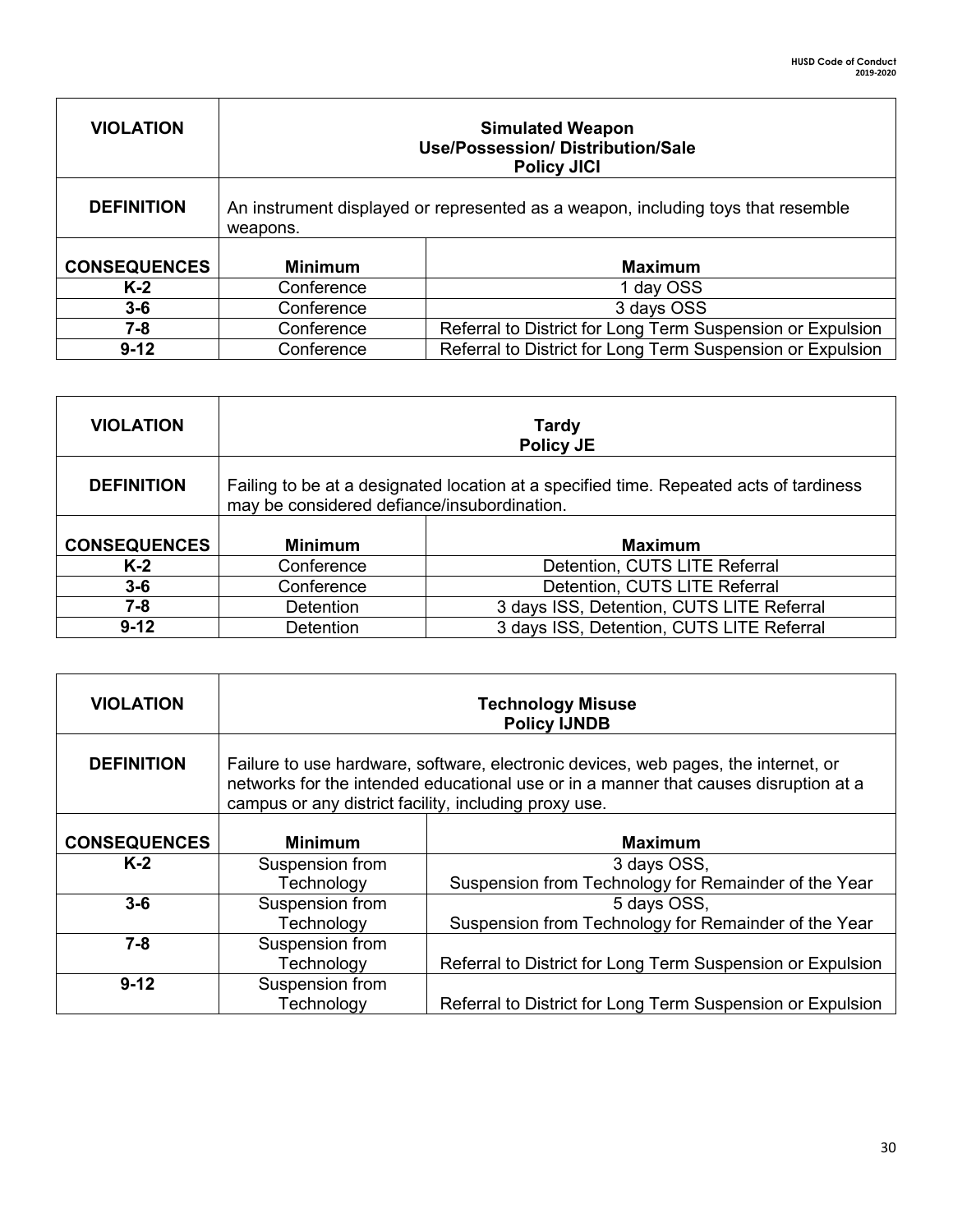| <b>VIOLATION</b>    | <b>Theft/Burglary</b>                                                                                                                                                                                                                                                                                                                                                                                                    |                                                            |
|---------------------|--------------------------------------------------------------------------------------------------------------------------------------------------------------------------------------------------------------------------------------------------------------------------------------------------------------------------------------------------------------------------------------------------------------------------|------------------------------------------------------------|
| <b>DEFINITION</b>   | Taking, or attempting to take, money or property that belongs to another person or the<br>school/district without personal confrontation, threat, violence or bodily harm. Theft<br>does not include confiscation by school authorities of property not permitted at the<br>school. Burglary is the entering or remaining unlawfully in a structure or fenced yard<br>with the intent to commit any theft or any felony. |                                                            |
| <b>CONSEQUENCES</b> | <b>Minimum</b><br><b>Maximum</b>                                                                                                                                                                                                                                                                                                                                                                                         |                                                            |
| $K-2$               | Detention, Restitution                                                                                                                                                                                                                                                                                                                                                                                                   | 9 days OSS, Restitution                                    |
| $3 - 6$             | Detention, Restitution                                                                                                                                                                                                                                                                                                                                                                                                   | Referral to District for Long Term Suspension or Expulsion |
| $7 - 8$             | Referral to District for Long Term Suspension or Expulsion<br>1 day ISS, Restitution                                                                                                                                                                                                                                                                                                                                     |                                                            |
| $9 - 12$            | 3 days ISS, Restitution                                                                                                                                                                                                                                                                                                                                                                                                  | Referral to District for Long Term Suspension or Expulsion |

| <b>VIOLATION</b>    | Threatening/Intimidating*<br><b>Policy JICK</b>                                                                                                                |            |
|---------------------|----------------------------------------------------------------------------------------------------------------------------------------------------------------|------------|
| <b>DEFINITION</b>   | Frightening, compelling or deterring actions which may be actual or implied, verbal or<br>physical in nature. May cause physical injury or damage to property. |            |
| <b>CONSEQUENCES</b> | <b>Minimum</b><br><b>Maximum</b>                                                                                                                               |            |
| $K-2$               | 1 days ISS                                                                                                                                                     | 3 days OSS |
| $3-6$               | days ISS                                                                                                                                                       | 5 days OSS |
| 7-8                 | days ISS                                                                                                                                                       | 5 days OSS |
| $9 - 12$            | days ISS                                                                                                                                                       | 5 days OSS |

| <b>VIOLATION</b>    | Tobacco*<br>Use/Possession/Distribution/Sale<br><b>Policy JICG</b>                                                                                                                                                                                                                                                                                                                               |                                                            |
|---------------------|--------------------------------------------------------------------------------------------------------------------------------------------------------------------------------------------------------------------------------------------------------------------------------------------------------------------------------------------------------------------------------------------------|------------------------------------------------------------|
| <b>DEFINITION</b>   | Tobacco and tobacco substitutes (i.e., cigarettes, cigars), smokeless tobacco (i.e., dip,<br>chew, snuff, twist) and/or electronic cigarettes, vaporizing pens or similar devices.<br>Possession or distribution by any person of tobacco products on K-12 public, buildings,<br>parking lots, playing fields and vehicles, and at off-campus school sponsored events, is<br>a criminal offense. |                                                            |
| <b>CONSEQUENCES</b> | <b>Minimum</b>                                                                                                                                                                                                                                                                                                                                                                                   | <b>Maximum</b>                                             |
| $K-2$               | Conference                                                                                                                                                                                                                                                                                                                                                                                       | 3 days OSS                                                 |
| $3-6$               | 1 day OSS                                                                                                                                                                                                                                                                                                                                                                                        | 9 days OSS                                                 |
| $7 - 8$             | 3 days OSS                                                                                                                                                                                                                                                                                                                                                                                       | Referral to District for Long Term Suspension or Expulsion |
| $9 - 12$            | 3 days OSS                                                                                                                                                                                                                                                                                                                                                                                       | Referral to District for Long Term Suspension or Expulsion |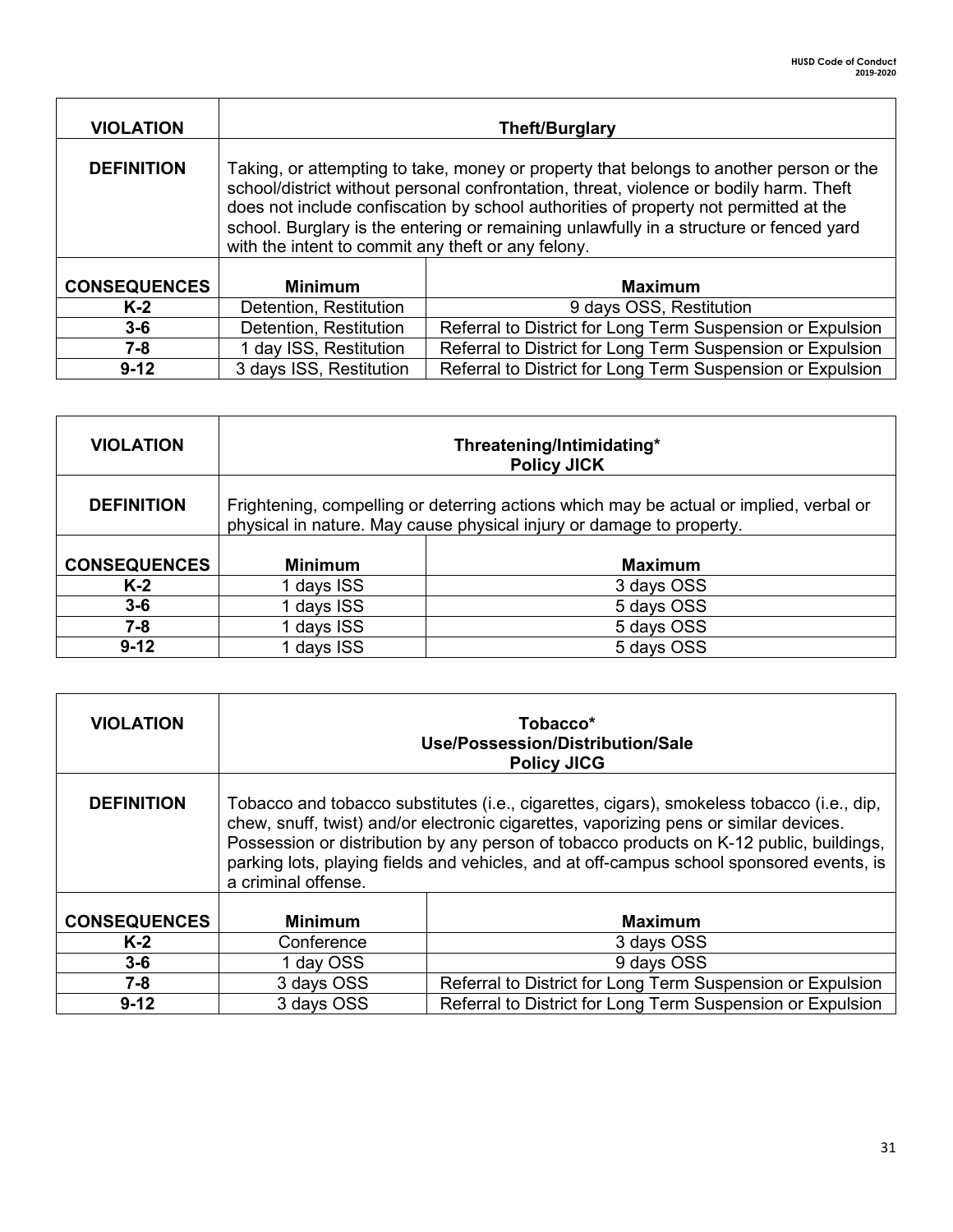| <b>VIOLATION</b>    |                                                                                                                                                                                                                            | <b>Trespass</b> |
|---------------------|----------------------------------------------------------------------------------------------------------------------------------------------------------------------------------------------------------------------------|-----------------|
| <b>DEFINITION</b>   | Entering upon, or in, school property without legal justification or without the implied or<br>actual permission of the administration. Applies to students serving a suspension<br>and/or directed to leave the premises. |                 |
| <b>CONSEQUENCES</b> | <b>Minimum</b><br><b>Maximum</b>                                                                                                                                                                                           |                 |
| $K-2$               | Conference                                                                                                                                                                                                                 | 3 days OSS      |
| $3 - 6$             | Conference                                                                                                                                                                                                                 | 5 days OSS      |
| $7 - 8$             | Conference                                                                                                                                                                                                                 | 5 days OSS      |
| $9 - 12$            | Conference                                                                                                                                                                                                                 | 9 days OSS      |

| <b>VIOLATION</b>    | <b>Truancy</b><br><b>Policy JHB</b>                                                                                                                                                                                                                     |                                              |  |
|---------------------|---------------------------------------------------------------------------------------------------------------------------------------------------------------------------------------------------------------------------------------------------------|----------------------------------------------|--|
| <b>DEFINITION</b>   | Unexcused absence for at least one class period during the school day or when a<br>student is absent from school during the hours school is in session, unless excused<br>pursuant to A.R.S. § 15-802. This includes leaving campus without permission. |                                              |  |
| <b>CONSEQUENCES</b> | <b>Minimum</b><br><b>Maximum</b>                                                                                                                                                                                                                        |                                              |  |
| $K-2$               | Conference                                                                                                                                                                                                                                              | Detention, CUTS LITE Referral                |  |
| $3-6$               | Conference                                                                                                                                                                                                                                              | Detention, CUTS LITE Referral                |  |
| 7-8                 | 5 days ISS, CUTS Citation<br>Detention                                                                                                                                                                                                                  |                                              |  |
| $9 - 12$            | Detention                                                                                                                                                                                                                                               | 5 days ISS, Non-Credit Status, CUTS Citation |  |

| <b>VIOLATION</b>    | <b>Vandalism/Property Damage*</b>                           |                                                            |
|---------------------|-------------------------------------------------------------|------------------------------------------------------------|
| <b>DEFINITION</b>   | Willful defacing or destroying school/district or personal. |                                                            |
| <b>CONSEQUENCES</b> | <b>Minimum</b>                                              | <b>Maximum</b>                                             |
| $K-2$               | <b>Restitution, Work Detail</b>                             | Restitution, 3 days OSS                                    |
| $3 - 6$             | <b>Restitution, Work Detail</b>                             | Restitution, 5 days OSS                                    |
| 7-8                 | <b>Restitution, Work Detail</b>                             | Referral to District for Long Term Suspension or Expulsion |
| $9 - 12$            | <b>Restitution, Work Detail</b>                             | Referral to District for Long Term Suspension or Expulsion |

| <b>VIOLATION</b>    | <b>Vehicle Violation/Parking Lot</b>                                                                                                             |                |
|---------------------|--------------------------------------------------------------------------------------------------------------------------------------------------|----------------|
| <b>DEFINITION</b>   | Improper driving or parking of a vehicle on school district property, parking in prohibited<br>areas, and/or improper driving to or from campus. |                |
| <b>CONSEQUENCES</b> | <b>Minimum</b>                                                                                                                                   | <b>Maximum</b> |
| K-8                 | N/A                                                                                                                                              | N/A            |
| $9 - 12$            | Revocation of parking permit for one year<br>Conference                                                                                          |                |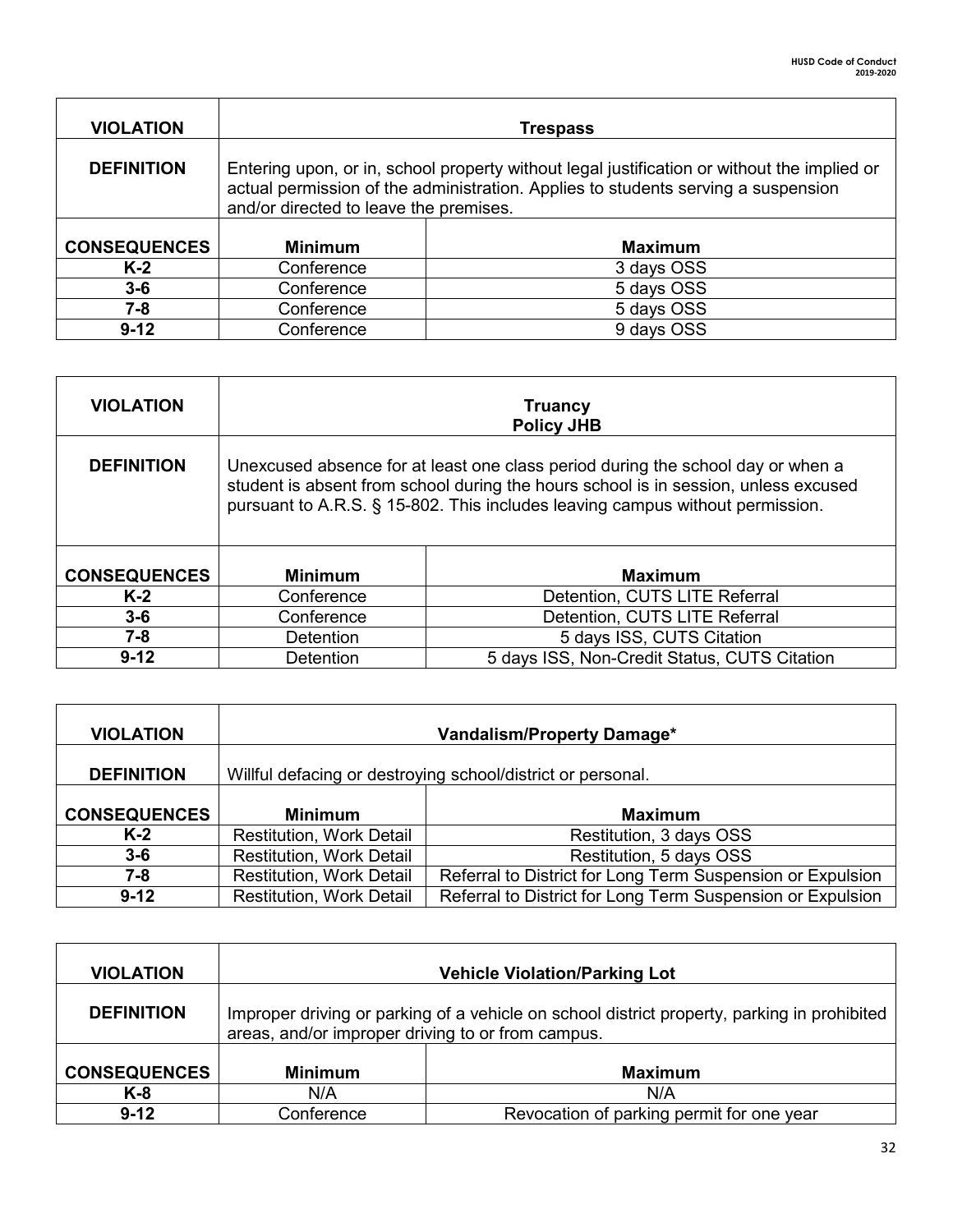| <b>VIOLATION</b>    | Weapon**<br>Use/Possession/Distribution/Sale<br><b>Policy JICI</b>                                                                                                                                                                                                                                                                                                                                                                                  |                                                            |
|---------------------|-----------------------------------------------------------------------------------------------------------------------------------------------------------------------------------------------------------------------------------------------------------------------------------------------------------------------------------------------------------------------------------------------------------------------------------------------------|------------------------------------------------------------|
| <b>DEFINITION</b>   | Any object capable of inflicting bodily harm or intimidating another. Includes but is not<br>limited to a dagger, dirk, stiletto, knife, pocket knife (at least 2.5 inches) opened by a<br>mechanical device, iron bar, brass knuckles, chains, Billy clubs, Chinese stars, or any<br>incendiary devices. Any dangerous item used to cause bodily injury to, threaten, or<br>intimidate another person may be classified as a dangerous instrument. |                                                            |
| <b>CONSEQUENCES</b> | <b>Minimum</b>                                                                                                                                                                                                                                                                                                                                                                                                                                      | <b>Maximum</b>                                             |
| $K-2$               | 1 day ISS                                                                                                                                                                                                                                                                                                                                                                                                                                           | Referral to District for Long Term Suspension or Expulsion |
| $3-6$               | 1 day OSS                                                                                                                                                                                                                                                                                                                                                                                                                                           | Referral to District for Long Term Suspension or Expulsion |
| $7 - 8$             | 3 days OSS                                                                                                                                                                                                                                                                                                                                                                                                                                          | Referral to District for Long Term Suspension or Expulsion |
| $9 - 12$            | 5 days OSS                                                                                                                                                                                                                                                                                                                                                                                                                                          | Referral to District for Long Term Suspension or Expulsion |

**Nothing in this handbook is intended to restrict the district from imposing more or less severe consequences if, in the discretion of the district, the severity of harm, danger, damage or the potential for harm, danger or damage warrants it, or if one incident involves more than one infraction. In addition, based upon the facts, long-term suspension or expulsion may be imposed, even if not necessarily listed as a potential consequence on the grid for a particular behavior.** 

**\*Mandated report to ADE.**

**\*\* Mandated to report to local law enforcement, also ADE.**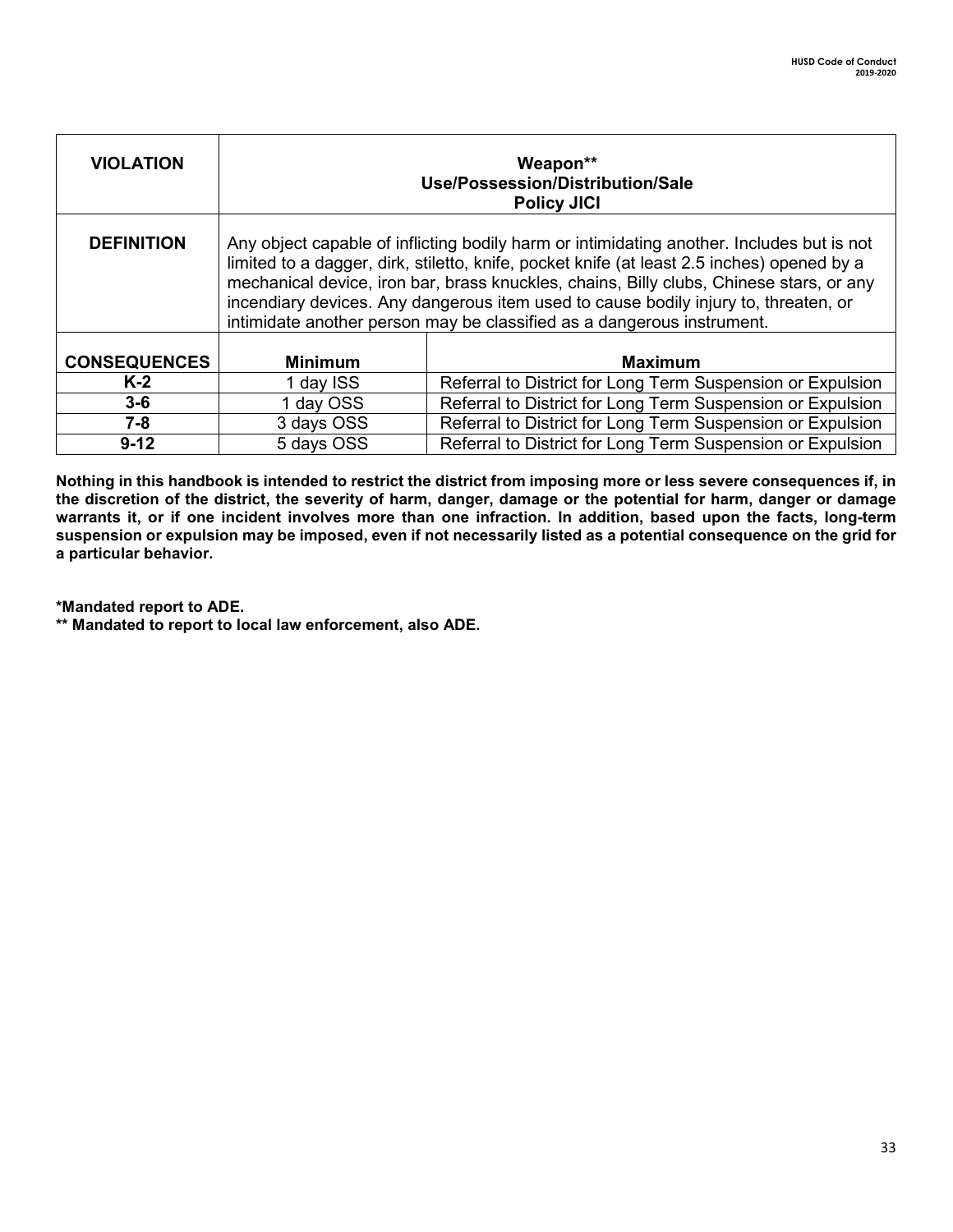

Everyone is responsible for safe and secure schools Call: 480.279.7233 Email [safe.hotline@husd.org](mailto:safe.hotline@husd.org)

To report Bullying, Harassment or Intimidation, please click on the link below.

http://www.husd.org/bullyingreportingform

The form may be submitted to any school employee who is then obligated by law to submit the report to the school administration.

Connect, Engage, Inspire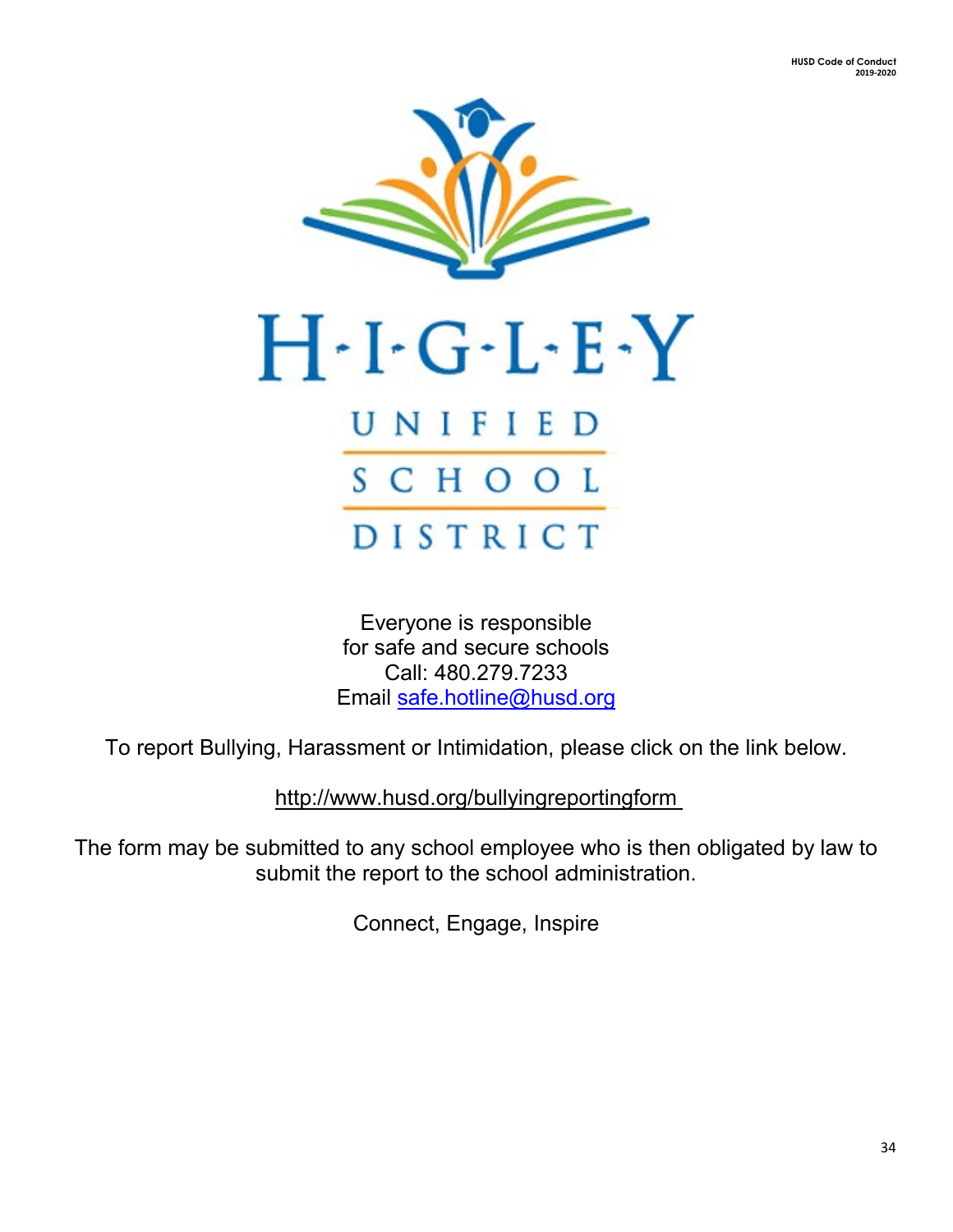### **ACKNOWLEDGEMENT OF RECEIPT**

This form is to be returned to the designated teacher within two (2) school days of the date it is received by the student. Code of Conduct can be found at [www.husd.org.](http://www.husd.org/)

| Please print.                                                                                                                                                                                                       |                                                    |                                                      |
|---------------------------------------------------------------------------------------------------------------------------------------------------------------------------------------------------------------------|----------------------------------------------------|------------------------------------------------------|
| <b>Student Name</b>                                                                                                                                                                                                 |                                                    | Grade                                                |
| $\Box$ Bridges Elementary<br>□ Centennial Elementary<br>□ Chaparral Elementary<br>□ Coronado Elementary<br>□ Cortina Elementary<br>□ Gateway Elementary<br>□ Higley Traditional Academy<br>□ Power Ranch Elementary | □ Cooley Middle School<br>□ Sossaman Middle School | □ Higley High School<br>□ Williams Field High School |

### **Student Code of Conduct**

**San Tan Elementary**

Student and Parent: I have been provided access to and/or received the District Code of Conduct. I acknowledge that I have been given the opportunity to read and review it with my child/parent/guardian. I understand that I am expected to comply with all provisions that apply to me. I understand that I may contact the school administration if I have any questions pertaining to the information in the Code of Conduct.

### **Technology Acceptable Use Policy**

Student: I have read and agree to abide by the Technology Acceptable Use Policy rules and guidelines. I understand that access to computers and internet resources is provided for educational purposes only and I must not use the technology resources to send or request offensive or illegal material. I understand that if I violate the rules and guidelines for technology resources, my access privileges may be revoked and school and/or legal action may be taken as a consequence.

Parent: I have read the Technology Acceptable Use Policy rules and guidelines. I understand that school access to computers and internet resources is provided for educational purposes only. While the District has taken precautions to minimize access by students to inappropriate material, I understand that is impossible for the District to completely restrict access to such material and will not hold the District responsible if my child accesses such material either directly or indirectly. Unless I check the box below to **prohibit** such use, I hereby give permission to the District to permit my child to use District owned computers and internet access.

### **Student Violence/Harassment/Intimidation/Bullying and Hazing Policies:**

Student and Parent: I have read the information, including what is related to Student Violence, Harassment, Intimidation, Bullying, and Hazing, in the Code of Conduct and understand the consequences for violating these policies.

### **Equal Educational Opportunities:**

Student and Parent: I understand that in accordance with Governing Board Policy JB—Equal Educational Opportunities the right of a student to participate fully in classroom instruction shall not be abridged or impaired because of race, color, religion, sex, age, national origin, and disability or any other reason not related to the student's individual capabilities. My signature below attests that I have been provided access to and/or received a copy of the Code of Conduct, Use of Technology Resources rules and guidelines, Hazing Policy, Student Violence Policy, the Equal Educational Opportunity Policy of the Higley Unified School District and have been provided the opportunity to read and review them with my child/parent/guardian. Failure to sign this form does not preclude students from the responsibilities and/or consequences outlined in the Code of Conduct.

Check box to **prohibit** the student's use of District owned computers and internet access, except as may be required to access educational materials.

\_\_\_\_\_\_\_\_\_\_\_\_\_\_\_\_\_\_\_\_\_\_\_\_\_\_\_\_\_\_\_\_\_\_\_\_\_\_\_\_\_\_\_\_\_\_\_\_\_\_\_\_\_\_\_\_\_\_\_\_\_\_\_\_\_\_ \_\_\_\_\_\_\_\_\_\_\_\_\_\_\_\_\_\_\_

\_\_\_\_\_\_\_\_\_\_\_\_\_\_\_\_\_\_\_\_\_\_\_\_\_\_\_\_\_\_\_\_\_\_\_\_\_\_\_\_\_\_\_\_\_\_\_\_\_\_\_\_\_\_\_\_\_\_\_\_\_\_\_\_\_\_ \_\_\_\_\_\_\_\_\_\_\_\_\_\_\_\_\_\_\_

Parent/Guardian Signature **Date of American State of American** Date Date Date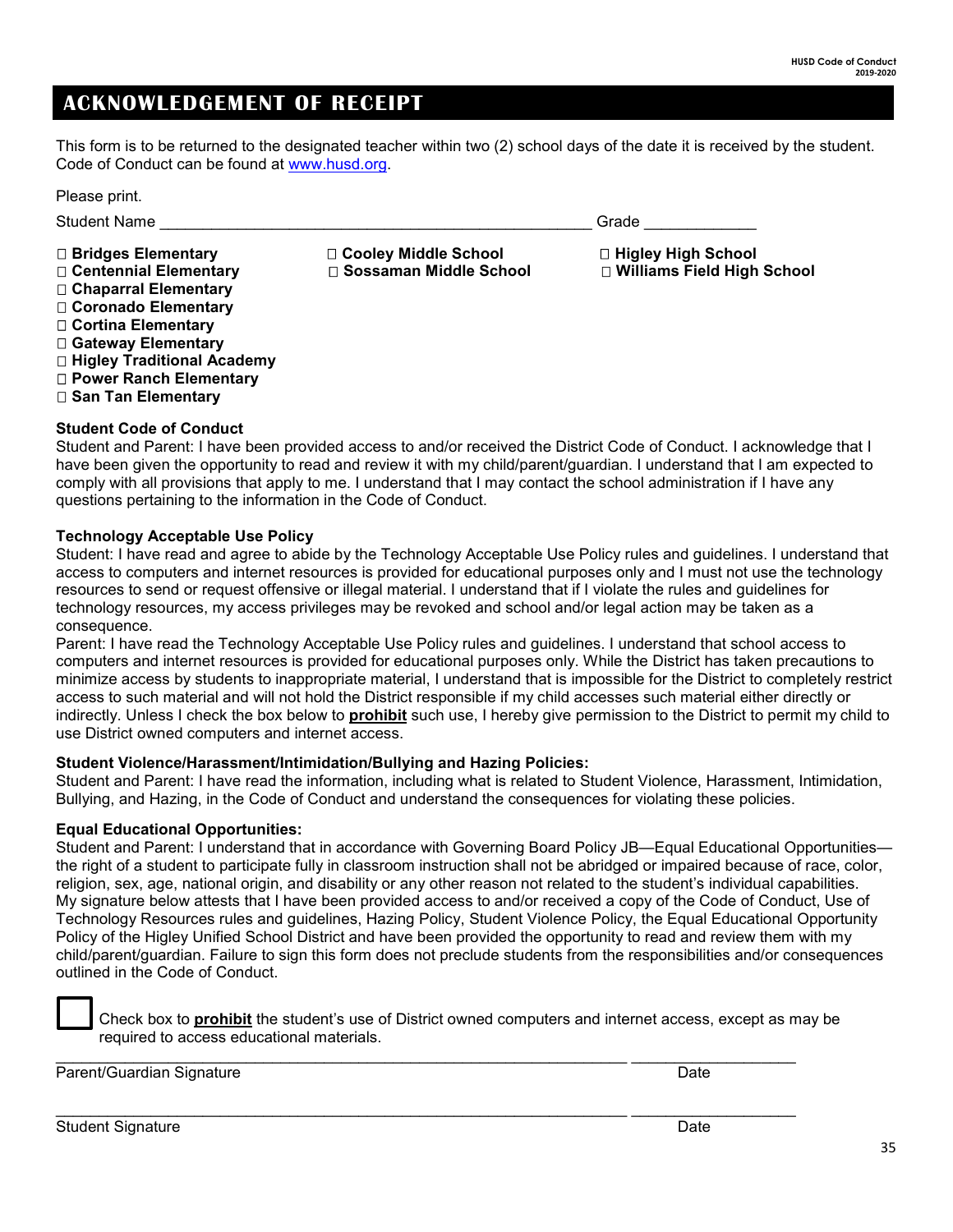### **ACKNOWLEDGEMENT TECHNOLOGY ACCEPTABLE USE AGREEMENT**

### **TECHNOLOGY ACCEPTABLE USE AGREEMENT**

The Acceptable Use Agreement provides students, families, and staff with an understanding of the behaviors expected while using electronic devices belonging to the Higley Unified School District and personal electronic devices (PEDs) using the Higley Unified School District's (the District's) network. Signing of the Acceptable Use Agreement indicates acceptance of and agreement to adhere to the expectations outlined in this document. Any use of the District's equipment or accessing of the network implies agreement to and acceptance of the conditions outlined in this document.

### **General Provisions**

- All activities occurring on the District's network are intended for educational use and are subject to monitoring and retention.
- Access to all online content on the District's network is subject to compliance with school policies, federal and state regulations, and the Children's Internet Protection Act (CIPA).
- Attempts to circumvent the network filter are prohibited.
- Passwords are not to be shared with others.
- Users who engage in activities that result in the destruction of, loss of, or damage to the District's equipment may be held financially responsible for device repair or replacement.
- The District reserves the right to confiscate any electronic devices and to revoke usage privileges for anyone in violation of policies and procedures detailed in and/or in the spirit of the Acceptable Use Agreement. PED's that have been confiscated will be turned over to the student's parents or other responsible adult at the end of the school day, unless additional time is required for investigation or otherwise directed by law enforcement.

### **Device as an Academic Tool**

- It is understood that electronic devices are intended for educational use. Personal use of electronic devices is prohibited while on school premises. Additionally, devices must comply with the following:
	- $\circ$  Screensavers, backgrounds, and displays must be in alignment with the generally accepted understanding of school appropriate content. Disputes related to determinations of school appropriate content will be resolved by the site level administrator.
	- o Any non-school related music, games, or other activities are prohibited during school hours, unless otherwise authorized by a site level authority.
	- $\circ$  Only games and applications which in no way contradict the accepted understanding of school appropriate content are allowed at any time.
	- o Overwriting of content will occur during update and maintenance of devices belonging to the District. The District makes no guarantee that content will be preserved.
	- $\circ$  All education related content should be saved on school servers, drives, or other appropriate off-device storage.
	- o Storage space will be allocated for educationally related use only.
	- $\circ$  The District's technology staff cannot provide support for off-site technical matters, websites and applications not of its creation, or non-District issued equipment.

### **Web 2.0 / Social Media Use**

The District's may provide users with access to web sites or tools that allow communication, collaboration, sharing, and messaging among users.

- Users are expected to communicate with the same appropriate, safe, mindful, courteous conduct online as offline.
- Posts, chats, sharing, and messaging may be monitored.
- Engaging in and/or participating in cyberbullying is prohibited.
	- $\circ$  Cyberbullying is defined as the use of electronic communication to bully a person, typically by sending messages of a threatening or intimidating nature.
	- o Cyberbullying will be subject to disciplinary action.

### **Document and File Storage**

The District offers both local and cloud storage for the students and employees.

• Cloud storage is intended for the convenience of teachers and students as they store classroom work and other publicly available files.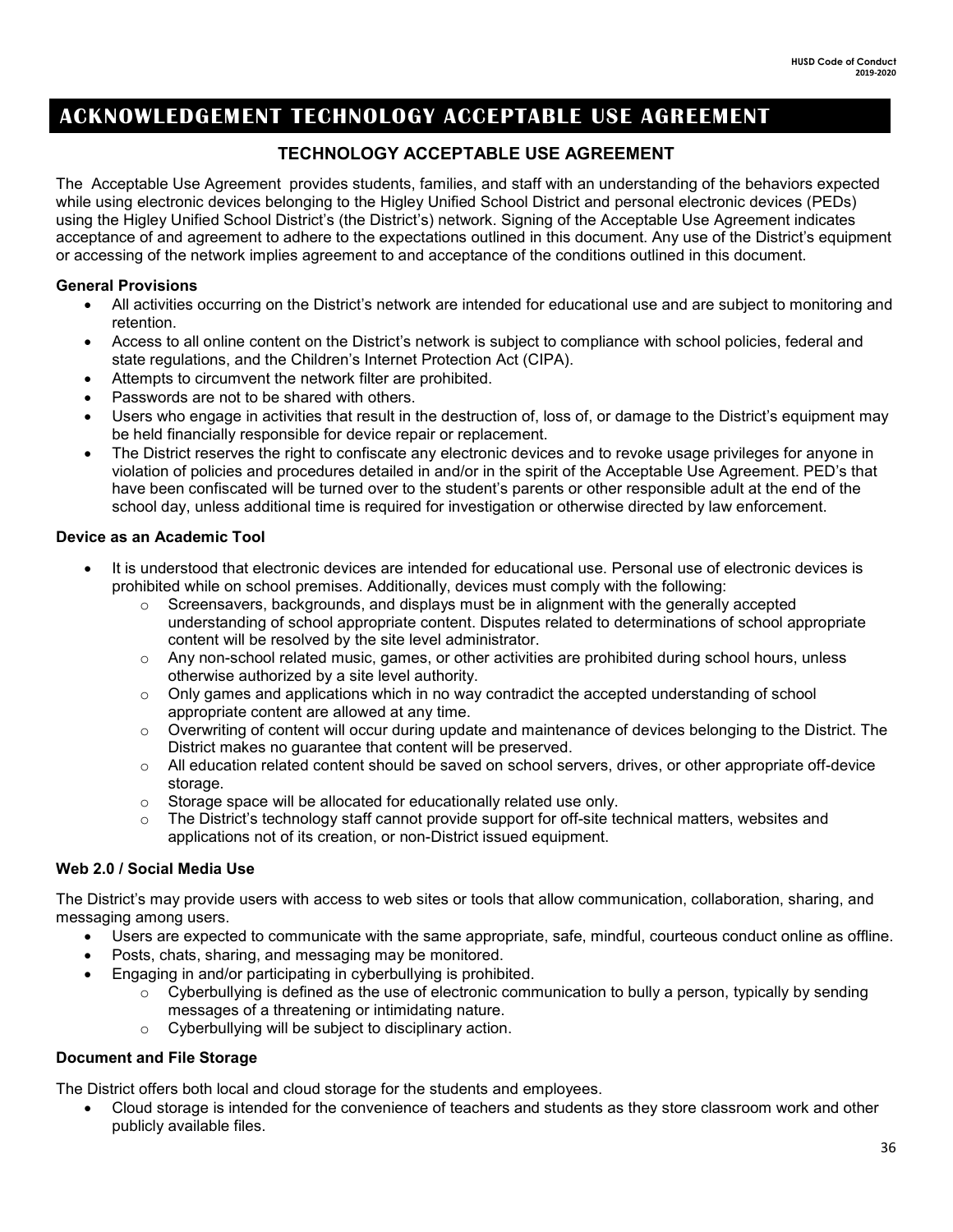- Local storage is intended for sensitive documents and files including anything specific to a student or employees personal information.
	- Examples of files appropriate to store to the cloud include:
		- $\circ$  Student work, lesson plans, assignment details<br> $\circ$  Class notes, newsletters, school calendars
		- Class notes, newsletters, school calendars

Examples of files that should NOT be saved to cloud storage include but are not limited to:

- Any files containing personally identifying information such as social security numbers, addresses, grades, medical data, or behavioral information.
- Should there be a question as to whether a file is appropriate for cloud storage, contact the Technology Department, or err on the side of caution and save only to the local file server.

### **Prohibited Uses and Right of Inspection**

The District reserves the right to examine the contents of the file server, email, computers, and mobile devices used by district students. Random audits of all resources owned by the District's will occur and should be expected by all users. Detailed examination of personal electronic devices will only occur when there is reason to suspect an activity or material that violates any of the school's code of conduct or the law.

The following are explicitly forbidden at all times while using any the District's device, and when using any device while on school property, when representing the District's in any capacity, and/or when attending or participating in a the District's event. Anyone engaging in any of the following will be subject to disciplinary action:

- Accessing, sending, or distributing materials that may be deemed illegal, defamatory, abusive, offensive, threatening, pornographic, obscene, or sexually explicit.
- Engaging in illegal activities. Engaging in activities in violation of copyright or trademark laws.
- Taking, sending or distributing inappropriate, illicit, or sexually explicit photographs or videos.
- Using devices with the intent and/or result of embarrassing or maligning anyone.
- Taking photos of or recording anyone without their express permission.
- Using any recording device in areas assumed to be private such as bathrooms, locker or changing rooms, regardless of intent.
- "Hacking." Hacking includes malicious use of the District's network or property with personal devices or with devices belonging to the District's to develop programs or infiltrate a computer or computer systems and/or damage network or device components.
- Attempting to gain unauthorized access to any wireless network, school owned device, or account.

### **Limitation of Liability**

The District makes no warranties of any kind, express or implied, that the functions or the services provided by or through the District's will be error free or without defect. The District will not be responsible for any damage users may suffer including, but not limited to, loss of data or interruption of service.

The District is not responsible for financial obligations arising through the unauthorized use of the system. The District's website, intranet, and network are to be used for educational purposes only. These resources will contain links to other sites that may be of educational interest to employees and students. The District is not the author of or otherwise associated with linked sites and is not responsible for the material contained in or obtained by these linked or searched sites.

### **Violations of the Acceptable Use Agreement**

Violations of this Acceptable Use Agreement may have disciplinary repercussions, including but not limited to:

- Suspension of network, technology, or computer privileges (all users)
- Loss of device use for a determined period of time (students)
- Notification of parents (students)
- Detention or suspension from school and school-related activities (students)
- Legal action and/or prosecution (all users)
- Financial restitution (all users)
- Confiscation of personal electronic devices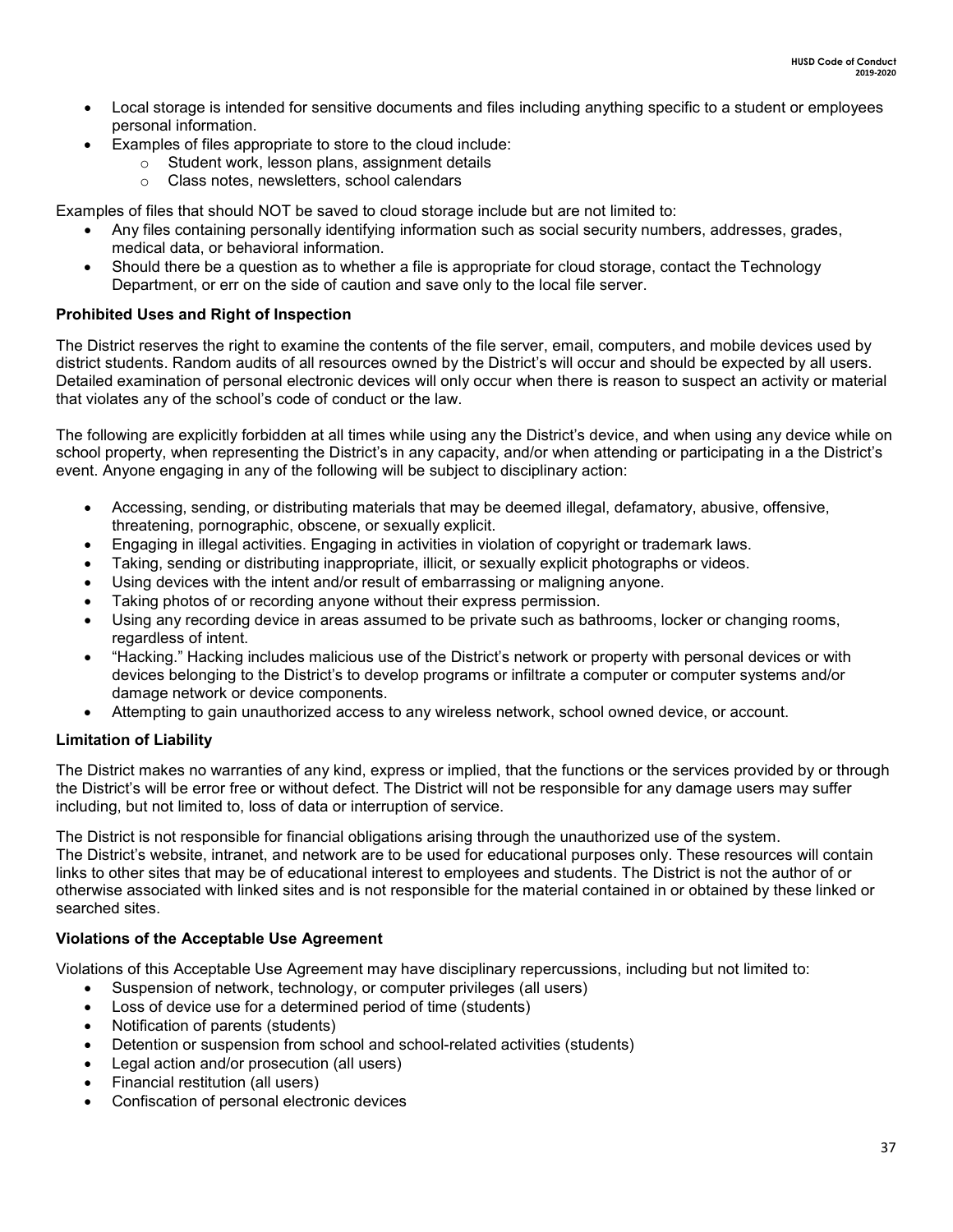### **Network Etiquette**

Students are expected to abide by the generally acceptable rules of network etiquette:

- Be polite and use appropriate language. Do not send, or encourage others to send, abusive messages.
- Be brief
- Strive to use correct spelling and make messages easy to understand.
- Use short and descriptive titles for articles.
- Post only to known groups or persons.
- Respect privacy. Do not reveal any home addresses or personal phone numbers or personally identifiable information.
- Avoid disruptions. Do not use the network in any way that would disrupt use of the systems by others.
- Report any misuse to the teacher, administration or system administrator, as is appropriate.
- Agree not to submit, publish, display, or retrieve any defamatory, inaccurate, abusive, obscene, profane, sexually oriented, threatening, racially offensive, or illegal material.
- Abide by all copyright and trademark laws and regulations
- Not attempt to harm, modify, add/or destroy software or hardware nor interfere with system security.

### **Additional Requirements for Personal Electronic Devices (PED's)**

- While on campus, students will keep PED's off when they are not being used for instructional purposes, as permitted by a teacher or administrator.
- Students will access the internet only through the District's secure Wi-Fi server while on campus. The school/District is not, and will not be responsible for additional charges incurred for use during school while not on the District's server. Students will pay all fees for their data plans.
- Students will charge their PED before bringing it to school.
- Students will keep logins, passwords and personal information confidential.

Parent: I have received and read the *Technology Acceptable Use Agreement*. I accept full responsibility for supervision if, and when, my child's use of the electronic information services is not in a school setting. I hereby give my permission to have my child use the electronic information services.

Signature **Example 20** Date **Line 20 Date** 20 Date 20 Date 20 Date 20 Date 20 Date 20 Date 20 Date 20 Date 20 Date 20 Date 20 Date 20 Date 20 Date 20 Date 20 Date 20 Date 20 Date 20 Date 20 Date 20 Date 20 Date 20 Date 20

STUDENT: I understand that violations of the rules stated in the Agreement may result in disciplinary action and my use of the technology resources may be suspended or permanently revoked.

| Student Name (print) |  |
|----------------------|--|
|----------------------|--|

 $\textsf{Signature} \_\_\_\_\_\_\_\_\_\_\_\_ \$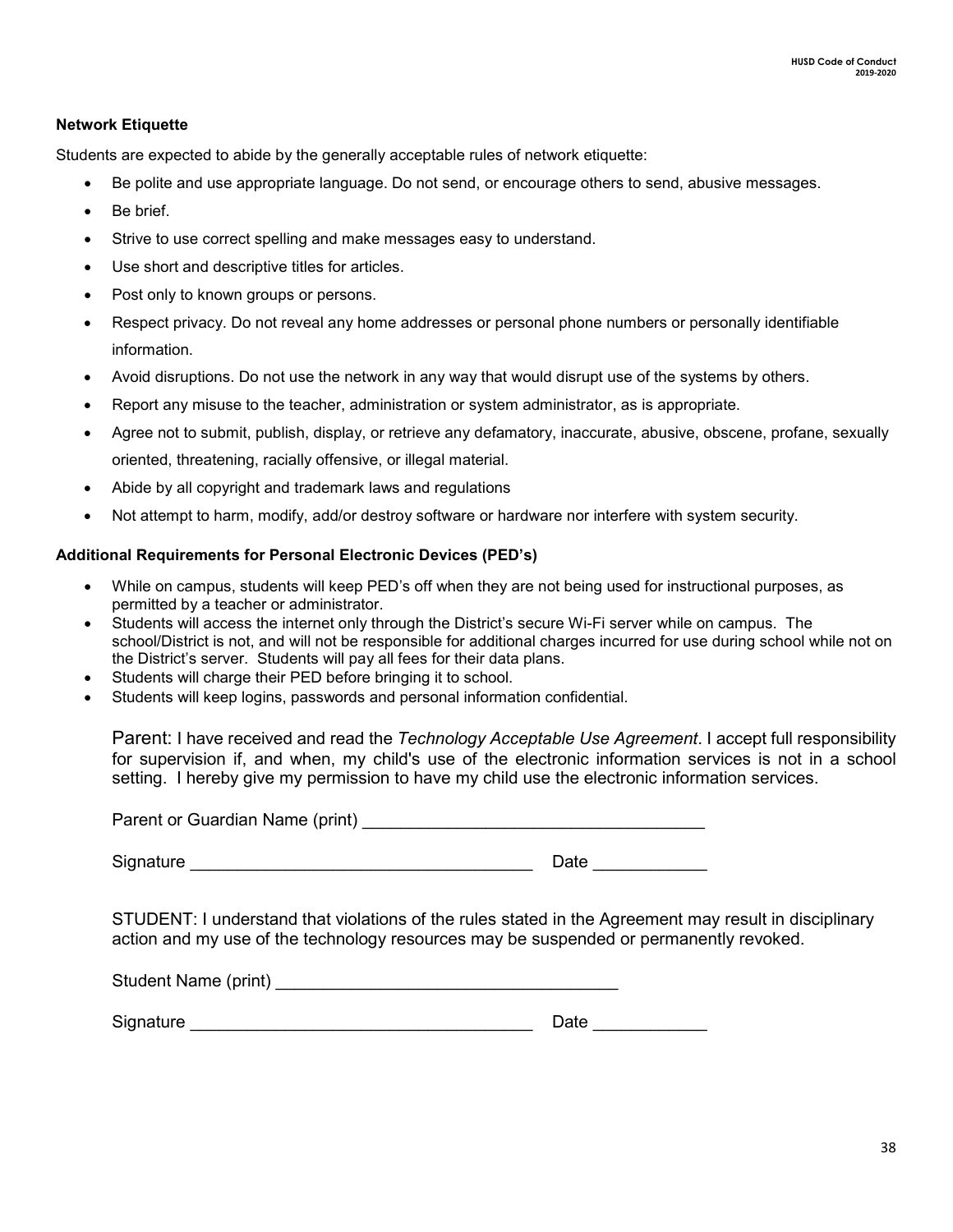### **ACKNOWLEDGEMENT OF BUS RIDER PRIVILEGES**

Because all students may at one time or another ride a bus during the school year, this form is to be returned to the designated teacher within two (2) school days of the date it is received by the student. Code of Conduct can be found at [www.husd.org.](http://www.husd.org/)

Please print.

| <b>Student Name</b> | ◝⊶⊸ |  |
|---------------------|-----|--|
|                     |     |  |

 **Centennial Elementary Sossaman Middle School Williams Field High School Chaparral Elementary Coronado Elementary Cortina Elementary Gateway Elementary Higley Traditional Academy Power Ranch Elementary San Tan Elementary**

**Bridges Elementary Cooley Middle School Higley High School**

### **Bus Rules and Consequences:**

Student and Parent: I have been provided access to and/or received the District Code of Conduct where the rules and consequences for bus behavior are described. I acknowledge that I have been given the opportunity to read and review the bus rules and consequences with my child/parent/guardian. I understand that I am expected to comply with all pro-visions that apply to me whenever I am a passenger in District-provided transportation. I understand that I may contact the Director of Transportation or the school administrator if I have any questions pertaining to the information in the Code of Conduct.

### **Posted in all HUSD Buses**

### **FOLLOW THESE RULES**

- 1. Observe same conduct as in the classroom.
- 2. Be courteous. No yelling, screaming or profane language.
- 3. Be at pick-up location on-time. No running, pushing or shoving on bus or off the bus.
- 4. Do not eat or drink on the bus. Water bottles, used appropriately, are allowed.
- 5. Remain seated while the doors of the bus are closed.
- 6. Do not vandalize the bus. Skateboards, longboards, and scooters are not allowed on bus.
- 7. The driver or aide is authorized to assign seats. Follow the direction of the driver or aide at all times.
- 8. Stay sitting in your seat, facing forward.
- 9. Keep all body parts and objects inside the bus and to yourself. Do not throw items in or out of the bus.
- 10. No glass bottles, pets, insects, reptiles, weapons, chemicals or drugs/alcohol/tobacco are allowed on the bus.

Parent/Guardian Signature Date Date Communication of the Date Date Date

\_\_\_\_\_\_\_\_\_\_\_\_\_\_\_\_\_\_\_\_\_\_\_\_\_\_\_\_\_\_\_\_\_\_\_\_\_\_\_\_\_\_\_\_\_\_\_\_\_\_\_\_\_\_\_\_\_\_\_\_\_\_\_\_\_\_\_ \_\_\_\_\_\_\_\_\_\_\_\_\_\_\_\_\_\_\_\_

\_\_\_\_\_\_\_\_\_\_\_\_\_\_\_\_\_\_\_\_\_\_\_\_\_\_\_\_\_\_\_\_\_\_\_\_\_\_\_\_\_\_\_\_\_\_\_\_\_\_\_\_\_\_\_\_\_\_\_\_\_\_\_\_\_\_\_ \_\_\_\_\_\_\_\_\_\_\_\_\_\_\_\_\_\_\_\_ Student Signature Date Date Controllers and the Date Date Date Date Date Date Date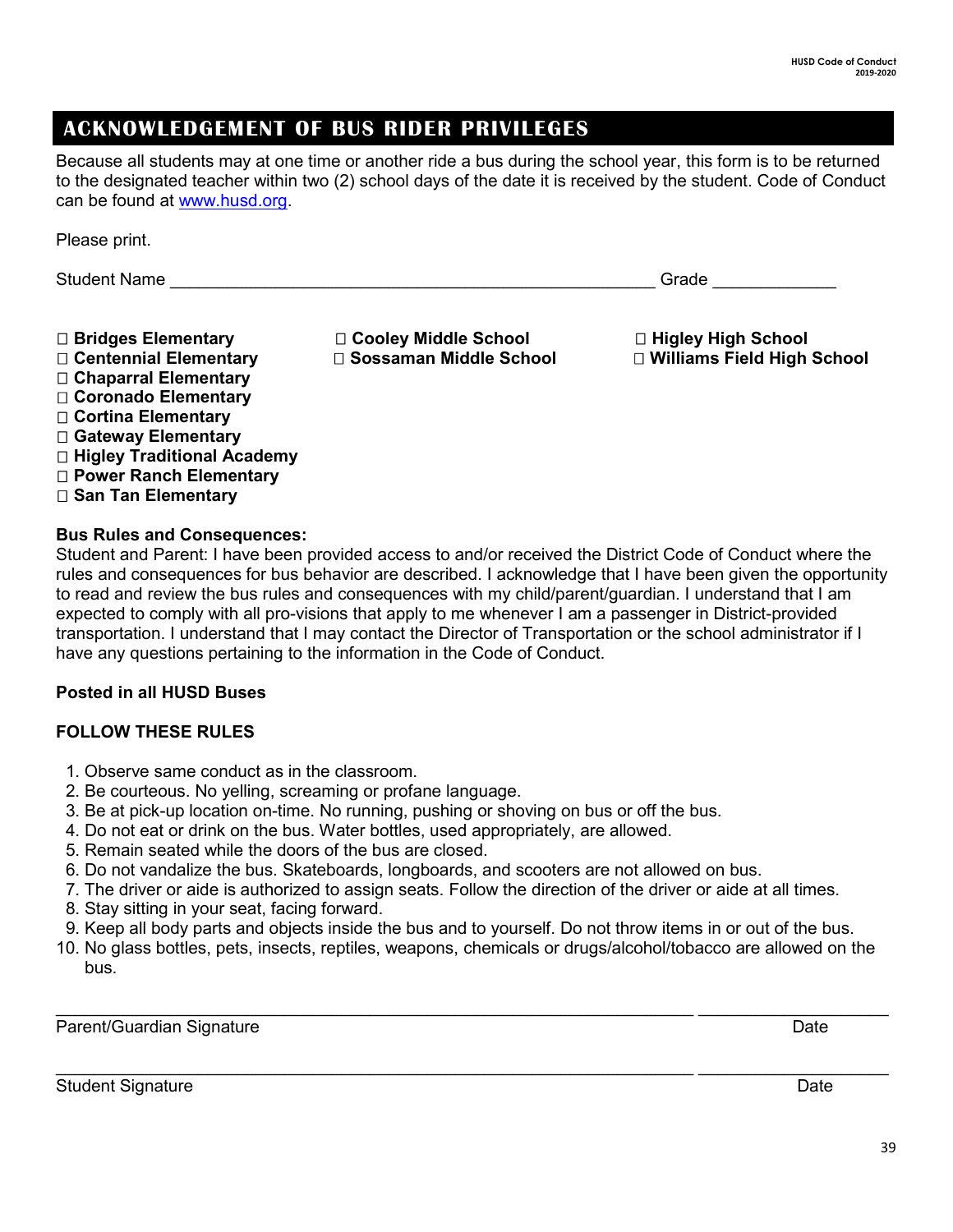### **RELEASE OF STUDENT DIRECTORY INFORMATION**

During the school year, the District may compile non-confidential student directory information that may be used for the school yearbook, school directory, athletic/activity rosters, school or District programs and newsletters. Student directory information is also requested by others such as colleges, universities, scholarship committees, the military, newspapers or other similar entities.

According to State and Federal laws, student directory information may be released to third parties without permission of parents/guardians or eligible students. Except for reports to CPS or law enforcement that are required by law, HUSD will honor a parent's request to not release directory information.

If you do not want your child's directory information released, please check the box and sign and return this form to the designated teacher within 14 calendar days of the date it is received by the student. If this notification is not received, the District may release directory information without further notice.

| $\Box$ Name*                                      |        |  |  |  |
|---------------------------------------------------|--------|--|--|--|
| □ Address*                                        |        |  |  |  |
| $\Box$ Photograph**                               |        |  |  |  |
| □ Grade level                                     |        |  |  |  |
| $\Box$ Participation in activities and sports     |        |  |  |  |
| □ Weight & height if a member of an athletic team |        |  |  |  |
| $\Box$ Honors and awards received                 |        |  |  |  |
| <b>Student Name</b>                               | School |  |  |  |
|                                                   |        |  |  |  |

Grade \_\_\_\_\_\_\_\_\_\_\_\_\_

 $\Box$  I request that the District NOT release the directory information listed in the above box relating to the student named above. If there is a specific type of information that you wish not to be released from the above list, please note here:

 $\_$  , and the set of the set of the set of the set of the set of the set of the set of the set of the set of the set of the set of the set of the set of the set of the set of the set of the set of the set of the set of th

Parent/Guardian Signature Date

\*Does not apply to law enforcement or Child Protective Services in accordance with Governing Board Policy JLF.

 $\_$  , and the set of the set of the set of the set of the set of the set of the set of the set of the set of the set of the set of the set of the set of the set of the set of the set of the set of the set of the set of th

\*\*Does not apply to the school yearbook. If you do not want your child's name and picture to appear in the school yearbook, please submit your request in writing to the school administration.